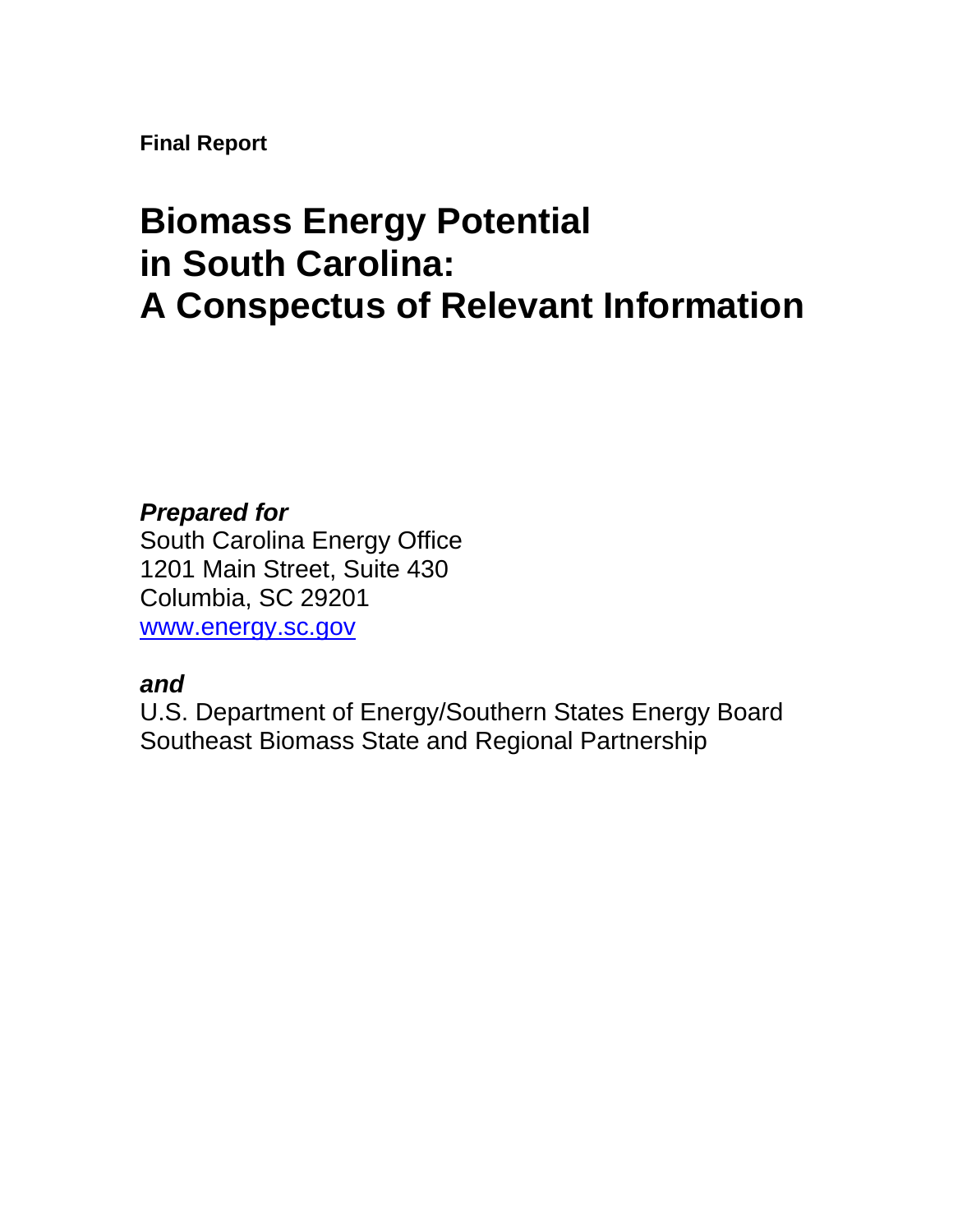# **Biomass Energy Potential in South Carolina: A Conspectus of Relevant Information**

**Prepared by:**  South Carolina Energy Office 1201 Main Street, Suite 430 Columbia, SC 29201

> Phone (803) 737-8030 Fax (803) 737-9846 [www.energy.sc.gov](http://www.energy.sc.gov/)

**Prepared for:**  Southeast Biomass State and Regional Partnership

**Administered for** 

# **United States Department of Energy Office of Biomass Programs**

*by Southern States Energy Board 6325 Amherst Court Norcross, GA 30092* 

Under Contract No. 2005-SC1-SCEO-001

Original: April 30, 2006 Revised: August 5, 2008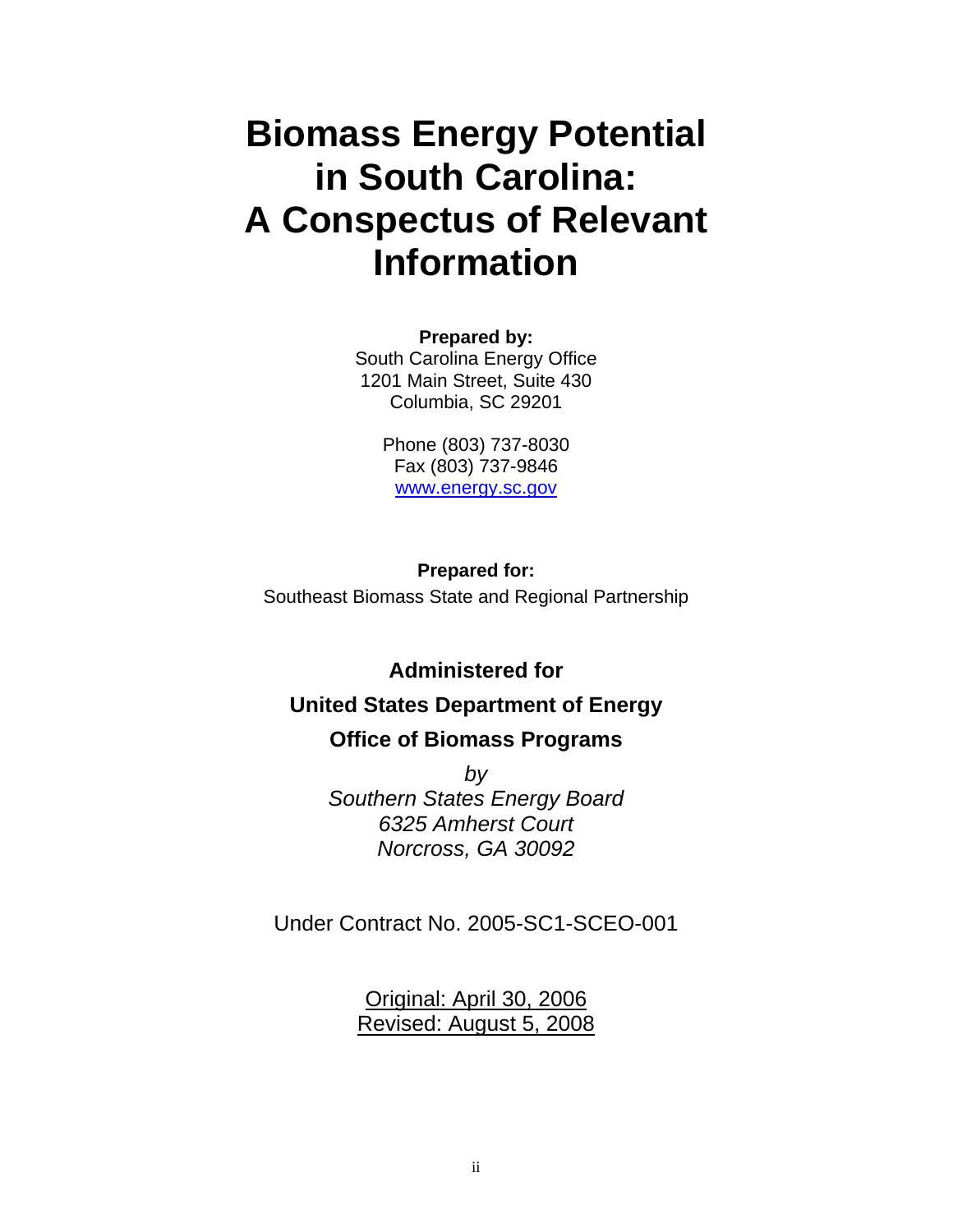#### **NOTICE**

**This report was prepared as an account of work sponsored by an agency of the United States Government. The Southern States Energy Board, nor United States Government, nor any agency thereof, nor any of their employees or contractors, makes any warranty, express or implied, or assumes any legal liability of responsibility for the accuracy, completeness, or usefulness of any information, apparatus, product, or process disclosed, or that its use would not infringe privately-owned rights. Reference herein to any specific commercial product, process, or service by trade name, trademark, manufacturer, or otherwise, does not necessarily constitute or imply its endorsement, recommendation, or favoring by the Southern States Energy Board or the United States Government or any agency thereof. The views and opinions of authors expressed herein do not necessarily state or reflect those of the Southern States Energy Board, or the United States Government, or any agency thereof.**

*This project is supported by the Southeastern Biomass State and Regional Partnership (SEBSRP) and administered by the Southern States Energy Board (SSEB) for the United States Department of Energy.* 

**Note:** References to SERBEP in this document refer to the U.S. Department of Energy (DOE)/Southern States Energy Board (SSEB) Southeastern Regional Biomass Energy Program, which preceded the DOE/SSEB Southeast Biomass State and Regional Partnership (SEBSRP).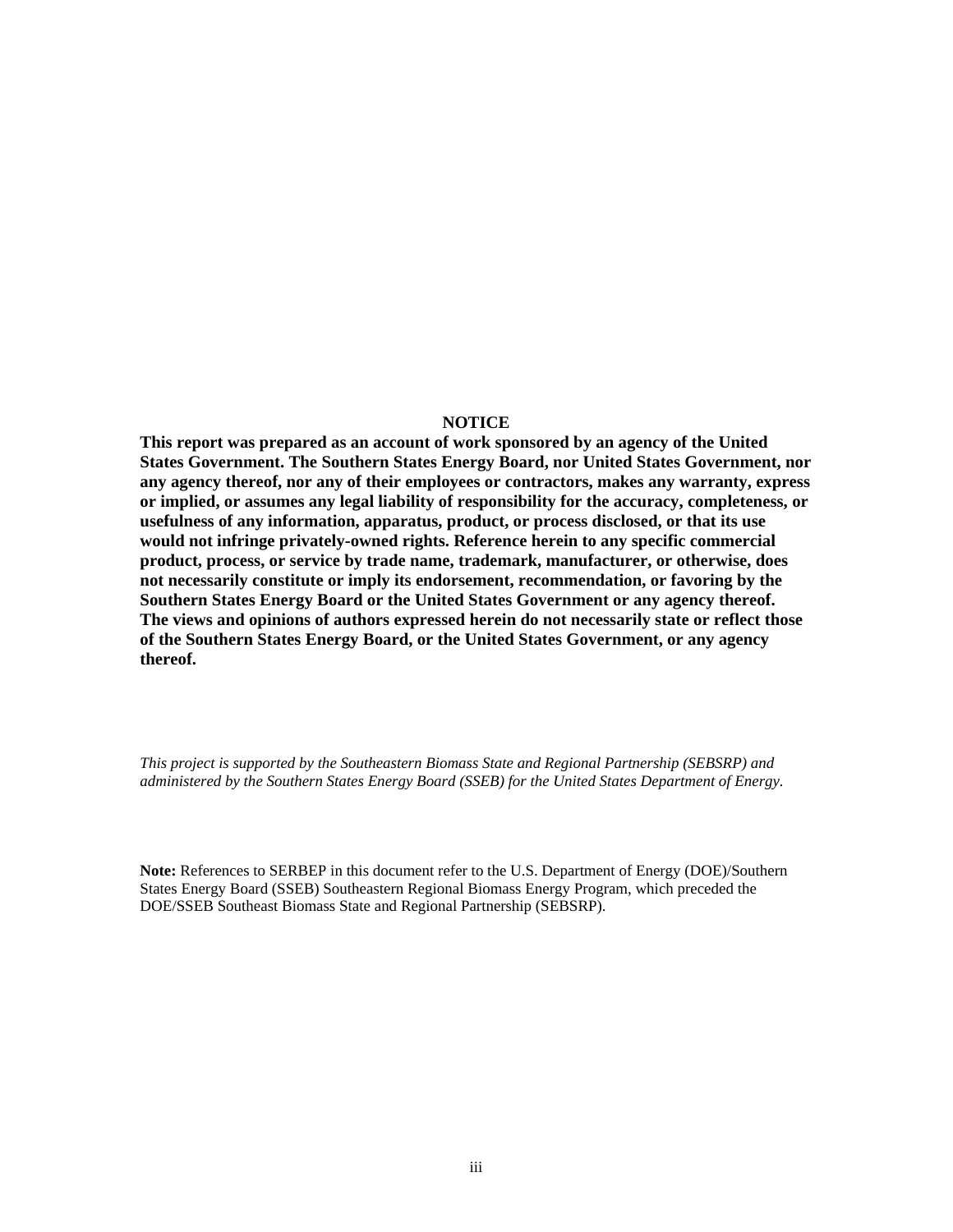# **Table of Contents**

| 1. Potential for Direct Combustion of Solid Biomass 3          |
|----------------------------------------------------------------|
|                                                                |
|                                                                |
|                                                                |
|                                                                |
| B. Animal Residuals, Food Service and Processing Byproducts 10 |
|                                                                |
|                                                                |
| III. Potential for Production of Ethanol and Biodiesel Fuel 15 |
|                                                                |
|                                                                |
|                                                                |
|                                                                |
|                                                                |
| IV. State Biomass Legislation and Organizations23              |
| B. South Carolina Climate, Energy, and Commerce Advisory       |
|                                                                |
|                                                                |
|                                                                |
|                                                                |
|                                                                |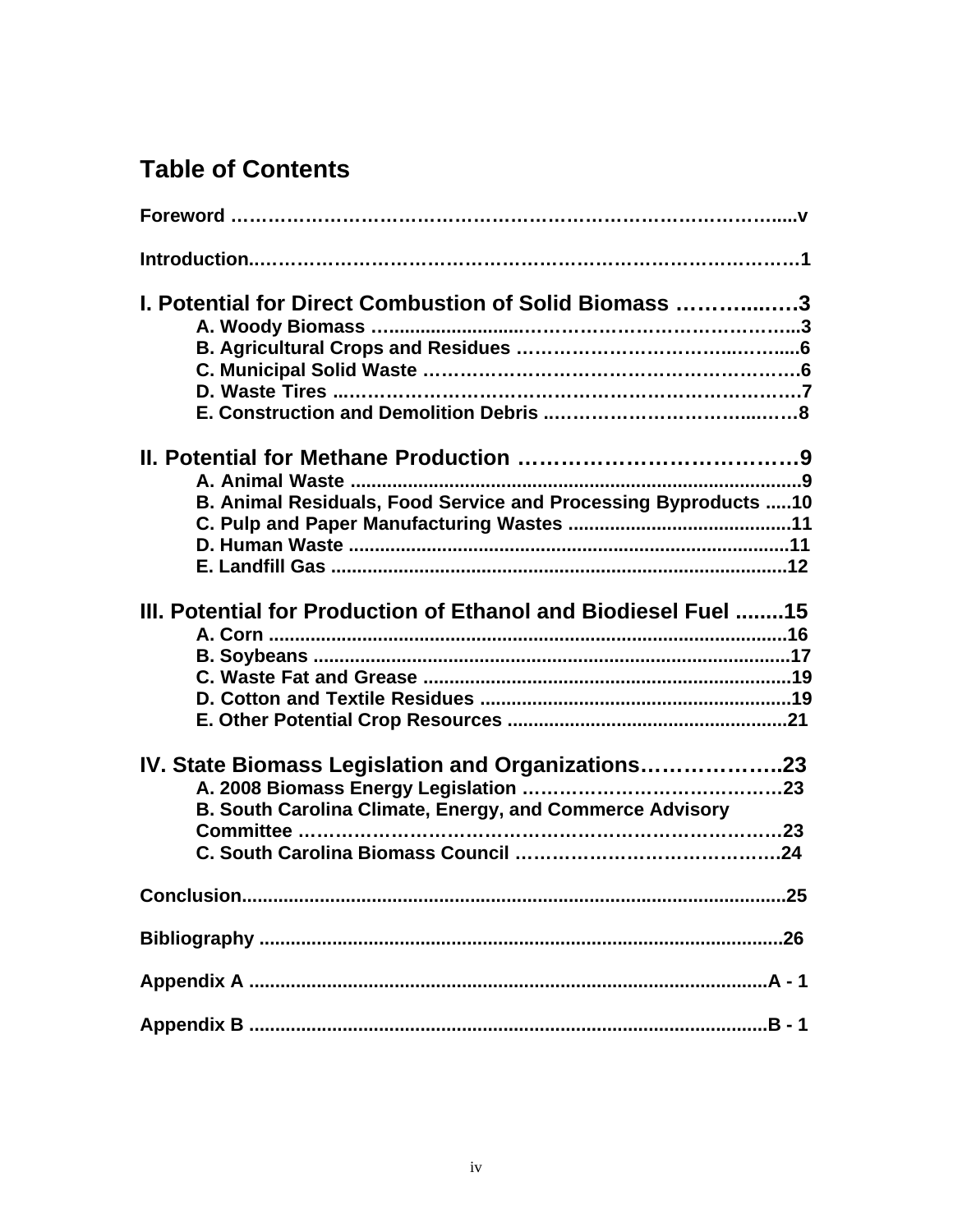# **Foreword**

The South Carolina Energy Office (SCEO) is a unit of the State Budget and Control Board. Established in law by the South Carolina Energy Conservation and Efficiency Act of 1992, the Energy Office has the mission of increasing energy efficiency and diversity, enhancing environmental quality and saving energy dollars for South Carolina.

Through its various programs and initiatives, the SCEO improves energy efficiency and deploys renewable energy projects. Its efficiency measures and programs are saving taxpayers over \$70 million in the public sector alone. Workshops, financial aid programs, technical assistance activities and numerous publications and information activities assist and inform industrial, commercial, public sector and individual consumers in saving energy dollars and minimizing energy-related pollution.

*Biomass Energy Potential in South Carolina: A Conspectus of Relevant Information*  is one of several activities in which the SCEO is partnering with the US Department of Energy, the Southern States Energy Board, and a host of others to identify and pursue opportunities to improve South Carolina's economy, environment and energy security through greater use of biomass energy.

Other biomass energy activities of the SCEO and its partners include formation and staffing of the South Carolina Biomass Council, implementation of a South Carolina Biomass Market Development Project, computation of macro-level metrics pertaining to potential economic and environmental benefits of biomass energy potential in the state, and studies on the feasibility of developing energy from poultry manure and litter, from waste water sewage facilities, and from used cooking oil and waste animal fats.

This conspectus is a general survey and digest of information relevant to biomass energy in South Carolina. Because it is Web-based and constantly updated as new information is gathered, it is a dynamic document. The most current version of the report is maintained on the SCEO website at [www.energy.sc.gov](http://www.energy.sc./). The online report provides links that allow the reader to access document summaries, and, in most cases, full-length documents referred to in the report.

Key SCEO staff responsible for preparation of this conspectus includes Erika Hartwig, John F. Clark, Michael Hughes, and Elizabeth Renedo.

We invite and encourage readers to correct errors, provide additional information and submit any other input that will assist in increasing the scope and accuracy of this document and its value toward the goal of increasing biomass energy production and use in South Carolina. Please send all comments to [ehartwig@energy.sc.gov.](mailto:ehartwig@energy.sc.gov) Additional contact information is provided at [www.energy.sc.gov](http://www.energy.sc.gov/).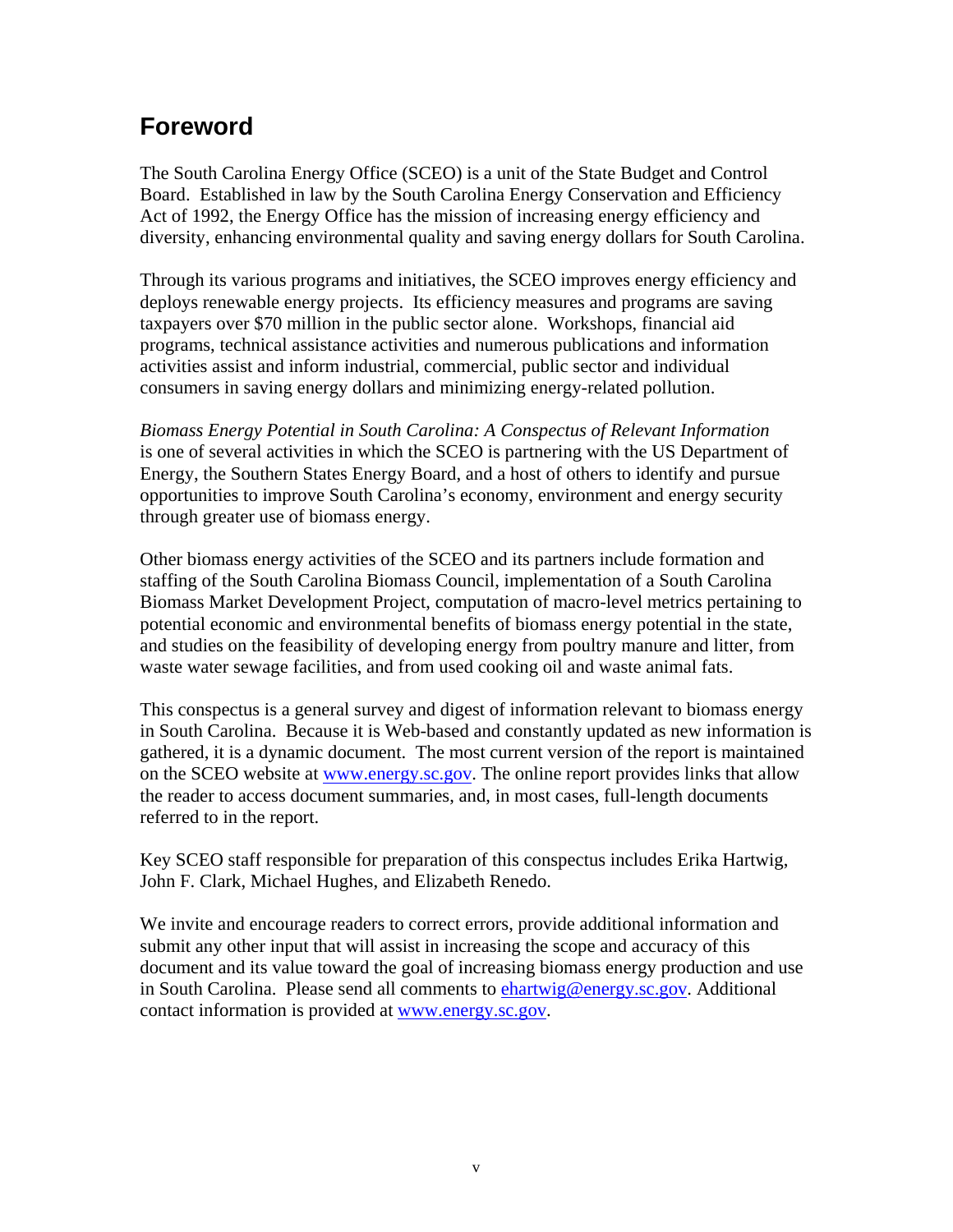# **Biomass Energy Potential in South Carolina: A Conspectus of Relevant Information**

# **Introduction**

The creation of energy from organic renewable materials in the form of gas, liquid or solid holds tremendous beneficial potential for South Carolina. Biomass energy can be created from a variety of processes including, but not limited to: direct combustion of biomass to produce process steam and/or electricity; collection of natural biomass decomposition products such as methane; and conversion of biomass materials to create transportation fuels such as ethanol and biodiesel.

The South Carolina Energy Office (SCEO) and other public and private organizations have encouraged production of biomass energy in the state for over 25 years. A significant number of studies and reports have been produced, both in South Carolina and in other states with similar biomass resources. Nevertheless, measurable progress in South Carolina in the use of biomass energy resources has been slight.

Greater use of biomass energy resources in South Carolina is important for several reasons:

- 1. Economic Development: South Carolina produces no fossil fuels and thus imports the vast majority of its primary energy resources from other states and nations. Greater use of fuels derived from within the state will result in greater income multipliers from energy expenditures and thus boost economic expansion within the state, especially for the rural sector greatly in need of economic stimulus.
- 2. Energy Security: The transportation sector relies almost entirely on petroleum, nearly 70 percent of which is imported from foreign sources. An overwhelming majority of foreign petroleum reserves are in the Middle East and other countries that are problematic for US energy dependence, such as Nigeria, Venezuela and Saudi Arabia. International supply, pipeline disruptions and price volatility put the country and the state at a high level of infrastructure vulnerability.
- 3. Environmental Enhancement: Almost two-thirds of all energy in the state is derived from fossil fuels (coal, oil and natural gas). Combustion of fossil fuels for energy releases harmful air emissions, in addition to creating problems associated with leaks and waste disposal. Fossil fuels contaminate air, water and land, create health problems, and have negative impacts on fish and wildlife. They cause crop and forest damage, and inflict enormous economic costs associated with environmental impacts. Nuclear power, providing almost a third of the state's primary energy needs, has safety problems associated with nuclear waste disposal. Biomass energy resources generally have far less adverse environmental impacts, and, in some cases, conversion of biomass into useful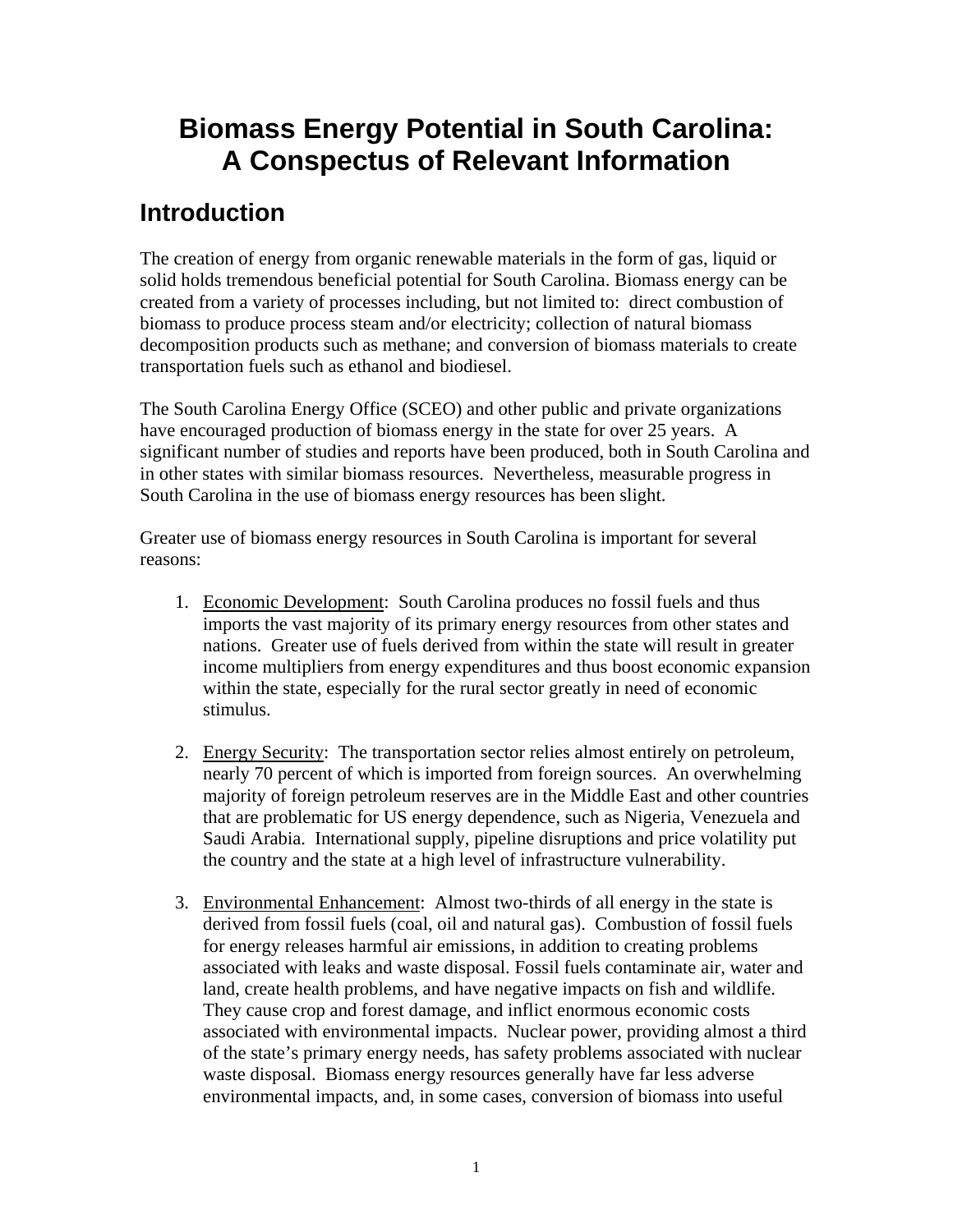energy mitigates other environmental problems, such as collecting and using harmful methane gases from landfills, animal manure, municipal sewage, and utilizing wood wastes, as well as construction and demolition debris, that would otherwise be buried in landfills.

*Biomass Energy Potential in South Carolina: A Conspectus of Relevant Information*  summarizes studies conducted on various actual and potential feedstock resources in South Carolina and the Southeast, as well as relevant non-regional studies and other pertinent information. The report describes the existing information base, as well as information gaps, about the potential for three broad categories of biomass energy feedstocks: (1) resources for direct combustion of biomass to produce process steam and/or electricity; (2) resources for methane production; and (3) resources for production of ethanol or biodiesel transportation fuel. Ultimately, this report and other efforts will enhance biomass energy production and consumption in South Carolina.

The SCEO intends for *Biomass Energy Potential in South Carolina: A Conspectus of Relevant Information* to be a dynamic, on-going document. As additional existing and new information is identified and compiled, it will be incorporated into the report, which will serve as a primary information resource for future biomass energy production and use in South Carolina. The most current version of the report is maintained on the SCEO website at www.energy.sc.gov. The online report provides links that allow the reader to access document summaries, and, in most cases, full-length documents referred to in the report.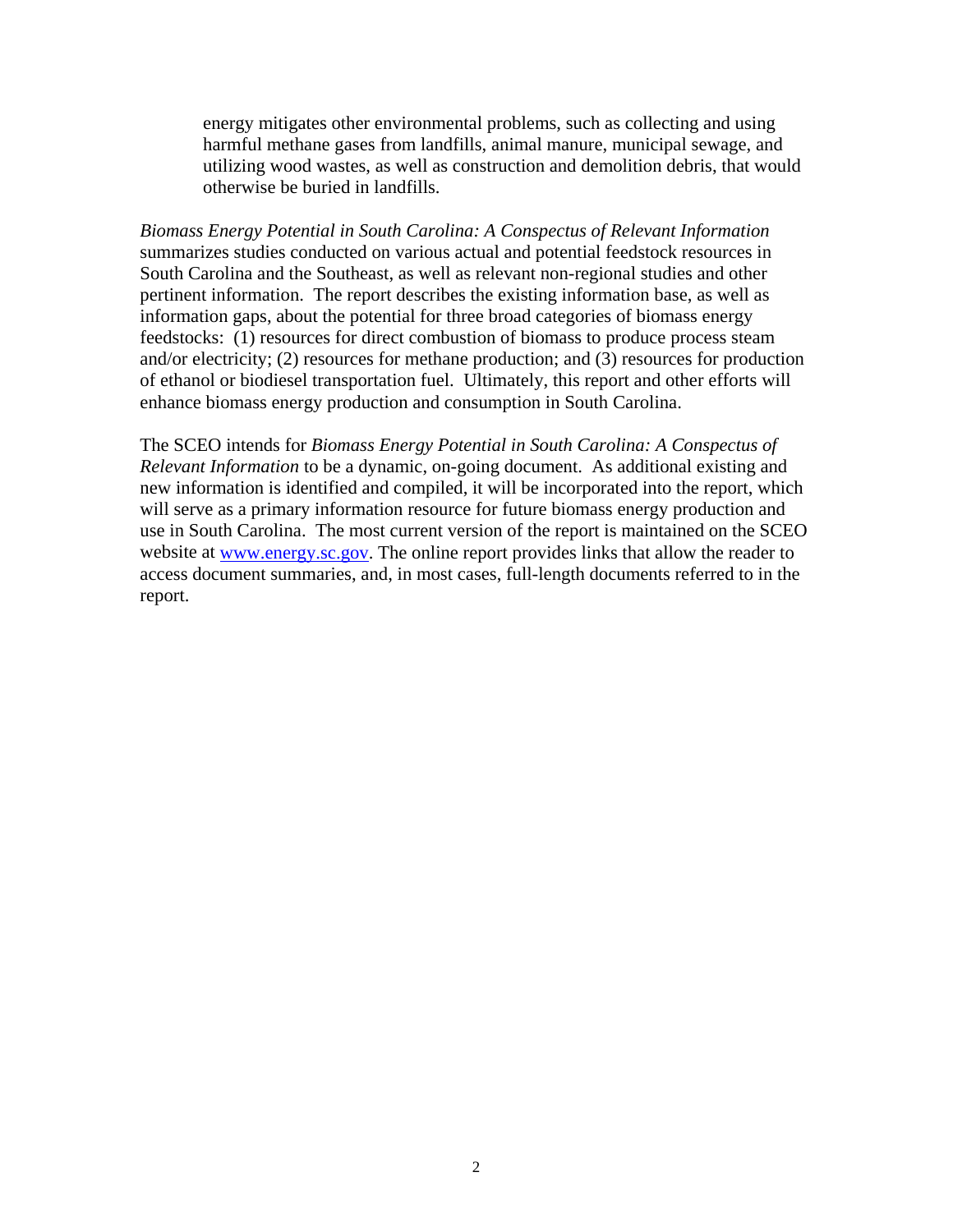# **I. Potential for Direct Combustion of Solid Biomass**

### **A. Woody Biomass**

*Bioenergy in the Southeast: Status, Opportunities and Challenges* by The Southeast Bioenergy Roundtable was a work plan intended to further studies of the economic and environmental advantages of biomass energy.

Among the studies, Robert A. Harris et al. produced a definitive report, *Potential for Biomass Energy Development in South Carolina,* completed in 2004 for the South Carolina Forestry Commission. The study describes the amounts, locations, and types of forest biomass and agricultural crop residues available. Forest biomass includes: logging residues, pre-commercial thinning, commercial thinning, southern scrub oak, mill residues, urban wood waste, forestry biomass, and agricultural wastes and byproducts. Harris describes available biomass-to-energy technologies, costs for transportation, potential job creation, and economic benefits. Harris identified 22 million tons of forest biomass available annually for energy use, equivalent to powering ten 40 megawatt biomass power plants, potentially displacing 4.8 million tons of coal (1/3 of all coal used for power production in South Carolina).

Most dedicated biomass fueled power generators use direct-combustion boilers coupled with steam turbines (see Figure 1). These generators typically possess a biomass combustion chamber with equipment to evenly distribute biomass fuel over a grate which separates the ash from the burning biomass. The generated heat creates steam in an adjoining high-pressure water tube boiler which feeds process steam through a multistage steam turbine.



*Figure 1: The most common biomass fueled power generator is a direct combustion/steam turbine system. Figure courtesy of the US Department of Energy, Energy Efficiency and Renewable Energy Program.* 

Another biomass generator is a simple cycle gas turbine. This generator uses a primary chamber devoid of air to gasify the biomass, which then passes into a secondary combustion chamber where the gas is used to produce heat (see Figure 2). These plants tend to be inefficient, small, and expensive compared to traditional power generation from coal and natural gas. However, a more efficient and less expensive form of biomass power is known as a combined-cycle biomass gasification system (see Figure 3).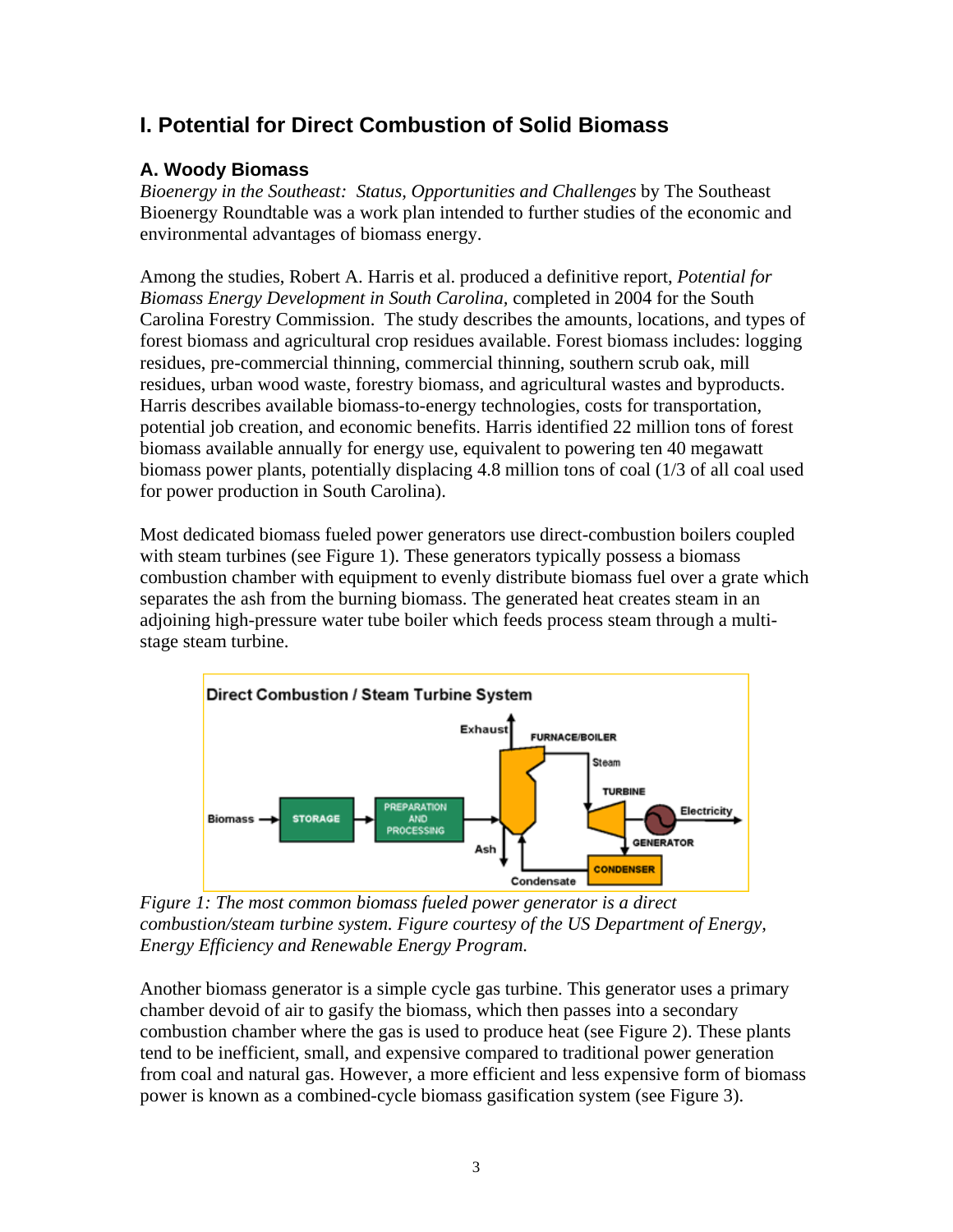Biomass is converted to a gas, in an atmosphere of steam or air, and produces a mediumto low-energy content gas. This biogas powers the combined-cycle power generation plant similar to the simple cycle. Unfortunately, these plants have not yet reached America, but with further study could be a reliable form of biomass power generation. The University of South Carolina (USC) plans to build a simple cycle gas turbine on their Columbia campus to go online in fall 2008. The plant will produce approximately one megawatt of electricity, equaling about 85 percent of campus energy needs. The USC plant will utilize 10-20 million tons of biomass over the course of its operating life and save almost \$2 million annually. (For more information about this and other woodburning processes, please see *Wood Energy Guide for Agricultural and Small Commercial Applications* by Larry Jahn, et al.)



*Figure 2: Simple cycle gas turbine electric generator, more expensive and less efficient form of biomass energy. Figure courtesy of the US Department of Energy, Energy Efficiency and Renewable Energy Program and the University of South Carolina.* 



*Figure 3: Combined-cycle generating unit, most efficient and less expensive form of biomass energy. Figure courtesy of the US Department of Energy, Energy Efficiency and Renewable Energy Program.*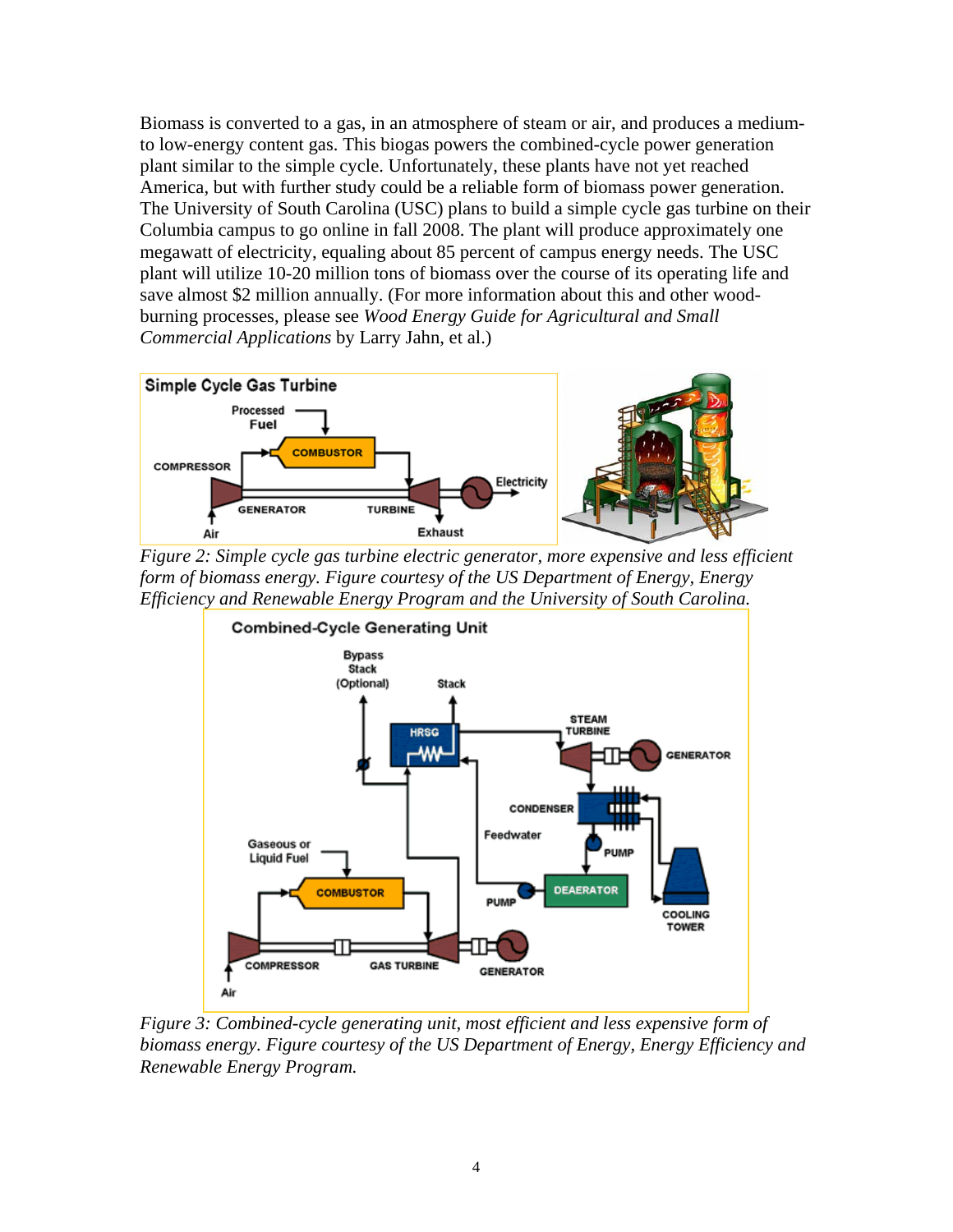Using woody biomass for co-firing in coal-fired power plants has also been described as a source of power in the Harris report, but further study is needed. Co-firing involves mixing woody biomass with coal to reduce the amount of coal used in the process. Cofiring has been tested with a variety of boiler technologies. Though it decreases efficiency by a marginal amount, it increases air quality significantly. The main problems identified with co-firing are the logistics of storage, handling, and preparing the biomass fuel, as well as safely and efficiently adding the fuel to the combustion chamber. At the date of publication, no coal-fired power plants intend to use co-firing in South Carolina. However, new incentives exist for utilities and co-firing with woody biomass is a much more viable option. New research conducted by Agri-Tech Producers and North Carolina State University has introduced an economical method to treat wood through a torrefaction process, which allows the wood to be comparable in heating value and consistency to coal.

The *Primer on Wood Biomass for Energy* by Richard Bergman, et al., explains the environmental and economic advantages of using woody biomass. Environmental: 1) when compared to fossil fuels, wood is a renewable resource creating a sustainable and dependable supply with proper forest management; 2) wood burning releases fewer carbon emissions; 3) wood emissions contain minimal metal and sulfur; and 4) minimal byproduct (ash) is created. Economic: 1) A comparatively lower fuel cost; and 2) less life-cycle costs of a biomass combustion system versus a fossil fuel system. The *Primer* also discusses the three scales of wood fuel operations: 1) space heat; 2) electricity and cogeneration related to micro, small, medium, and large power generation facilities; and 3) thermal and electric power in the residential, commercial, municipality, industrial, and utility areas of use. The *Primer* recommends that decision-makers analyze the feasibility of biomass before undertaking a major economic analysis.

According to a report by Timothy Young, *Analyzing Market Constraints in Woody Biomass Energy Production*, there are five major constraints to using industrial wood energy by the non-forest products sector. These include: 1) lack of knowledge and poor perception; 2) high capital cost of conversion; 3) problems with wood fuel handling; 4) concerns about the availability of a long-term supply; and 5) lack of knowledge about the proper operation of a wood energy system. The study theorized these constraints prevent non-forest product industries and institutions from using wood energy, but in reality, barriers could be overcome with government assistance and information dissemination.

Already many operations have realized the benefits of wood fuel and the SCEO website, [www.energy.sc.gov,](http://www.energy.sc.gov/) lists a regularly-updated inventory of known users of wood waste for energy (see Appendix A). According to these inventories, 62 commercial and industrial operations in South Carolina use 4 million tons of woody biomass annually for energy purposes. According to a report titled *Analysis of Renewable Energy Potential in South Carolina* and published in 2007 by the Central Electric Power Cooperative, Inc. in conjunction with La Capra Associates, Inc., it is estimated that 360 MW of electricity is produced by direct-fired boilers and combined heat and power (CHP) projects. According to the report the state has enough logging residues and wood waste to support an additional 423 to 1,599 MW of electricity.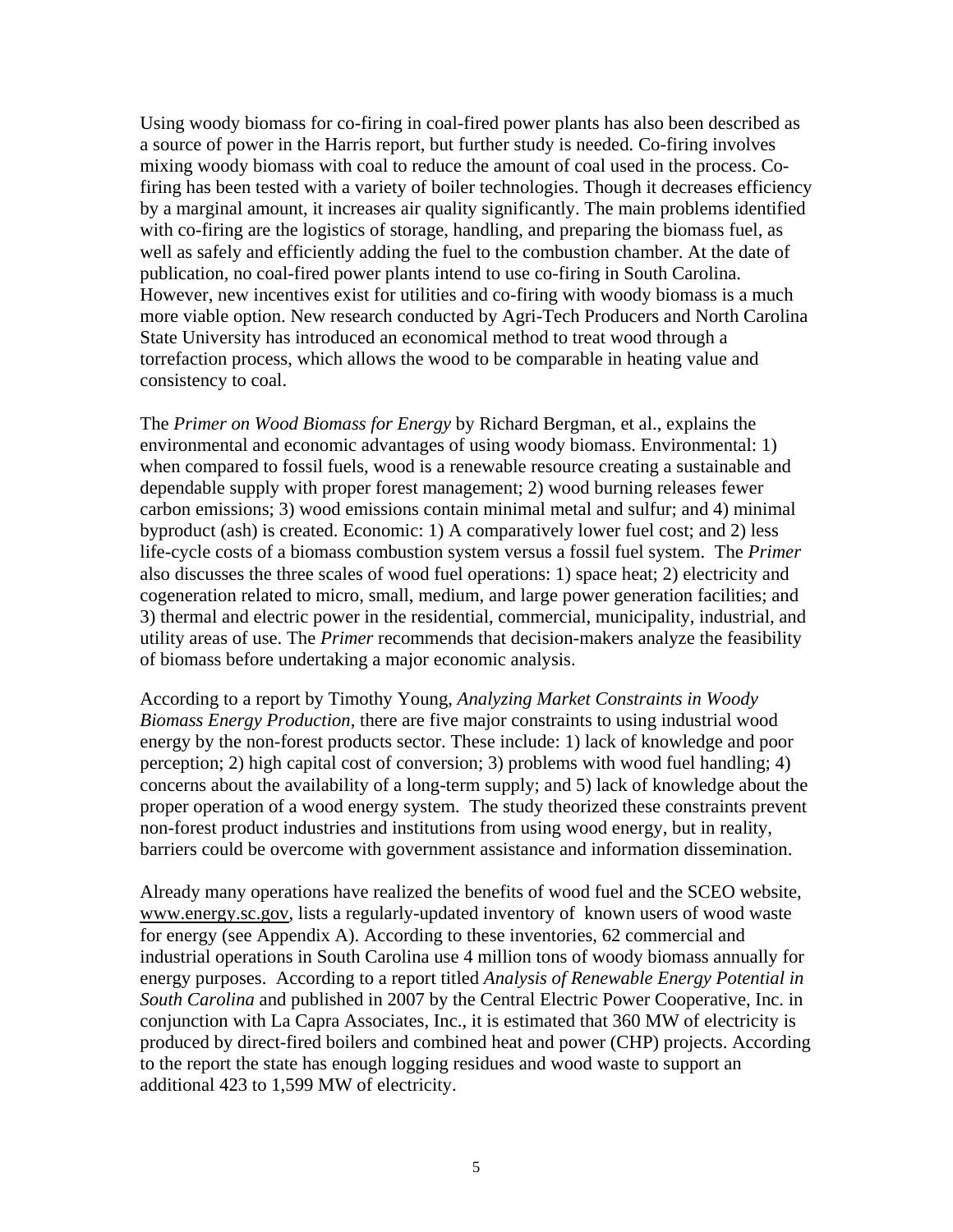Despite concerns, operators do not need to construct new facilities to utilize wood waste. *Boiler Retrofit for Biomass Energy*, a report by Georgia Technical Research Institute, demonstrated that a simple retrofit of an existing boiler could reduce reliance on expensive fossil fuels by making use of sawdust from a local sawmill. Concerns about fuel reliability and temperature burdens were unfounded as the plant management was satisfied with the system and reported natural gas fuel bill reductions by 75 percent over the initial four-month period of operation.

Existing and upcoming biomass projects include:

- Santee Cooper announced plans in July 2008 to purchase electricity from 50 MW biomass energy operation. Details have not been publicized.
- Carolina Soya, a soybean crushing facility in Estill utilizes two waste wood/glycerin boilers that combined produce 70,000 lbs of steam an hour, and use 70,000 tons of waste wood a year. The waste wood comes from local sawmills and includes materials like bark, scrap wood, and glycerin, which is a by-product of biodiesel production. A biodiesel plant, Ecogy Biofuels LLC, has been constructed near the soy oil production facility and will provide the glycerin, which will reduce wood requirements significantly at Carolina Soya.

### **B. Agricultural Crops and Residues**

Alternately, agricultural wastes and energy crops have been identified as a source of fuel for electrical generation in *Regional Assessment of Non-Forestry Related Biomass Resources, Summary Volume* by Jaycor, Inc. The study collected and developed countylevel information on the availability of non-forestry biomass wastes and residues. The report helps potential biomass users locate resources and understand methods of collection, transportation and conversion cost data, which could also assist decisionmakers with prudent economic decisions.

More studies need to be conducted to better understand the economic benefits of agricultural wastes and energy crops in South Carolina. The report, *Potential for Biomass Energy Development in South Carolina*, by Robert Harris et al., showed that no economic incentives currently exist to derive biomass from crop residues because federal law requires at least 30 percent of the soil surface be covered by plant residues to control erosion and maintain soil productivity. Additionally, due to the seasonality and low energy density of crop residues, it may not be as reliable and economical when compared to forest biomass.

Switchgrass and other tall canes have been called bioenergy crops because of their potential to be grown solely for energy use. Clemson University is currently studying a 1,000 acre plot of switchgrass in Florence for management and best practices. *Arundo donax* (Giant Reed) is being studied at the University of South Carolina for its potential as a bioenergy crop. According to the Central Electric Power Cooperative, Inc. report, the state could produce between 36 to 318 MW of electricity from agricultural crop residues and switchgrass.

### **C. Municipal Solid Waste**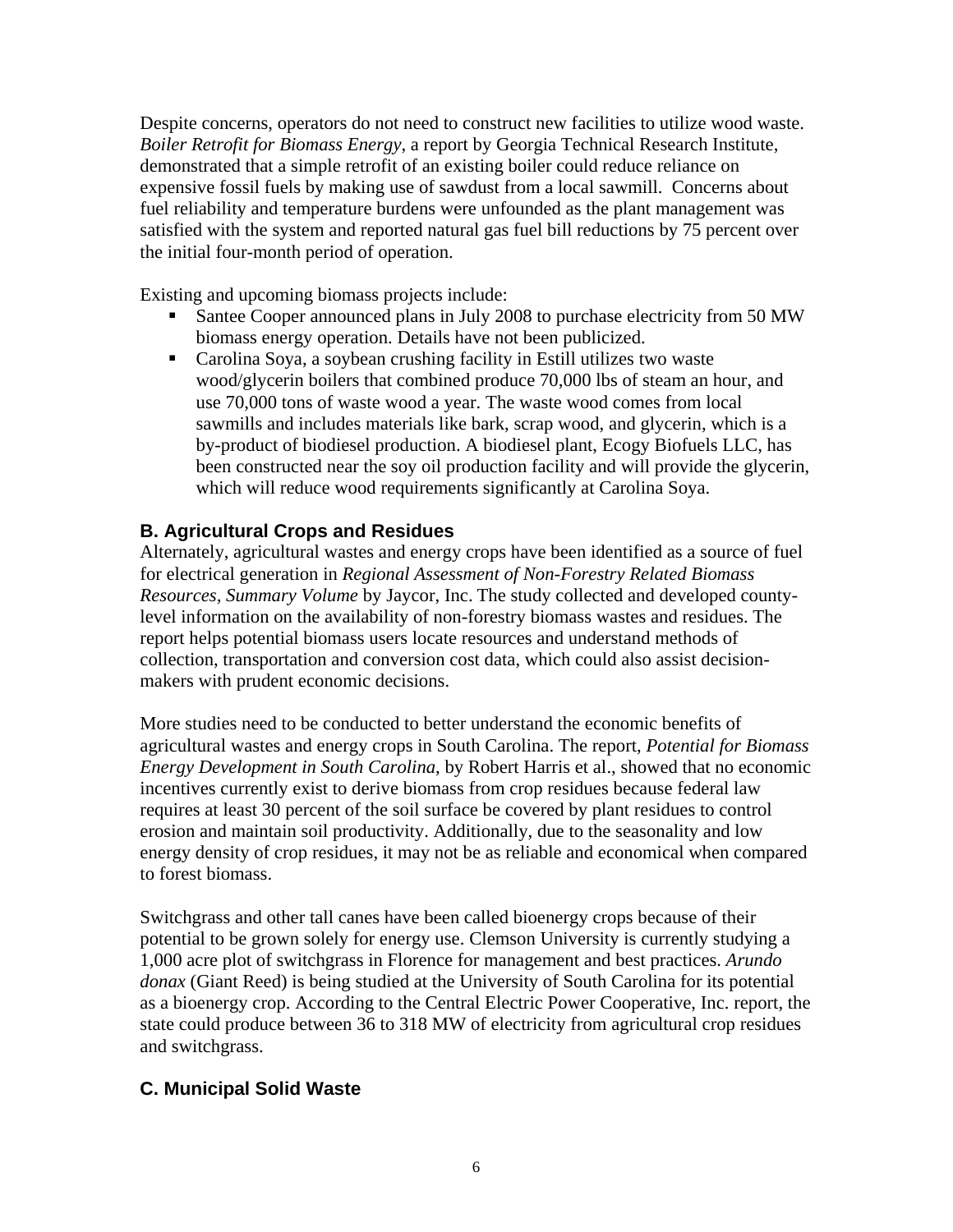According to the *South Carolina Renewable Energy Combustion Facilities* inventory, only one example of combustion of municipal solid waste for energy exists. The Montenay Charleston facility in North Charleston burns 220,000 tons of solid waste per year, which is roughly 75 percent of the waste produced in Charleston County. The majority of the generated steam is used to produce 92,600 MWh/year, of which 70,000 MWh is sold to Progress Energy. Around 285,000 lbs of steam per year is sold to the US Navy, and the rest is used to generate electricity. The Montenay Charleston contract with Charleston County expires in 2009. A facility in Hampton, South Carolina was constructed in the 1980s to provide steam to a local manufacturing plant, but this facility converted to a medical waste incinerator and is now closed. The Wellman Energy Plant in Johnsonville at one time burned municipal solid waste, but now generates power from in-waste produced by the plant, according to *Case Studies of Biomass Energy Facilities in the Southeastern U.S.* by Meridian Corporation.

According to the *S.C. Solid Waste Management Annual Report*, in fiscal year 2007 South Carolina sent 6,558,129 tons of solid waste to permitted landfills. If this municipal waste were to be burned for waste-to-energy purposes similar to a plant in Hempstead, N.Y., it could generate 3,891,470 MWh of energy. However, the economic and environmental considerations of combusting municipal solid waste for energy purposes make this form of energy less desirable. According to the Environment Protection Agency, burning 6.5 million tons of municipal solid waste would produce approximately 5.6 million tons of carbon dioxide and other noxious chemicals and gases. Landfill-gas-to-energy projects (discussed in section II.E. of this report) and energy savings from recycling appear to be preferable energy derivatives from municipal solid waste.

However, if recovered properly, a portion of municipal solid waste could generate power in a more environmentally feasible way. According to the study, *Recycling Wood Waste for Use as Biomass Fuel*, by Charles Johnson of Alabama, due to the high costs of landfill space it was economically feasible to recover wood waste from citizens in a curbside pickup program and convert the wood waste into biomass fuel for an industrial boiler in Anniston. The program was a success and the city was able to recoup initial startup costs in two years while conserving non-renewable fuels that would have been used to generate the electricity. *A Sourcebook on Needs Assessment and Evaluation of Mobile, Multi-Community Wood Waste Processing for the Southeastern Regional Biomass Energy Program* by the TVA Environmental Research Center reached the same conclusion, but recommended a private contractor be employed to handle the wood waste because of existing and historical political barriers to inter-municipal cooperation. A report by C.T. Donovan Associates, Inc., called *A Sourcebook on Wood Waste Recovery and Recycling in the Southeast*, provides a starting point for generators, recyclers and end users to evaluate the planning, policy and regulatory approach needed to begin wood waste processing and combustion for fuel.

#### **D. Waste Tires**

Some believe waste tires are another form of biomass energy and due to their abundance could generate a reliable supply of power. *The SC Solid Waste Management Annual Report* estimated 83,000 tons of tires were recycled in fiscal year 2007, which included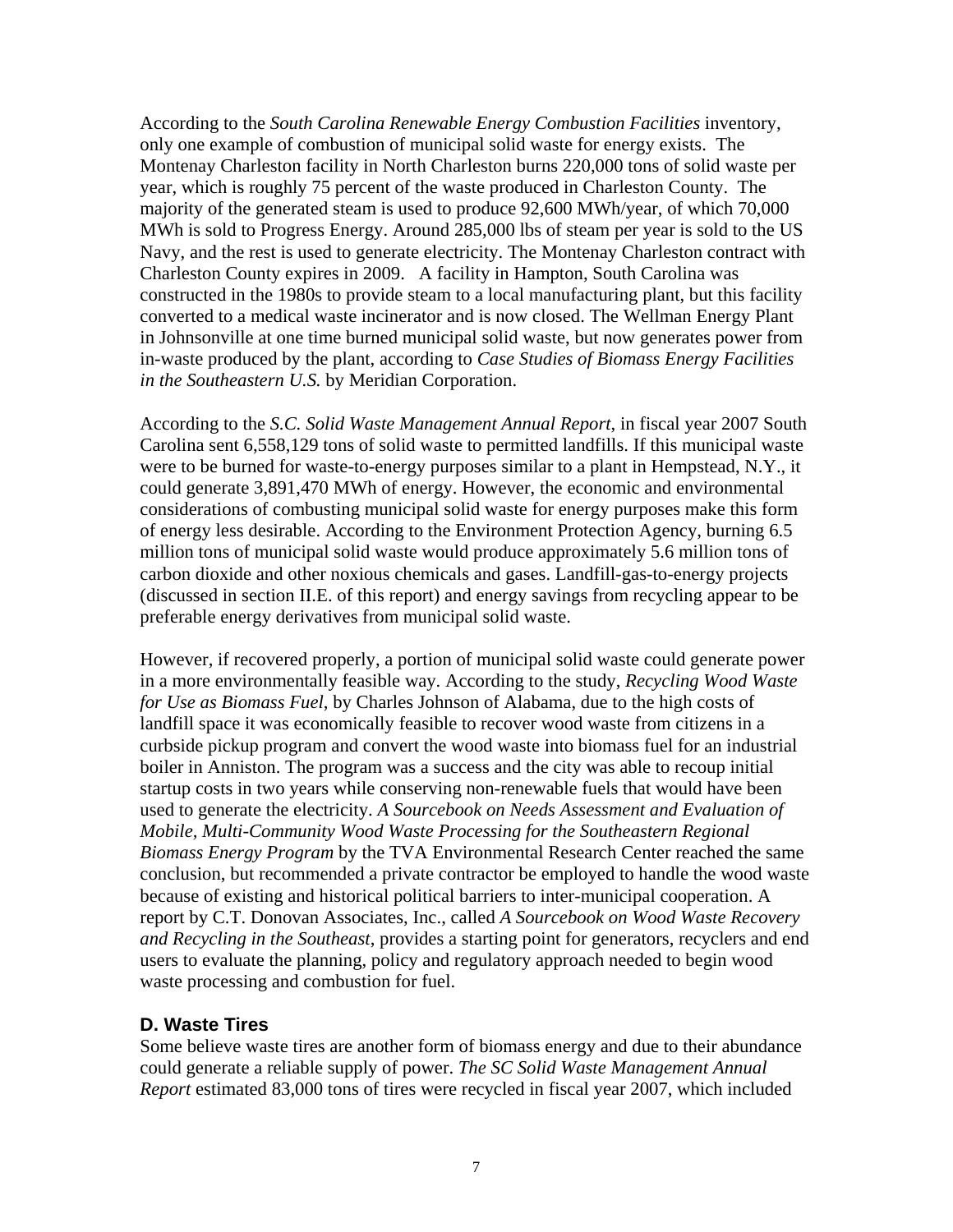the incineration of tires for energy. Two known factories in South Carolina use tirederived fuel to generate onsite power. International Paper Company in Richland County uses 20,000 tons of tire-derived fuel each year to produce steam. The Blue Circle Cement Waste Tire Processing Facility in Harleyville also incinerates tires as a secondary fuel for the cement-making process. Burning tires releases similar air pollutants as fossil fuelbased power generators and therefore is not an environmentally preferred alternative. Despite the existence of waste tire incineration in South Carolina, no known studies have evaluated the environmental and economic feasibility of burning waste tires on a large scale.

The Savannah River Site announced plans in 2007 to replace a coal plant with waste wood boiler as the coal plant was too large for SRS's reduced steam requirements, resulting in venting of excess steam and reduced plant efficiency. Ameresco will replace this and two fuel back-up fuel oil boilers with two 120,000 pph biofuel BFB boilers w/ SNCR control, one 100,000 pph packaged fuel oil boiler for backup energy generation only, and one 18 MW condensing Turbine. The Site will use forest residue within the geographic region, tires and wood palettes from Three Rivers Landfill. The landfill will provide up to 200 tons of unprocessed tires and 84 tons of palettes per week.

#### **E. Construction and Demolition Debris**

The final type of solid biomass waste is construction and demolition debris. In fiscal year 2007, according to the *SC Solid Waste Management Annual Report*, approximately 2.3 million tons of construction and demolition debris were sent to South Carolina landfills. No known studies have evaluated the economic and environmental feasibility of burning construction and demolition debris in South Carolina and no known facilities in South Carolina use this waste for fuel.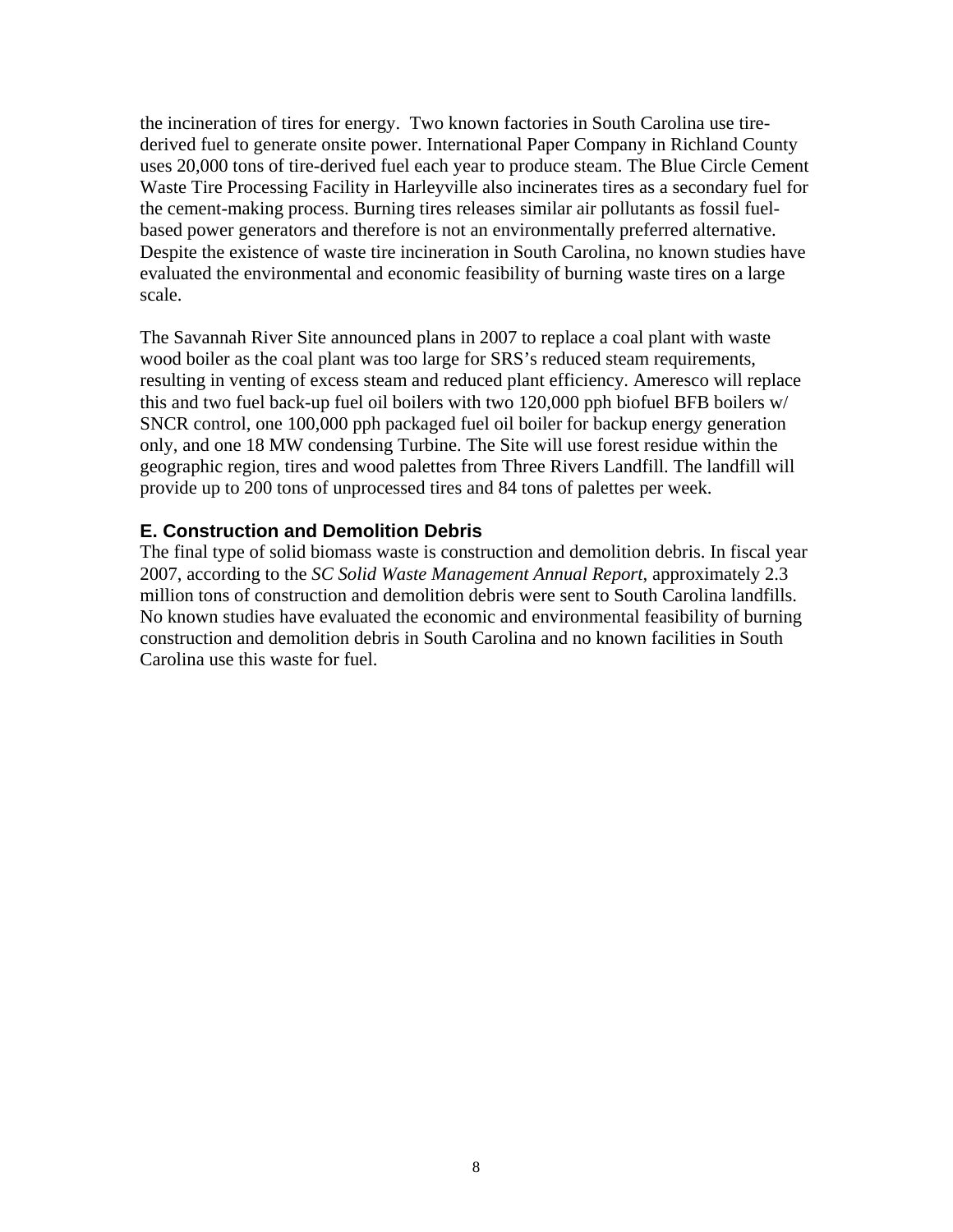# **II. Potential for Methane Production**

In addition to burning biomass for power, energy can be produced from the biogases released during the decomposition process. Animal and human fecal waste, food service and processing byproducts, and pulp and paper residuals create biogas, but have been underutilized in South Carolina. Landfill-gas-to-energy facilities, however, have been extremely successful in South Carolina, but represent a small portion of total green power readily available.

### **A. Animal Waste**

Methane can be produced from animal wastes in a process known as anaerobic digestion (see Figure 4). The process works best in an airtight container containing a mixture of bacteria normally present in animal wastes. The bacteria break down the waste, such as fat and protein, into simpler molecules. The final product is a biogas containing methane and carbon dioxide, which can be used for heating or electricity production in a modified internal combustion engine or an advanced gasification technique to fuel a gas turbine.



*Figure 4: The process of anaerobic digestion in an airtight container with appropriate*  bacteria produce biogas, particularly methane. Figure courtesy of the Department of *Energy, Energy Efficiency and Renewable Energy Program.* 

Animal manure was identified by the study, *Animal Manure and Related Biomass Feedstock Market Assessment and Preliminary Feasibility Study for a Paper Mill Biomass/CoGen Facility* produced by LINPAC, as the most available source of feedstock in the state, and though transfer costs might be high, changing regulation could make it more economical. The report lists, sector by sector, quantities of waste available. According to the report an estimated 32,000,000 tons of animal waste are available in the state each year, not including poultry manure. Anaerobic digestion was shown to be economically feasible and environmentally beneficial. LINPAC recommended using a gas combustion turbine/cogeneration system, and despite high capital costs, the system had a positive return on investment.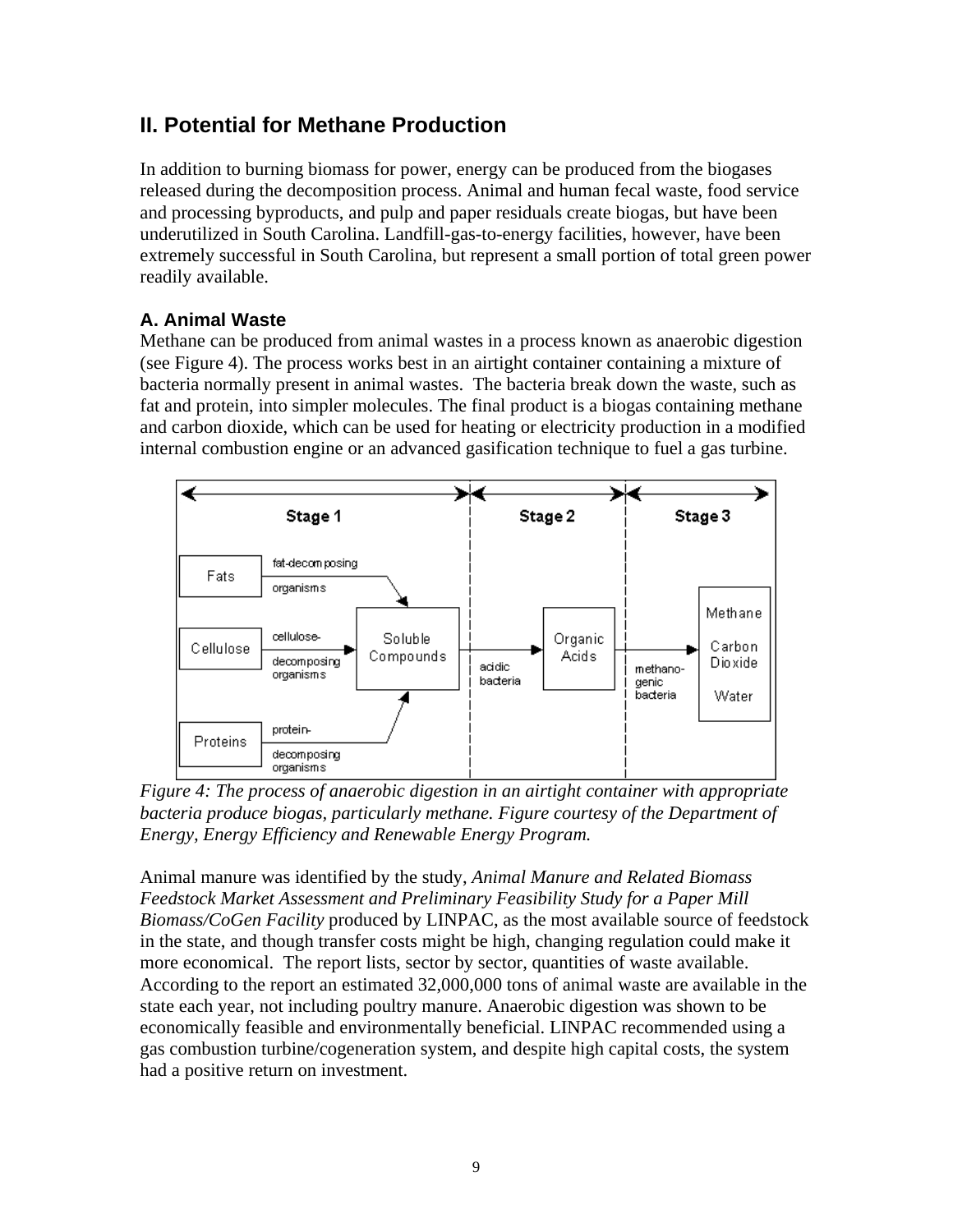In a report commissioned in FY06 by the South Carolina Energy Office (SCEO), *Availability of Poultry Manure as a Potential Bio-Fuel Feedstock for Energy Production*, Dr. Joseph Flora identified between 400,000 to 700,000 dry tons of poultry litter produced each year. The majority comes from chicken broiler facilities, followed by turkey facilities. According to a cost analysis in the study, small-scale gasification appears to be the most economically viable means of utilizing poultry litter for biomass energy. Anaerobic digestion is also possible, but the energy would be more expensive and would require a longer start-up period and frequent maintenance, and the biogas would need to be used immediately since it cannot be stored.

According to the report by Central Electric Power Cooperative, Inc. 32 to 44 MW of electricity could be produced from swine and poultry wastes from technologies such as an anaerobic digester coupled with a combustion engine generator or co-fired with directfired applications.

The conversion of agricultural waste and crops to electricity is one of the fastest growing renewable energy industries in Europe. In Germany, 3,500 biogas plants already are producing 1,100 MW with a projected growth to 9,500 MW by 2020. Unfortunately, this technology has not been successful in the US because of substantially lower electricity prices, lack of subsidies and long term price guarantees, and high capital and operating costs for these facilities. If agricultural waste and crops are to be used successfully as a significant source of electricity in South Carolina, a different approach that produces large quantities of electricity at competitive prices is required. The SC Institute of Energy Studies is working with Santee Cooper to demonstrate a prototype bioenergy park module that:

- Produces utility scale power from a combination of swine waste and energy crops;
- Forms the basis for multi-module, multi-megawatt centralized facilities throughout SC and the US that can produce electricity at near market rates;
- **Provides the potential for new jobs and attracts new renewable energy companies** to SC;
- **Provides additional revenue for SC farmers from existing waste streams and** crops; and
- **Improves the quality of South Carolina's air and water through the elimination of** the odors and methane that are released from existing farm waste treatment facilities.

The prototype system is planned to be in operation by the end of 2009.

#### **B. Animal Residuals, Food Service and Processing Byproducts**

Though information gaps exist for methane potential from animal residuals, food service byproducts, and food processing byproducts in South Carolina, they are readily available for electricity generation through anaerobic digestion. According to the report, *Animal Manure and Related Biomass Feedstock Market Assessment and Preliminary Feasibility Study for a Paper Mill Biomass/CoGen Facility* produced by LINPAC, approximately 169,000 tons of animal residual and food waste are generated each year in South Carolina. A small portion of these food service and processing byproducts are used as animal feed and fertilizers, but a significant portion is sent to landfills. More study is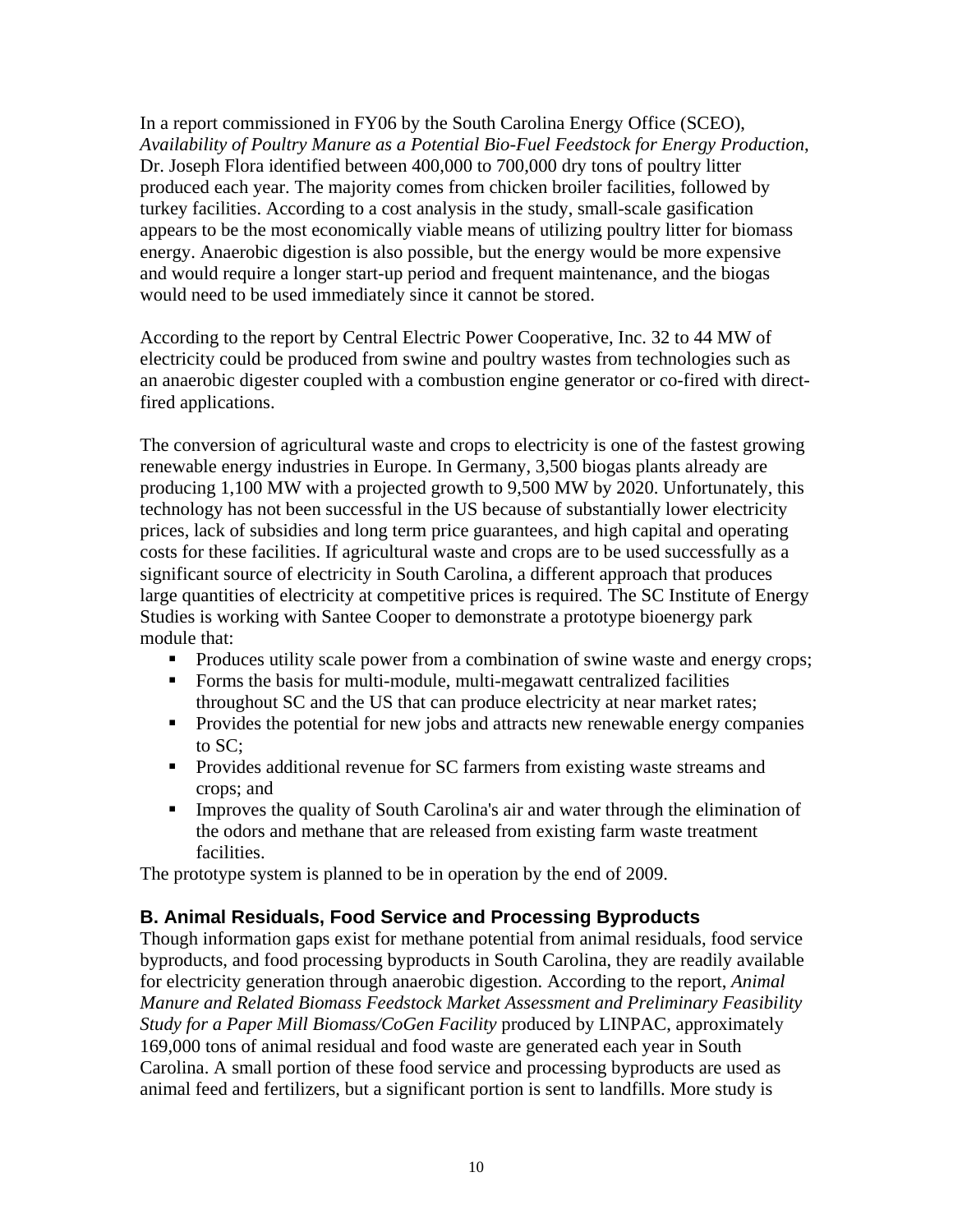needed to understand the economic potential for these forms of green power in South Carolina.

### **C. Pulp and Paper Manufacturing Wastes**

The pulp and paper industry produce large amounts of wood residues as a result of logging and processing operations. Plants are made of lignin, hemicellulose and cellulose fiber. Due to the chemical and physical properties of lignin, it breaks down easier than cellulose. Pulping separates the lignin and cellulose fibers to create paper. The leftover materials can be used to create energy for the paper mill. The report, *Animal Manure and Related Biomass Feedstock Market Assessment and Preliminary Feasibility Study for a Paper Mill Biomass/CoGen Facility* by LINPAC, estimates South Carolina produces approximately 250,000 tons of pulp and paper waste a year. Due to its homogenous nature, cellulose is an excellent source of feedstock for anaerobic digestion in a biomass cogeneration facility. However, care must be taken to modify current plant wastewater treatment procedures, as oftentimes biocides are used to prevent bacterial buildup in pipes which would alter the effectiveness of anaerobic digestion processes.

#### **D. Human Waste**

Sewage and human fecal waste have always been a contentious issue for city planners and finding an environmentally sound way to dispose of this waste has proven difficult. The anaerobic digestion of sewage sludge produces biogas similar to that produced by animal waste, with about 50-60 percent methane. Methane is compressed, purified and stored in a container known as a gasometer, and then transported to a gas engine to produce electricity (see Figure 5).



*Figure 5: Sewage anaerobic digestion system, methane collection, and energy production process. Figure courtesy of GE Power.*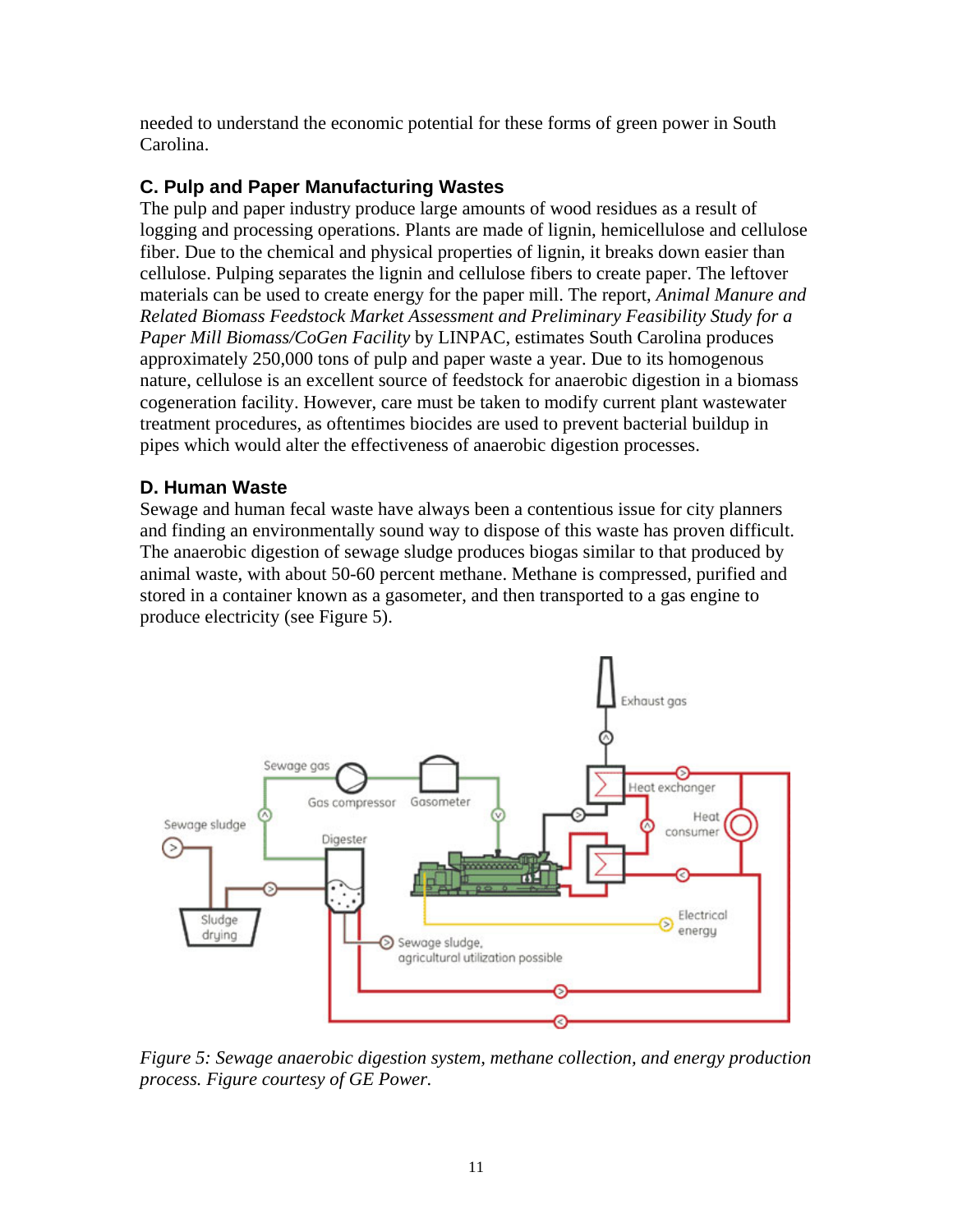A study conducted on behalf of the South Carolina Energy Office examined the feasibility of extracting methane from sewage in South Carolina. *Bioenergy from Municipal Sludge Study Report* by Hayes, Seay, Mattern & Mattern, Inc. determined the amount and locations of potentially recoverable useful energy from sewage treatment facilities in South Carolina, along with an analysis of economics and barriers of recovering and utilizing such energy. The study determined that approximately 100,000 dry tons of sludge is produced annually in South Carolina. This equates to approximately 1.5 trillion BTU's or 0.44 billion kWh of energy (or the equivalent of 44,000 homes).

### **E. Landfill Gas**

Landfill gas accounts for almost all of the green power available to South Carolina households and businesses. Since 1999, the SCEO has partnered with the US Environmental Protection Agency's Landfill Outreach Program (LMOP) in an effort to reclaim and use landfill gas in the state. Concentrated efforts on the Landfill Gas to Energy Program (LFGTE) projects have resulted in significant energy and environmental benefits to the state. Landfill gas is produced in a similar manner to anaerobic digestion. The anaerobic conditions within a landfill produce methane and other gases naturally, and these gases migrate to tubes deep within the landfill. The tubes transport the gas to collection stations on the surface, where it goes through a cleaning process to remove harmful and corrosive chemicals prior to electricity generation (see Figure 6).



*Figure 6: Landfill gas generation process. Figure courtesy of GE Power.* 

In July 2008 Santee Cooper reached a key milestone in energy produced with landfill methane gas—more than 250,000 megawatt-hours had been produced through this renewable energy process. Santee Cooper is the only utility in the state producing electricity through landfill gas-generating facilities. Landfill methane gas-generation is part of Santee Cooper Green, the utility's initiative to go green and help its customers go green, save energy and save money. Last fall, Santee Cooper announced an aggressive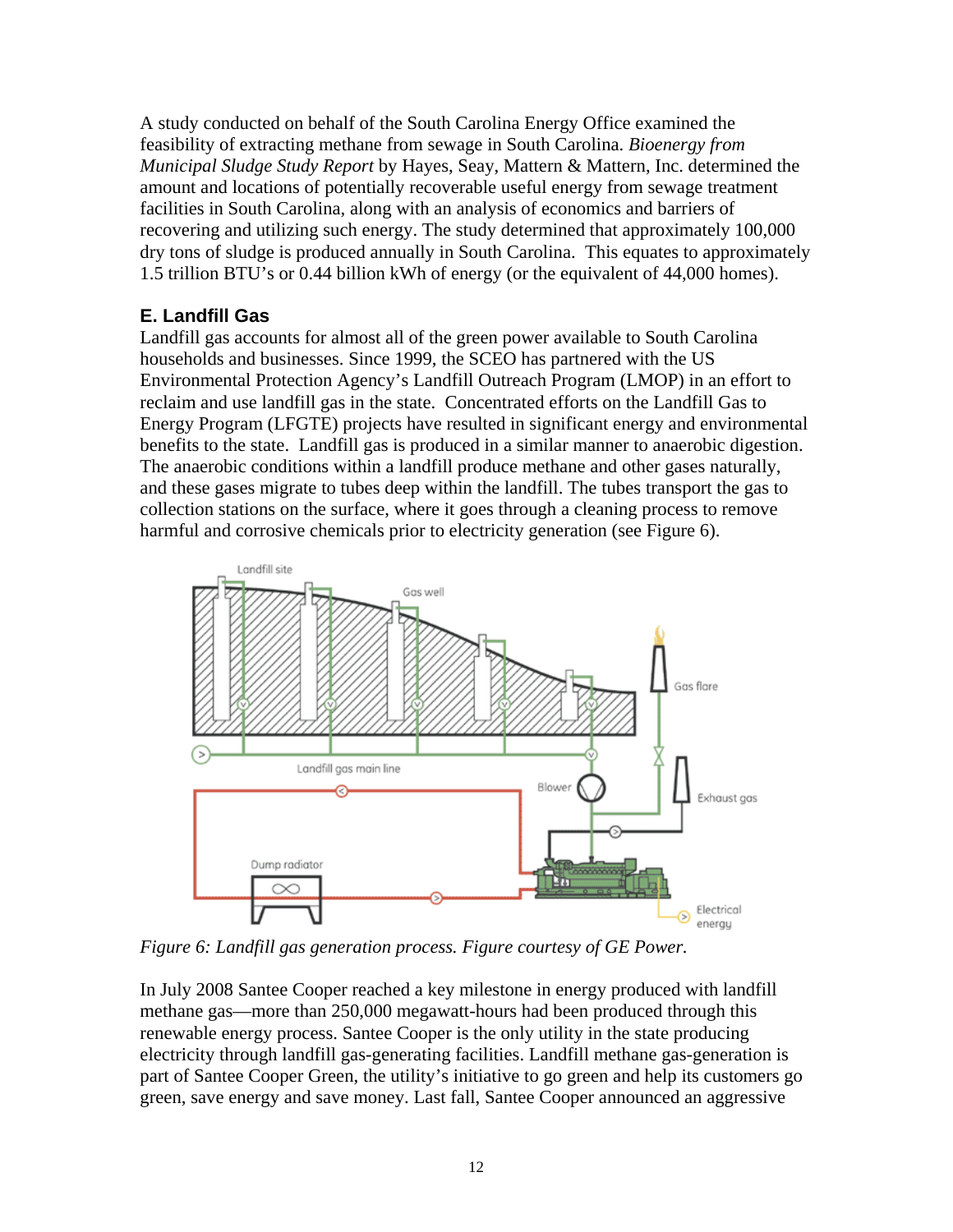goal to generate 40 percent of its energy – four times current levels – from nongreenhouse gas emitting resources, biomass fuels, energy efficiency and conservation by 2020.

As trash in landfills decomposes, it produces methane gas, which can be converted into energy through a process that also reduces greenhouse gas emissions. Plans are ongoing to bring additional facilities online with up to 45 MWs of generation projected in the future. The first Green Power generating facility was built in Horry County in 2001. Santee Cooper now operates three landfill gas-generating facilities throughout South Carolina-Horry, Lee and Richland counties and will soon start-up a fourth facility in Anderson county. A fifth location has been announced in Georgetown County.

- Horry County Landfill Generating Station near Conway  $-3$  MW
- Lee County Landfill (Allied Waste) 5.4 MW. The project will expand to 10.0 MW in 2009 and 14.5 MW in 2012.
- Screaming Eagle Road Landfill (Waste Management) in Richland County 5.5 MW. Another 1.6 MW engine will be added in 2009 and 2011 to produce a total of 8.7 MW on site.
- Anderson Regional Landfill in Richland County anticipated capacity is 3.2 MW to be installed in late summer 2008.
- Georgetown County Landfill anticipated capacity is 1.6 MW to be installed in 2009.

In addition to Santee Cooper, private companies are also utilizing landfill gas. BMW's South Carolina car assembly plant uses landfill gas (LFG) from Waste Management's Palmetto Landfill to fuel four gas turbine cogeneration units (4.8 megawatt capacity) and recovers 72 MMBtu/hr of hot water. The project cost approximately \$12 million and was coordinated by BMW Manufacturing Co., LLC, Ameresco, Durr Systems, Inc., SCEO, and Waste Management, Inc. The turbines fulfill about 25 percent of the plant's electrical needs and nearly all of its thermal needs. For these outstanding environmental efforts, BMW was awarded LMOP's 2003 Project of the Year.

With excess landfill gas available and a continued desire to be environmentally responsible, BMW turned to the largest consumer of energy in the entire plant: the paint shop. Employing Durr Systems, the original designer of the paint shop, BMW converted equipment to burn LFG and still had enough excess LFG to burn in one of three boiler systems. This effort earned BMW Manufacturing recognition as LMOP's 2006 Energy Partner of the Year.

The project's highlights include:

- Nearly 70 percent of BMW's energy consumption comes from LFG.
- World's first automotive paint shop to integrate use of LFG in process equipment.
- A 9.5-mile pipeline crosses a river, two creeks, an interstate, and BMW's test track, delivering about 4,800 scfm of filtered and dehydrated landfill gas.
- Protection from rising and fluctuating natural gas prices over a 20-year contract, saving the company on average one million dollars a year.
- According to BMW, a reduction of carbon dioxide emissions equivalent to driving 105 million miles per year, or more than 4,000 times around the earth.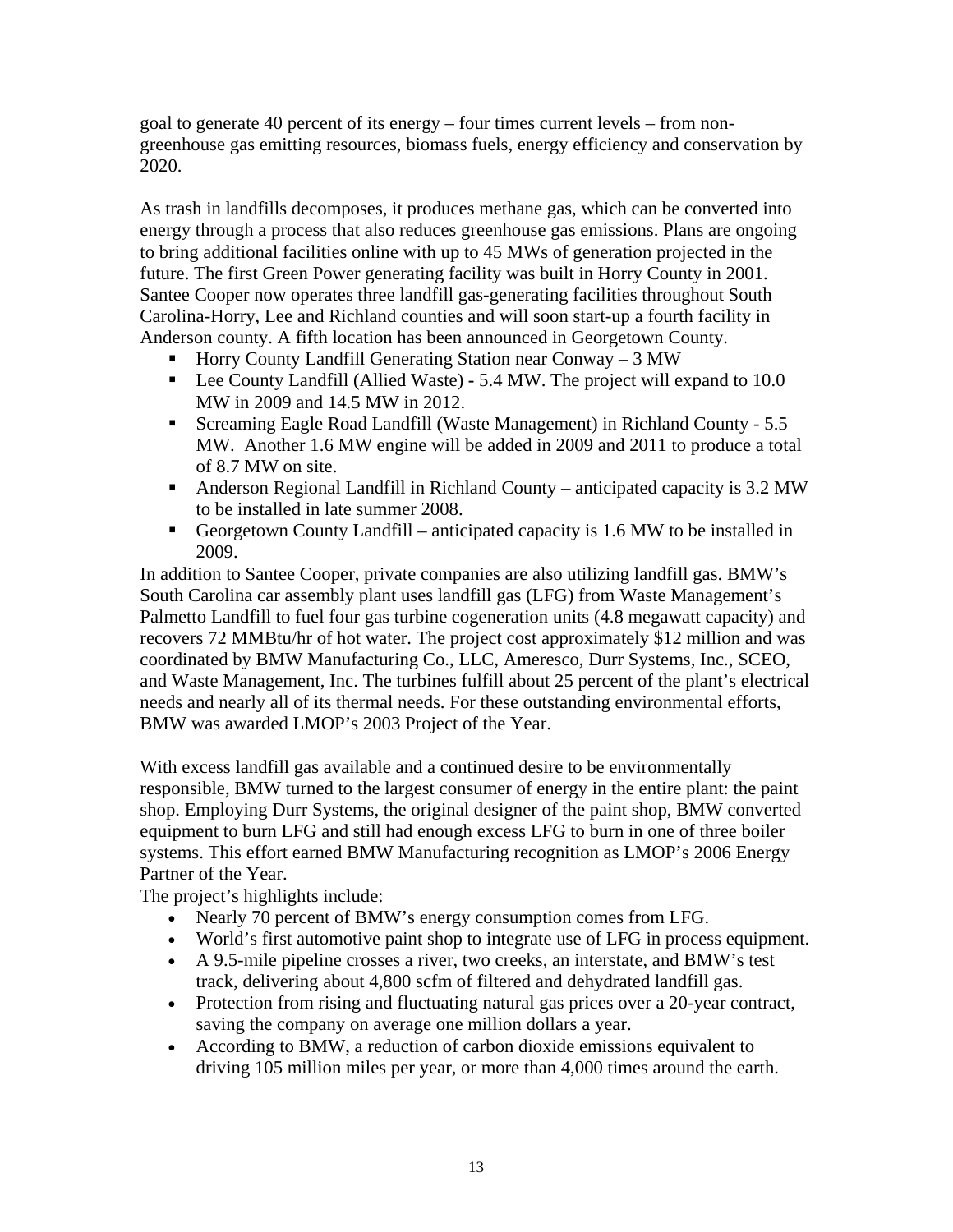Additionally, MethaneCredit obtained the landfill gas rights for Greenwood County Landfill and will sell the gas to FujiFilm. MethaneCredit is currently developing the site and will install a 3.5 mile long pipe. The gas will be used to produce process steam that will generate up to 60% of the energy needs at FujiFilm's manufacturing plant in Greenwood. The project is expected to be complete in late 2008.

Finally, Three Rivers Solid Waste Authority in Aiken County will sell landfill gas to Kimberly-Clark. Siemens is developing the project that is expected to produce between 1 to 3MW-equivalent of gas.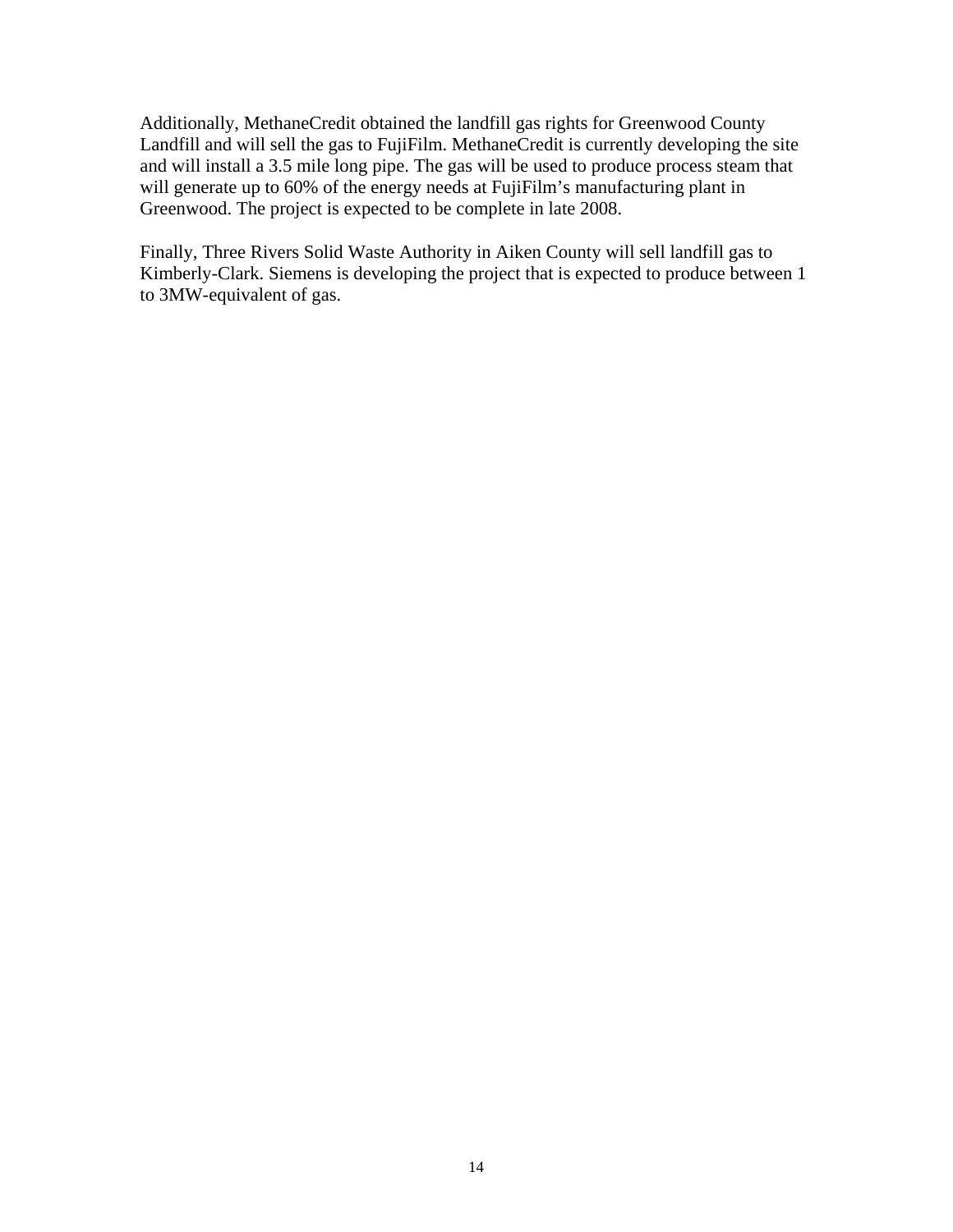## **III. Potential for Production of Ethanol and Biodiesel Fuel**

South Carolina depends almost exclusively on petroleum-based fuels to power its vehicles. As noted in the introduction of this report, nearly 70 percent of those petroleum-based fuels are imported from foreign sources, leaving South Carolina vulnerable to a volatile petroleum market. However, South Carolina does have available biomass resources to produce alternative fuels and a growing infrastructure to distribute them.

The 1996 Southeastern Biomass State and Regional Partnership (SEBSRP) report *Regional Energy and Economic Self-Sufficiency Indicators in the Southeastern United States,* analyzed the amount and types of energy used throughout the Southeast. It concluded that the Southeast region consumes more petroleum than any other energy resource, and that between 1960 and 1996, the use of petroleum resources rose by 138 percent. Increasing the production and use of alternative fuels such as ethanol and biodiesel in South Carolina will offset dependence on imported petroleum and create economic opportunity in the state.

The SC Energy Office, in partnership with the Palmetto State Clean Fuels Coalition, has aggressively marketed ethanol and biodiesel in the state. Successes in promoting ethanol infrastructure through education, outreach and funding opportunities has allowed South Carolina to have the highest concentration of biofuel pumps with a total of 55 publiclyaccessible E85 pumps and 52 publicly-accessible biodiesel pumps. An updated list of publicly-accessible pumps is available on the Palmetto State Clean Fuels Coalition website at [www.palmettocleanfuels.org](http://www.palmettocleanfuels.org/).

Between July 2007 and June 2008, the SC Department of Revenue reported that approximately 43 million gallons of ethanol and 1.5 million gallons of biodiesel were sold in South Carolina – the largest quantity by far since alternative fuel tracking began in 2000 and representing 1.5 percent of the motor fuels sold in the state during that period. Since 2000, approximately 67,000,000 gallons of ethanol, biodiesel, and compressed natural gas have been used in the place of conventional fossil fuels.

The PSCFC funded a total of nine of the aforementioned E85 stations with monies set aside by the South Carolina Department of Health and Environmental Control (DHEC) from an environmental fine against Willamette Industries. And another seven pumps with funds allocated through the 2007 US Department of Energy Southeast Ethanol and Biodiesel Infrastructure Corridor Grant.

In addition to publicly accessible refueling stations that both consumers and the government can use, a number of governmental entities have E85 and B20 infrastructure for restricted use by local, state and federal government entities. The first E85 station came about as a result of the partnership between DHEC, the South Carolina Energy Office and the PSCFC, as DHEC constructed the first ethanol refueling station in Columbia in 2001. This station, located at the DHEC refueling facility at 2600 Bull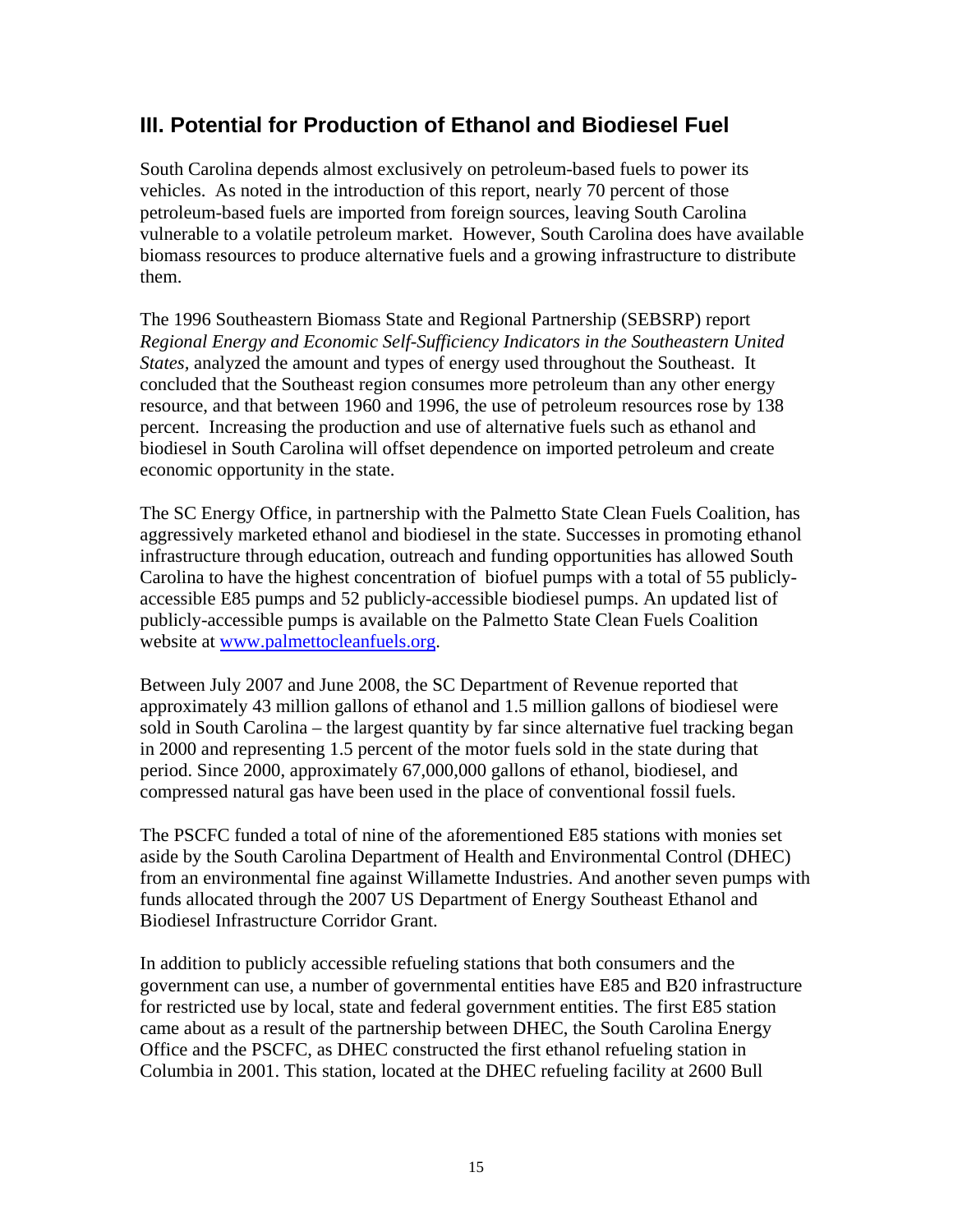Street, allows state and local government fleets to refuel at the site. DHEC currently averages sale of about 30,000 E85 gallons a year at this site.

As of January 1, 2008 all diesel pumps controlled by the state are now required to utilize at least 5% biodiesel blends in the tanks. Many tanks also contain B20 to meet federal regulations. The SC General Assembly approved a 15-year replacement cycle for school buses, which is expected to reequip South Carolina's aging fleet – considered to be among the oldest in the nation. Pollution, among other factors, was a large reason for replacing the older buses with newer vehicles with improved emission controls.

In a move to reduce air emissions, in fall 2008 all South Carolina school buses will use a blend of biodiesel and ultra low-sulfur diesel fuel, effectively reducing soot emissions by about 10 percent from standard diesel fuel. The contract for biodiesel was recently awarded to United Energy Distributors out of Aiken, one of the largest biofuels distributors in the state. According to Don Tudor of the SC Department of Education, the department expects to use over 2.4 million gallons of biodiesel after the first year – nearly double the amount used by the entire state in 2006. The department is currently testing equipment and buses with lower blends of biodiesel and will eventually increase the blend to twenty percent.

Between July 2005 and June 2008 the State of South Carolina used approximately 100,000 gallons of E85 (85 percent ethanol, 15 percent gasoline) and 200,000 gallons of B100 (100 percent biodiesel).

### **A. Corn**

Corn is the major feedstock for ethanol manufactured in the United States. In 1990, the SEBSRP produced a report, *The Regional Assessment of Non-Forestry Related Biomass Resources*, which collected and developed county-leve1 data analyzing the availability of non-forestry biomass wastes and residues. The main objective of the study was to develop a comprehensive inventory of all available non-forestry biomass resources in the southeastern region. The data collected assist potential biomass users in identifying local biomass resources. The information, in conjunction with detailed collection, transportation and conversion cost data, helps potential users make prudent economic decisions on converting to biomass energy.

The project gathered data on many types of biomass resources at the county level, including those that can be used to produce transportation fuels such as corn. According to the report, South Carolina produces 4.5 percent of the Southeast's non-forestry biomass, including an average of 502,105 tons of corn per year. This low level of corn production makes South Carolina what is known as a "corn deficit state." Therefore, it may be more beneficial for South Carolina to focus on other energy crops that can be used to produce ethanol, such as switchgrass.

*Case Studies of Biomass Energy Facilities in the Southeastern U.S.*, a 1986 report by the Meridian Corporation, identified a South Carolina ethanol project among its case studies. Beginning in 1985, the Wateree Correctional Institute had an ethanol facility capable of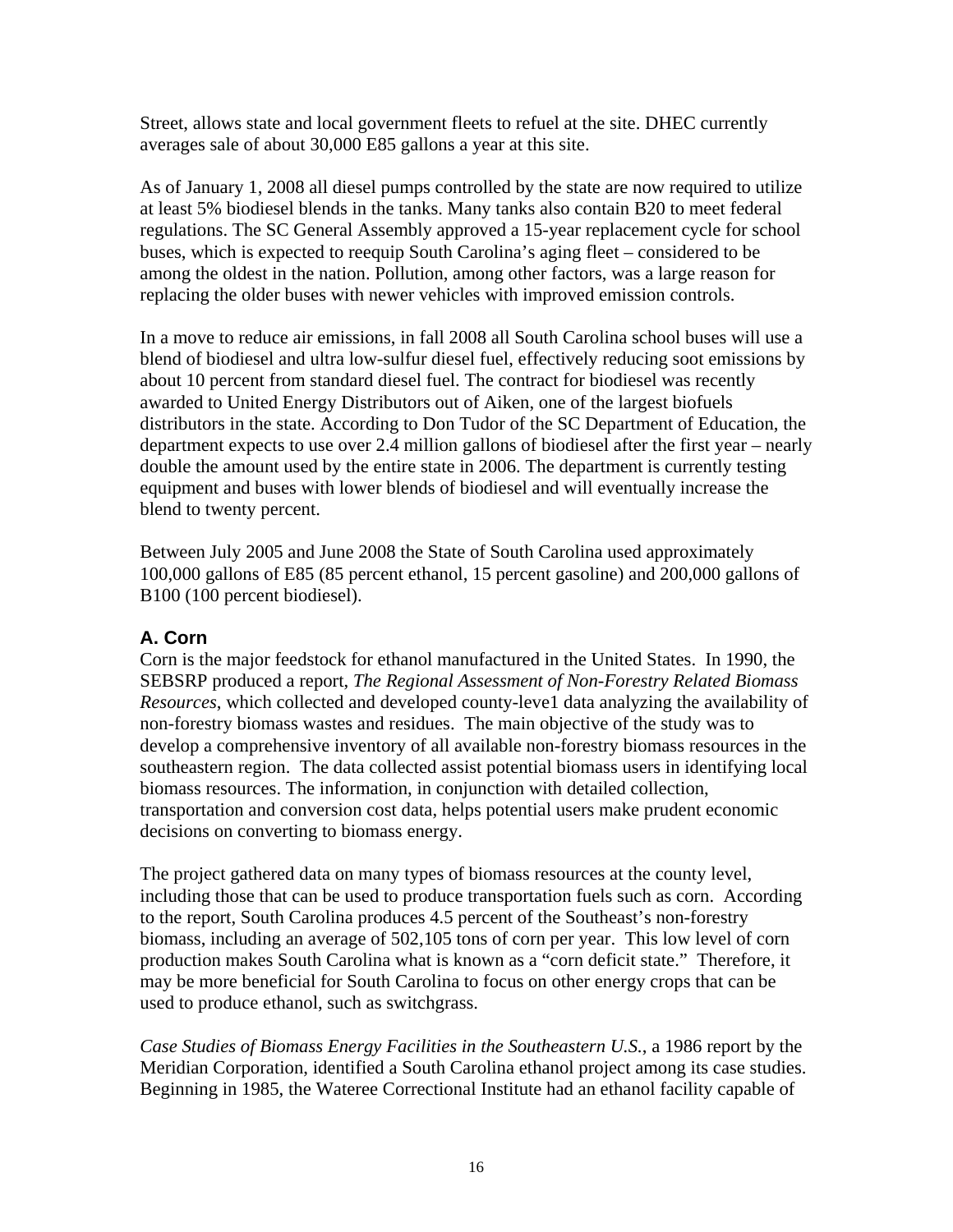producing 250,000 gallons of fuel per year. The \$450,000 facility has since closed. The purpose of the Wateree Correctional Institute ethanol project according to the report was "to demonstrate to farmers and other agribusiness interests the value and viability of ethanol production." The facility processed 100,000 bushels of corn per year into ethanol fuel using standard fermentation and distillation processes. The distiller's grain, a protein-rich byproduct of the process, was used to feed the prison's farm animals, leaving no disposable waste. The operation was closed in 1987 for political reasons. While it was in operation during the mid-1980s, the facility's main difficulty was finding a market for its ethanol because gasoline was cheap and demand for ethanol was low. However, in today's marketplace, there is a greater demand for ethanol fuel.

The boards of Atlantic Ethanol, LLC, Mid-Atlantic Ethanol, LLC, Florida Ethanol, LLC and Palmetto Agri-Fuels, LLC, announced in September 2007 that their members recently approved a merger and consolidation of the four companies to form East Coast Ethanol, LLC. Prior to the merger, each of the four companies was separately developing a single 110 million gallon per year fuel ethanol production facility. East Coast Ethanol, LLC will now assume the financing, construction and operation of the four new ethanol production facilities being developed in the Southeast, including a plant in Chester County, South Carolina. It is expected that Fagen, Inc. will design and build all four of the planned ethanol production facilities.

### **B. Soybeans**

Soybeans are often used as a feedstock for the production of biodiesel fuel. According to *Bioenergy in the Southeast: Status, Opportunities and Challenges*, given an average of 30- to 40-bushel-per-acre yields, 46-62 gallons of biodiesel fuel can be produced from one acre of soybeans. According to the South Carolina Department of Agriculture, 530,000 acres of soybeans were harvested in South Carolina in 2004, with a yield of 29 bushels per acre.

There are currently two biodiesel facilities in South Carolina that produce biodiesel from soy oil. These include:

- Carolina Biofuels, a division of the Taylors, South Carolina-based company Carolina Polymers, rolled out their first load of biodiesel fuel on March 14, 2006. Carolina Biofuels manufacturing facilities are currently in full operation, and though starting at 10 million gallons of biodiesel fuel expect to grow to over 40 million gallons annually. A large percentage of the fuel produced at Carolina Biofuels is sold to World Energy Alternatives, LLC which is leading global supplier of biodiesel located out of Massachusetts. Carolina Biofuels supports South Carolina industry by using locally-grown soybeans to make their fuel, and as production ramps up, they will create between 20 and 30 jobs in the Taylors area.
- Carolina Soya, LLC is a soybean processing plant in Estill. Carolina Soya processes soybeans, extracts the crude oil and hulls, and produces soybean meal as feed ingredients in poultry rations and other animal feeds marketed throughout the Carolinas, Georgia, and Florida. The company processes one out of every three bushels of soybeans grown in South Carolina and Georgia. Currently the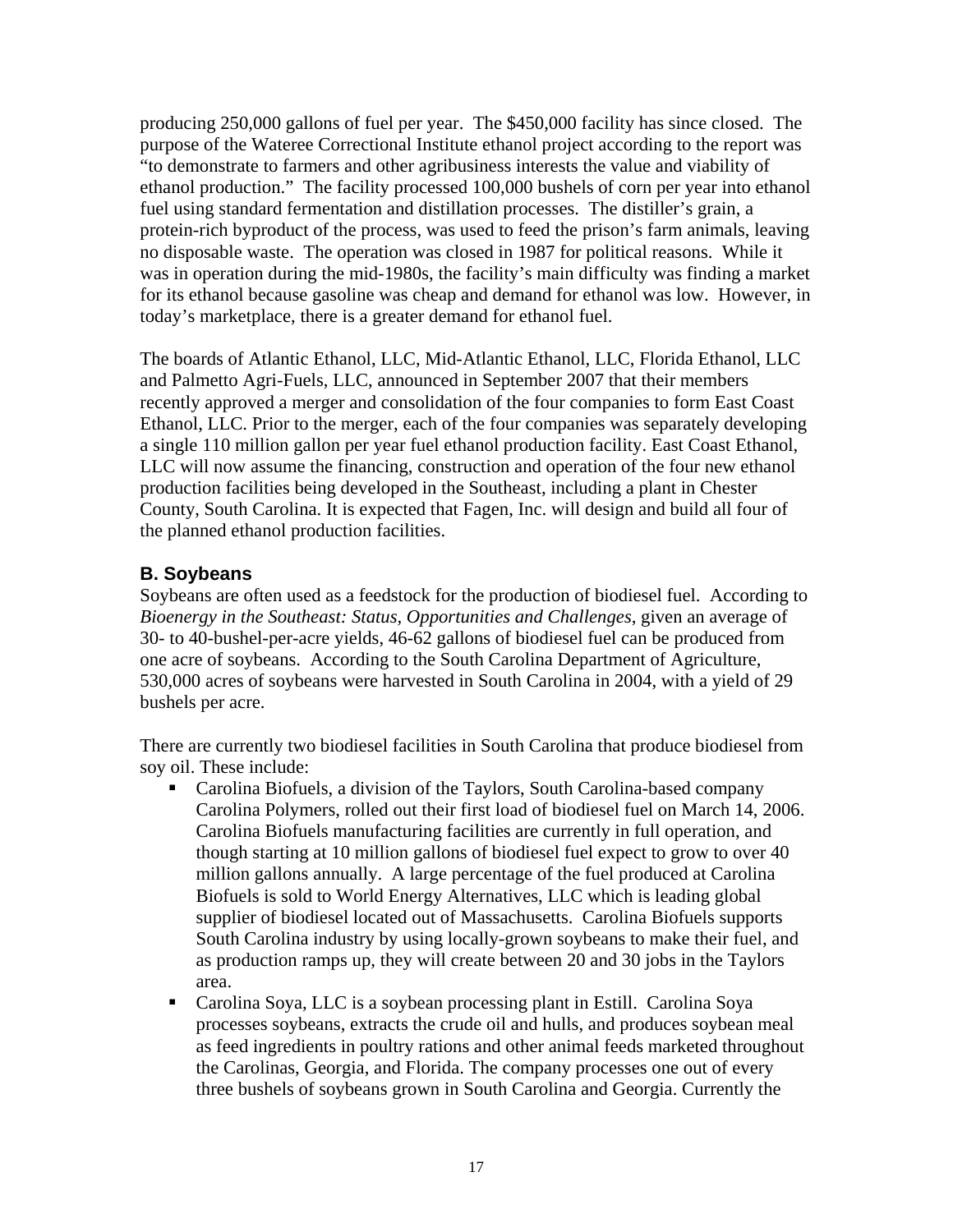facility produces 15,000,000 gallons of crude soy oil, which is sold to Carolina Biodiesel, Verde Biofuels, LLC, and Farmers and Truckers Biodiesel. Carolina Soya will invest \$13 million to add a soybean oil refinery and a waste wood boiler to its existing soybean processing plant. In late 2006, Carolina Soya had a groundbreaking and announced plans to partner with Ecogy Biofuels,  $LLC - a$ division of Knightsbridge. The company built a biodiesel plant across the street and utilizes Carolina Soya's soy oil in a pipeline under the road to produce biodiesel. Construction of the Ecogy Biofuels, LLC plant was completed in late 2007 and began selling fuel in January 2008. The plant will produce between 20- 30 million gallons of fuel annually. Ecogy Biofuels has also researched alternative oils, including oils derived from algae.

Another report, *Biodiesel Fuels Demonstration During 1996 Olympics in Athens, Georgia*, evaluates biodiesel fuel. The project measured the fuel economy of two transit buses powered by B20 in the Athens, Georgia-area during the 1996 Olympics. Although feedstocks required to produce the biodiesel fuel used during the demonstration included both vegetable and animal fats, the results are applicable to all B20 fuel that meets American Society of Testing and Materials (ASTM) standards for biodiesel made from any feedstock, including soybeans, one of the most commonly used feedstocks.

The demonstration had the following objectives: 1) demonstrate biodiesel as an available clean fuel; 2) demonstrate low capital cost associated with conversion of vehicles and support facilities to biodiesel; 3) demonstrate long-term reliability and practicality of biodiesel fuel through daily use in public transit; 4) provide displays inside and outside of buses describing the project to riders; and 5) distribute news releases describing the project, attracting media attention. The biodiesel demonstration was a success, proving the alternative fuel has many benefits: it is biodegradable and emits few pollutants; its use reduces dependence on foreign oil; it provides additional markets for domestically-grown agricultural products such as soybeans, peanuts, and rendered animal tallow; it can easily be used in regular diesel engines without any modifications; and, it is completely safe. The study also found that the fuel mileage of the two buses operating on biodiesel received similar, and sometimes improved fuel mileage during the demonstration period, further supporting the efficacy of biodiesel as a mass transit fuel.

In 1995, SERBEP conducted a study to investigate the effect of fueling diesel engines with biodiesel made from soybeans in blends ranging from 0 to 100 percent biodiesel. The resulting report, *Fueling Engines with Soydiesel/Diesel Fuel Blends,* refers to biodiesel as "soydiesel." Specifically, the study sought to: 1) disseminate state-of-the-art information about soydiesel technology; 2) exhibit soydiesel-fueled vehicles at fairs, shows, and conventions across the state of Missouri; and 3) compare engine exhaust emissions of diesel engines that have been fueled with blends of soydiesel and diesel fuel.

According to the report, there were small differences in power when tractor engines were fueled with different blends of soydiesel fuel. These increased as the concentration of soydiesel increased, with the greatest reduction of power occurring when the engines were fueled with 100 percent soydiesel. The report also noted a number of emissions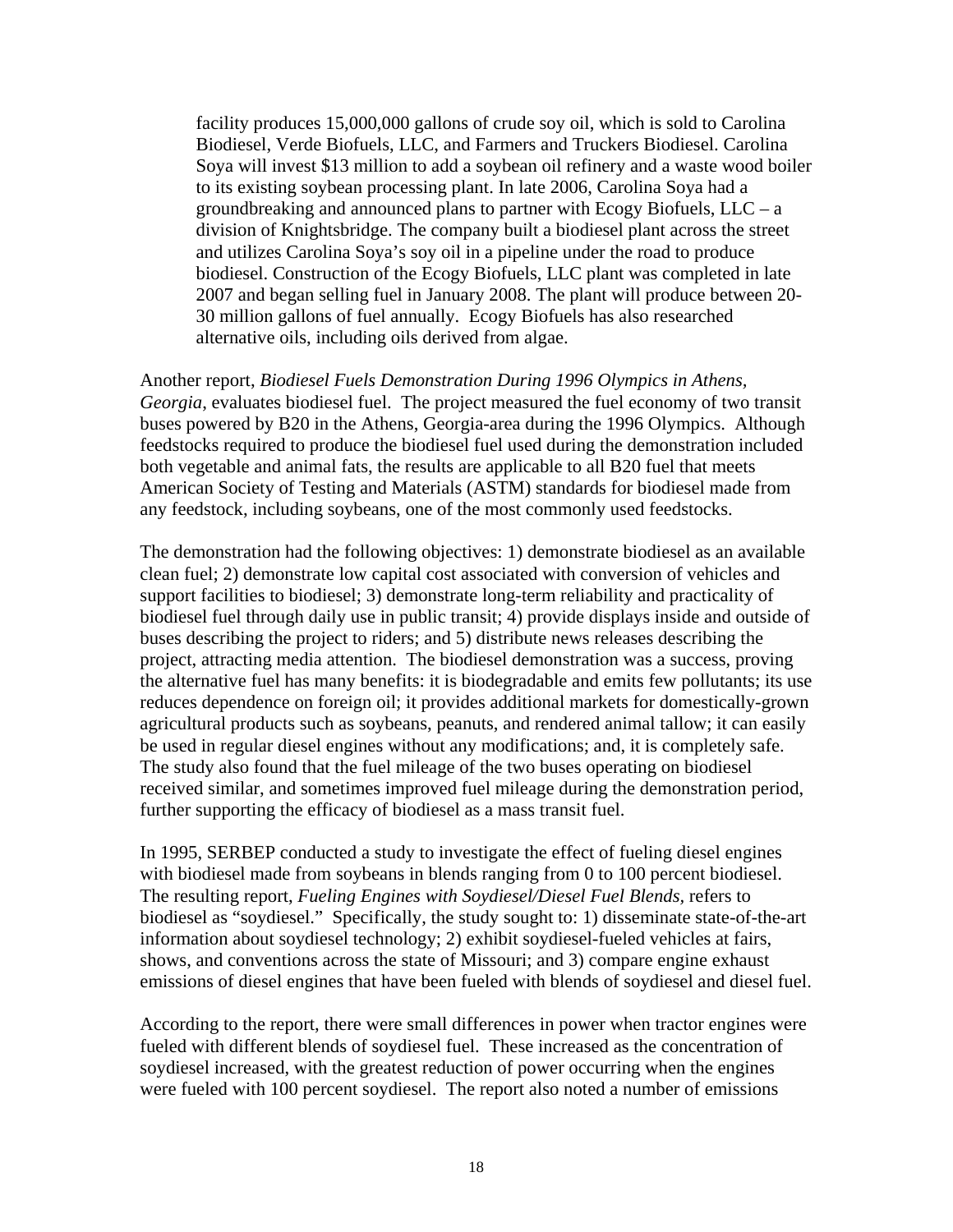improvements that resulted from the use of soydiesel. Smoke was reduced as the concentration of soydiesel increased, and carbon monoxide, nitrogen oxide and hydrocarbon emissions were also reduced linearly for all blends.

### **C. Waste Fat and Grease**

Yellow grease (waste cooking grease), brown grease (waste trap grease) and rendered animal fat can be used as feedstocks for production of biodiesel fuel. The SCEO produced a report, *An Assessment of the Restaurant Grease Collection and Rendering Industry in South Carolina*, which identified over eight million gallons of yellow grease available in the state through a survey of waste grease collectors.

Furman University students are turning castoff dining hall grease into an environmentally friendly fuel that will supply about half the campus' diesel needs for its lawnmowers, backhoes and tractors. The students are making the fuel for about 60 cents a gallon and sell it at a mark-up to Furman's Services Department to raise money for their organization, Environmental Action Group (EAG). EAG can produce 55 gallons of fuel over two days with about three hours of student labor. Furman students will produce about 2,500 gallons a year. The main limitation is that they don't have more dining hall grease.

The Animal Co-Products Research and Education Center at Clemson University is currently studying the use of waste animal fats. The Center is working to identify new markets for the animal co-products industry and to resolve such issues as using animal fats and oils for the biodiesel industry. Currently, the high free fatty acid (FFA) content prevents many biodiesel plants from being able to utilize rendered animal fats and oils.

In May 2007, Southeast BioDiesel will begin commercially selling biodiesel made from poultry fats in North Charleston. Southeast BioDiesel is the only facility in the state equipped to accept poultry fats. The company's grand opening was October 27, 2006. Southeast Biodiesel capacity is around four million gallons a year and the company has plans to expand production once there is more demand in the Charleston area.

#### **D. Cotton and Textile Residues**

In 1991, the Tennessee Valley Authority (TVA) conducted a study at Mississippi State University to determine the usefulness of cottonseed processing wastes in the creation of sugars, which can be distilled into ethanol through a process called concentrated acid hydrolysis. Due to the elevated cost of disposing of cotton gin trash (CGT) and cottonseed waste treated with sulphuric acid, a common step in the ginning process, sale of this waste to an ethanol plant is likely to be appealing to cotton farmers.

According to the report, *Evaluation of Cotton Seed Processing Wastes as Feedstocks for the Tennessee Valley Authority (TVA) Concentrated Acid Hydrolysis Process*, CGT and cottonseed waste are good ethanol feedstocks. The study estimated that each 500-pound bale of cotton includes approximately 150 pounds of these wastes, which yield approximately 85-90 percent sugars in the concentrated acid hydrolysis process. The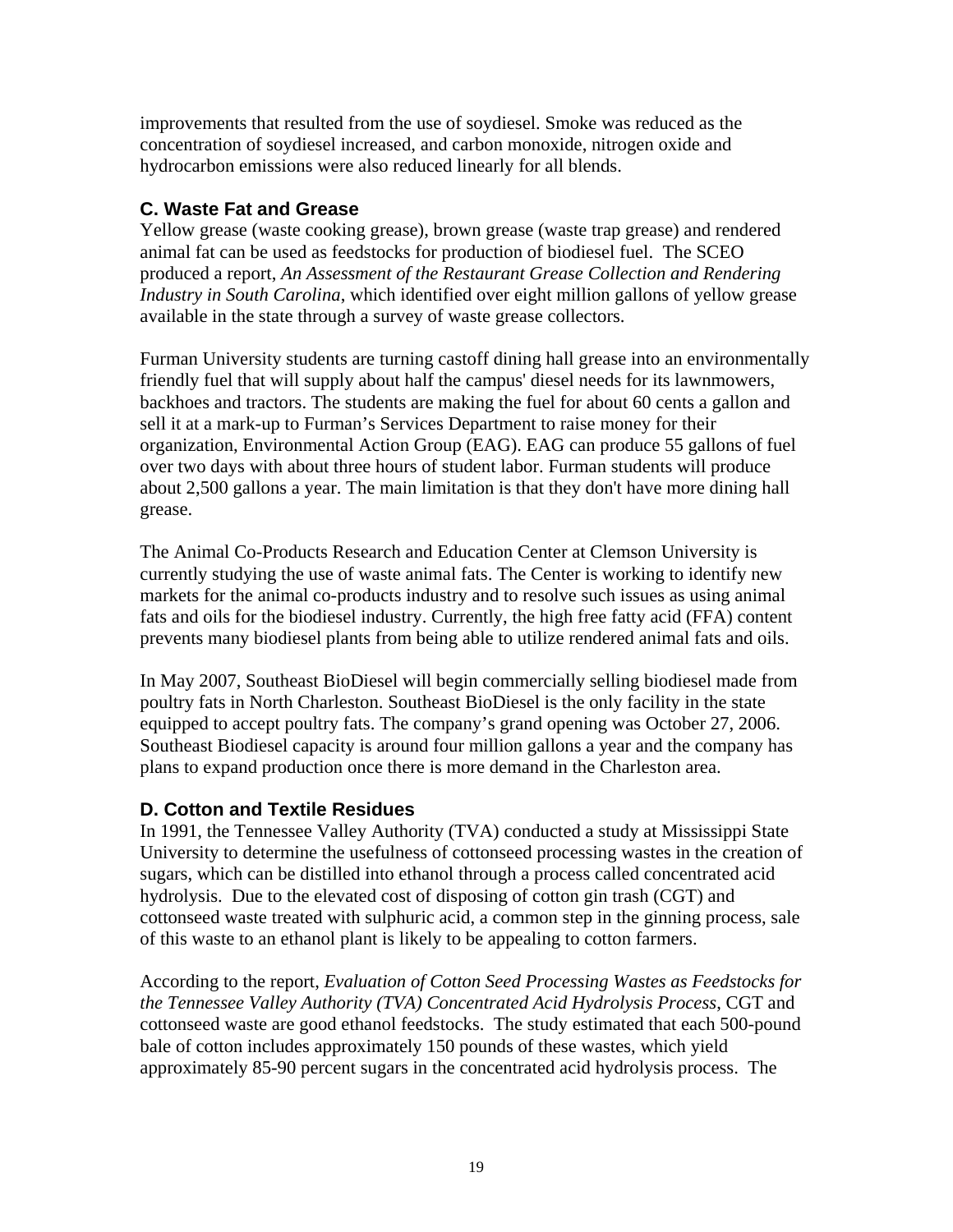estimated cost of a 50-ton-per-day concentrated acid hydrolysis plant is \$15 million, with an estimated return on investment of 15 percent.

Because South Carolina is one of the 14 major cotton-producing states in the nation, harvesting 420,000 bales in 2005, CGT and cottonseed wastes are plentiful here. However, the South Carolina Department of Agriculture notes that CGT and cottonseed wastes produced in South Carolina are used in the manufacturing sector. Thus, although cotton waste is abundant in South Carolina, waste may not be readily available for use in ethanol production.

In 1999, SEBSRP published the report *Non-synthetic Cellulosic Textile Feedstock Resource Assessment*, describing the potential for converting CGT and non-synthetic textile mill residues to ethanol in the Southeastern United States. It summarizes available and emerging technology for the production of ethanol from lignocellulosic materials. In addition, the study characterizes the chemical properties of CGT and textile mill residue as being potentially useful feedstocks for the production of ethanol. The report also supplies a table listing the average annual cotton and CGT production in the Southeastern United States for 25-, 10-, and 5-year periods.

According to the study, estimated ethanol yields from CGT ranging from 44 to 55 gallons of ethanol per dry ton of CGT will not justify an ethanol facility. The total quantity of CGT produced is large at 500,000 dry tons annually in the Southeastern region alone. The overall quantity of textile mill residue generated in the Southeastern region is 170,000 dry tons per year. According to the study, the combined ethanol potential from CGT and textile mill residue is not sufficient to justify installation of an ethanol production facility dedicated to the use of CGT and non-synthetic textile wastes as feedstocks in any of the states studied. Transportation is a major factor.

The report concludes with the following recommendations from the findings of the study:

- 1. The data developed for this report should be merged with existing databases on the production, users and cost of lignocellulosic biomass for the United States as a whole, with the possible addition and update of other cotton-producing states;
- 2. Further disaggregating all potential lipocellulosic resource data to a county level would allow a location analysis to further identify counties that have a lignocellulosic resource base compatible with the installation of an ethanol plan;
- 3. Performing test runs in ethanol production pilot plants will determine actual ethanol potential from these lignocellulosic materials and improve understanding of the processing and fermentation characteristics on a step-by-step level;
- 4. Further lab testing should evaluate the survival and growth of fermentation organisms using textile residue as media;
- 5. The compatibility of textile mill waste with feeder mechanisms of current ethanol technology should be evaluated to determine any modifications that may be required to handling and processing equipment;
- 6. This report should be disseminated to cotton producing and processing organizations as a potential first step to developing alternative uses, such as ethanol, for their agricultural and manufacturing co-products.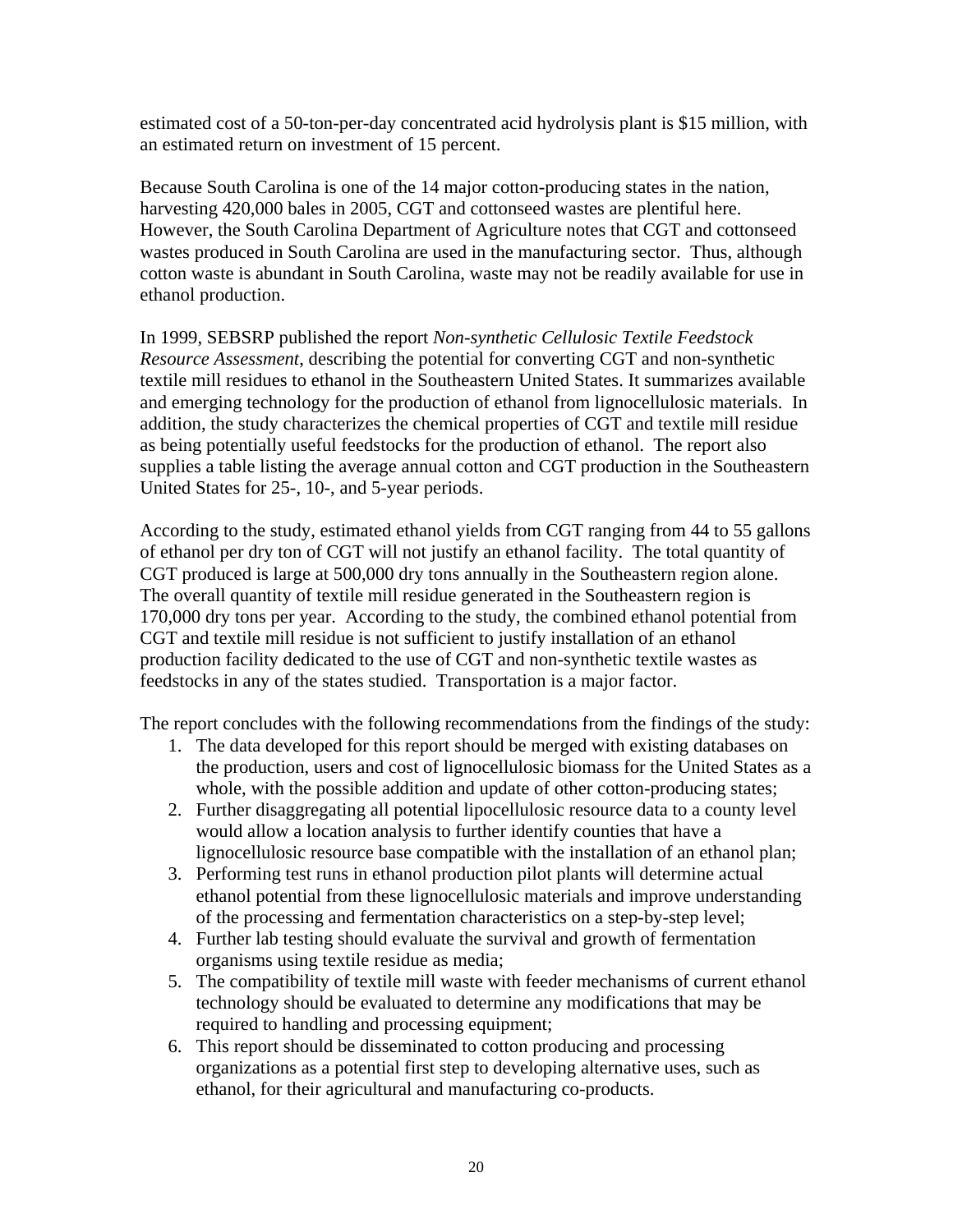#### **E. Other Potential Crop Resources**

Another SEBSRP publication, a book called *Wood Energy in the United States, Applications, Technologies, Incentives, and Policies*, briefly addresses the potential use of wood as a feedstock for the production of ethanol. However, because it focuses on solid wood energy, liquid fuel potential is not a major component of the book. It mentions that woody biomass can be used to create ethanol, but is a poor choice of feedstock due to its low sugar content. Another liquid fuel that can be made from woody biomass is pyrolysis oil, which can substitute for Number 2 or Number 6 petroleumbased fuel oils. Pyrolysis oil is made through a form of gasification in which the gases are immediately quenched and liquefied. The report mentions that several prototypes of this process exist in the United States and Canada, but does not include detailed information about them.

A 2003 report by Ralph Overend of the National Renewable Energy Laboratory entitled *Biomass Conversion Technologies*, addresses the use of several different feedstocks for the production of ethanol. One area of focus in the report is a comparison of corn and sugar cane as feedstocks. Corn is most commonly used as a feedstock in the United States, and sugar cane is most commonly used in Brazil. According to the report, a ton of sugar cane produces between 125 and 140 kilograms of raw sugar, and between 70 and 80 liters of ethanol. It states that a ton of corn with a starch content of 70-75 percent will produce between 440 (wet corn milling) and 460 (dry corn milling) liters of ethanol. It also addresses the costs associated with ethanol production from corn versus sugar cane feedstocks, concluding that large production facilities are favorable. Also, according to the report, it costs approximately 30 percent more to run a corn-based ethanol plant than one that produces ethanol from sugar cane due to the higher number of process steps required for corn-based production. However, the corn process also creates byproducts that can be sold for animal feed, offsetting some of the increased costs.

The *Biomass Conversion Technologies* report identifies lignocellulosics such as wood, straw and grasses as other potential ethanol feedstocks, but notes this as a major research and development area. These feedstocks contain approximately 40 to 50 percent cellulose and 25 to 30 percent hemicellulose. These substances produce amounts of ethanol that are comparable to corn, around 440 to 460 liters per ton. The report does not address the economic feasibility of using these feedstocks to produce ethanol, but it does assert that the development of technologies to simultaneously remove the sugars and distill ethanol from lignocellulosics will be a key to producing low-cost ethanol in the future.

Since South Carolina is not a major producer of either corn or sugar cane, lignocellulosic feedstocks may be better candidates for ethanol production in the state. According to *Potential for Biomass Energy Development in South Carolina*, there is significant lignocellulosic biomass created as a byproduct of agriculture in South Carolina each year, including 224,721 annual tons of wheat residue, 238,424 annual tons of soybean residue and 196,113 annual tons of cotton residue. The report includes evaluations of the amounts of biomass produced in each South Carolina county and the potential economic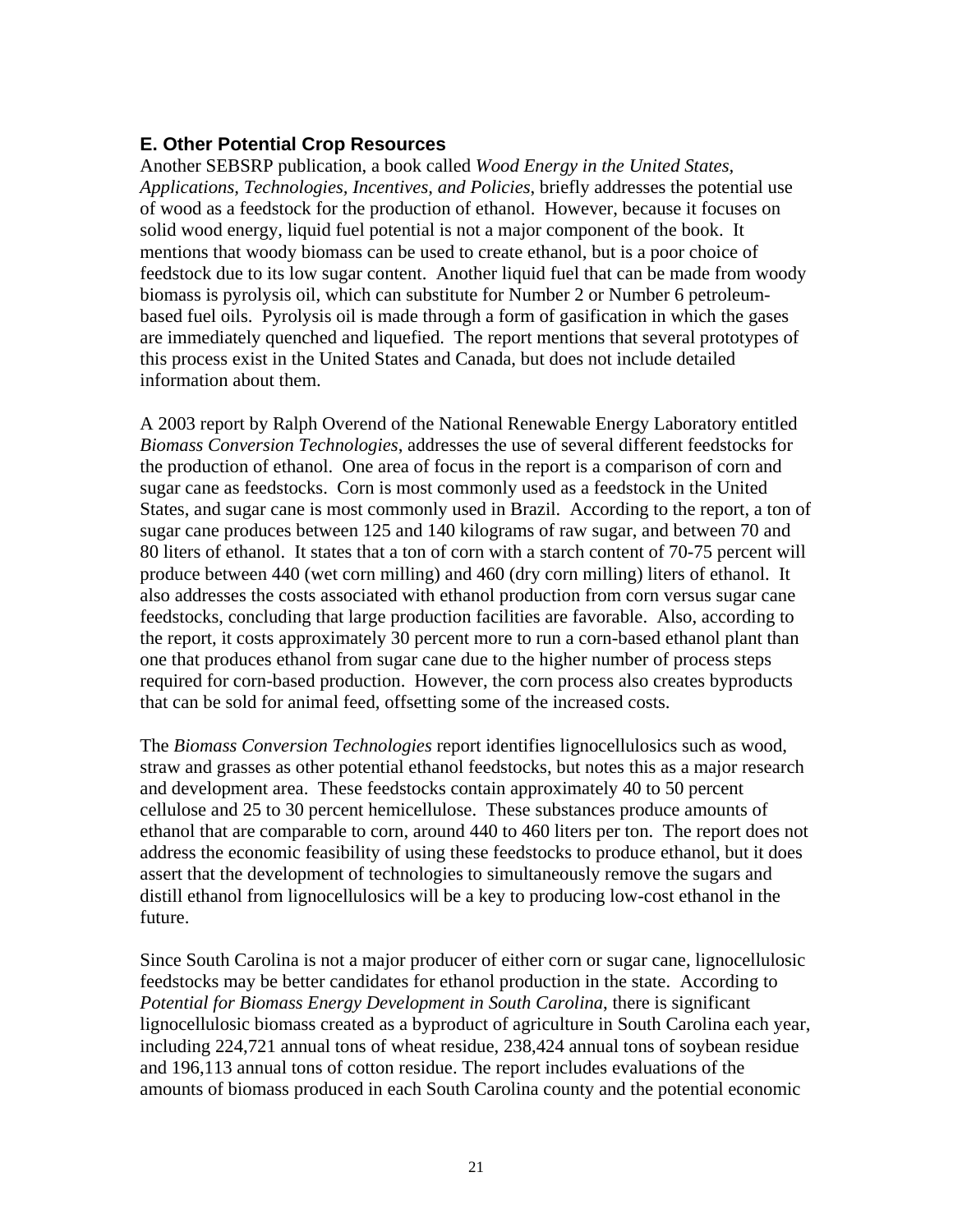impact of collecting the biomass and using it for the production of electricity. The report does not address the use of biomass for the production of liquid fuels.

In February 2007, California dot-com billionaire Vinod Khosla, owner of Range Fuels Inc., announced plans to break ground on the nation's first wood-to-ethanol factory in the Georgia town of Soperton, appropriately nicknamed the "Million Pines City," in spring 2008. Range Fuels Inc.'s estimated \$225 million project will convert pine tree waste into ethanol that one day might help run the state's cars, trucks, and tractors. The company's system, called K2, uses a two step thermo-chemical conversion process: The first step converts biomass to synthetic gas and the second step converts the gas to ethanol.

Other feedstocks currently being researched in South Carolina include sweet potatoes, sweet sorghum, algae, and rapeseed.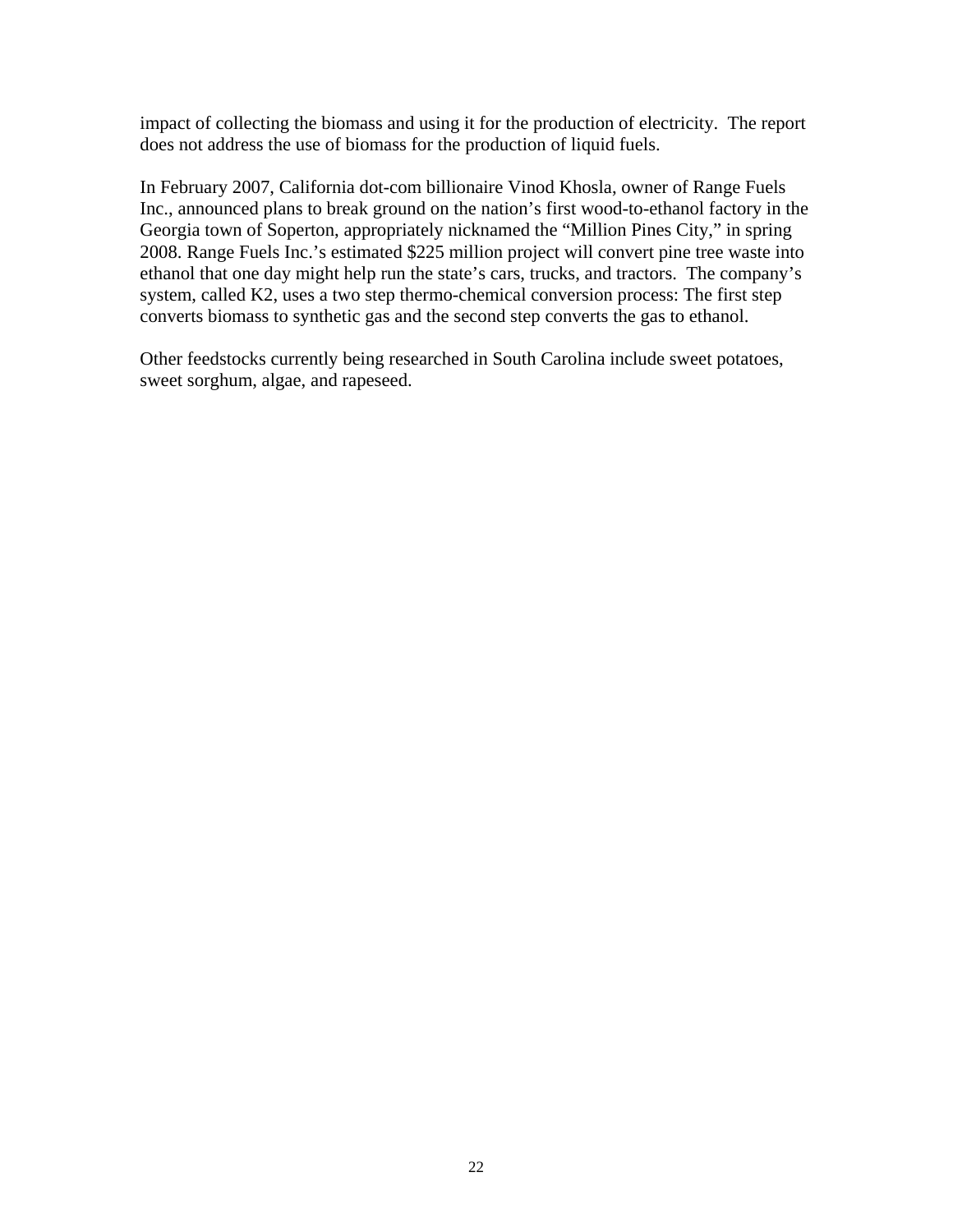# **IV. State Biomass Legislation and Organizations**

### **A. 2008 Biomass Energy Legislation**

Act No. 261 of 2008, also known as H.3649, the Energy Freedom and Rural Development Act, generated by the recommendations of the SC Biomass Council and the Strategic and Tactical Research on Energy Independence Commission, passed out of the SC General Assembly in June 2008 with improvements to 2007 legislation. Some of the highlights of the legislation include:

- Incentive payments beginning in 2009 for retailers of alternative fuel such as biodiesel and E85 ethanol ranging from \$0.05 to \$0.25 per gallon;
- Incentive payments beginning in 2008 for biomass energy users ranging from \$0.01 per kwh or \$0.30 per therm;
- Income tax credit of up to \$2,000 for plug-in hybrid vehicles purchases;
- Income tax credits of up to \$100,000 for research and development of renewable fuel feedstocks best suited for South Carolina such as cellulosic ethanol and algae-based biodiesel;
- Creates an additional \$0.10 per gallon tax credit for non-soy and non-corn based biofuels to make South Carolina specific feedstocks more competitive;
- Income tax credit worth up to 25 percent of the cost of the equipment and installation for the construction of a building and equipment used in the intermediate steps of renewable fuel production such as milling, crushing, distillation, and handling of feedstocks; and an
- Income tax credit worth up to 25 percent for the purchase and installation of biomass energy equipment used to create power from a biomass resource including wood and wood waste, agricultural and animal waste, sewage, landfill gas, and other organic materials.

Other relevant acts in the 2008 session include:

- Act No. 203 which will require the State of South Carolina to give purchasing preference to hybrid, plug-in hybrid, biodiesel, hydrogen fuel cell and flex-fuel vehicles when the performance, quality and life cycle costs are comparable to other available motor vehicles.
- Act No. 338 allows S.C. gas suppliers to continue to blend fuel with ethanol instead of buying a pre-blended version from national oil companies.
- H.3395 requires the SC Office of Regulatory Staff and the SC Energy Office to write a report about state net metering policies by January 2009 and provide recommendations about how to improve net metering and interconnection policies.

### **B. South Carolina Climate, Energy & Commerce Advisory Committee**

Governor Sanford issued Executive Order 2007-04 on February 16, 2007, establishing the South Carolina Climate, Energy & Commerce Advisory Committee (CECAC), due to the recognition of potential implications of global climate change on the economy, environment and quality of life in South Carolina.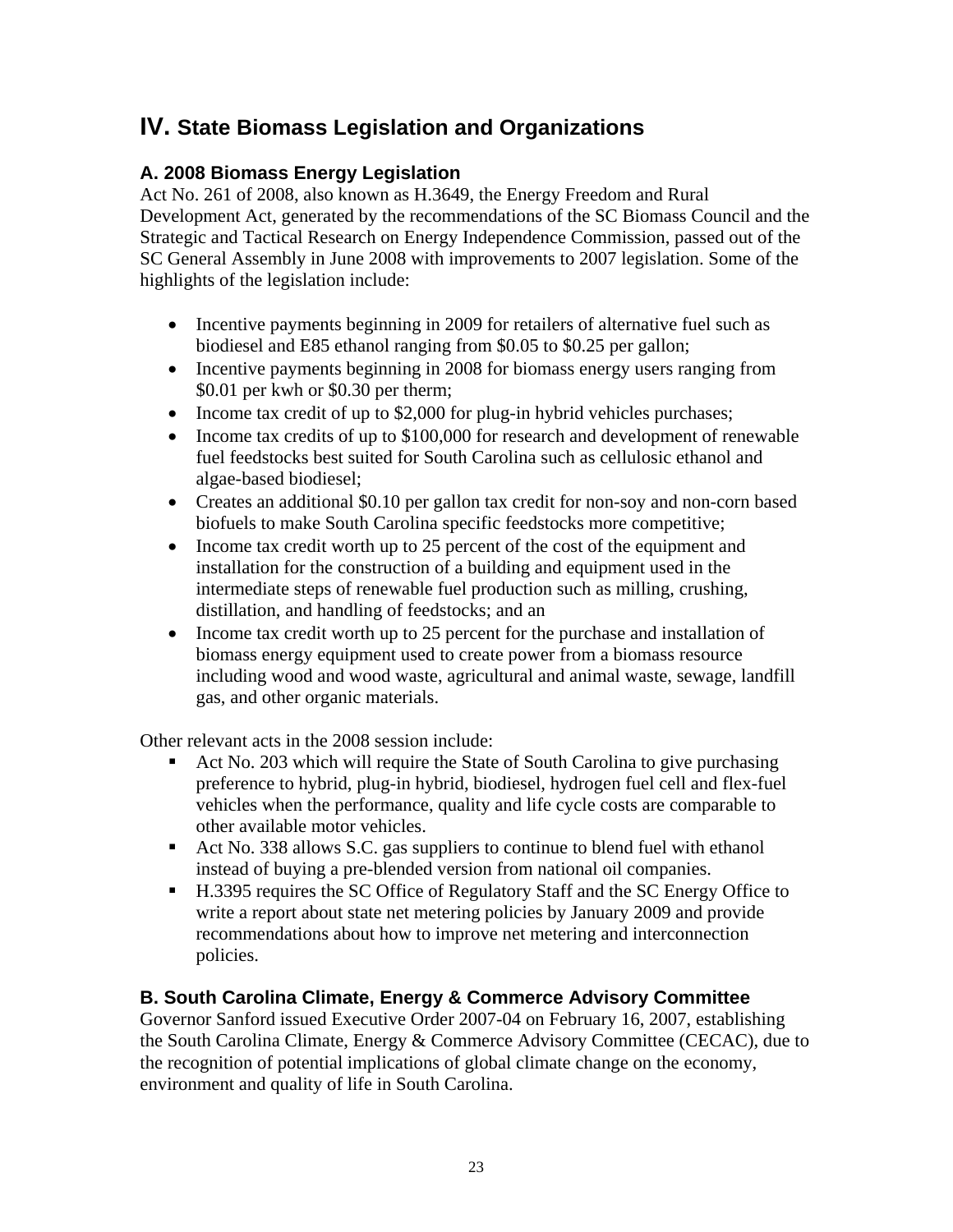The Committee is composed of members representing a broad range of stakeholders including: industry, environmental groups, government agencies, academic institutions, agriculture, forestry, coastal interests, real estate, tourism, banking, insurance and other sectors. The non-profit Center for Climate Strategies [\(www.climatestrategies.us](http://www.climatestrategies.us/)) will provide facilitation and technical support. Additional citizens in South Carolina compose five other working groups that will do additional work outside of the committee framework.

Among the technical working groups (TWGs) are the Agriculture, Forestry, and Waste Technical Working Group and the Transportation and Land Use Planning Technical Working Group which represent the interests of biomass energy and alternative fuels. For more information, please visit [www.scclimatechange.us.](http://www.scclimatechange.us/) The CECEC expects to submit the final report to Governor Sanford in August 2008.

### **C. South Carolina Biomass Council**

Another project of the SCEO is the formation of the South Carolina Biomass Council, which brings together stakeholders interested in achieving significant market penetration of biomass technologies and bio-based products. The Biomass Council used committees and working groups to develop and advocate a plan to increase use of biomass energy in South Carolina.

Each committee and working group analyzed feedstock availability, current energy production and use, economics of energy production from the feedstocks, and environmental costs and benefits, and then determined the barriers to production and use, which culminated into the group's final recommendations. Many of those recommendations have since been incorporated into the Energy Freedom and Rural Development Act, mentioned above.

Membership dues for the council range from \$25 for regular members to \$250 for corporate members. The council holds quarterly meetings at the Clemson Extension Sandhills Research and Education Center in Columbia. To learn more about the SC Biomass Council or to become a member, please visit [www.scbiomass.org.](http://www.scbiomass.org/)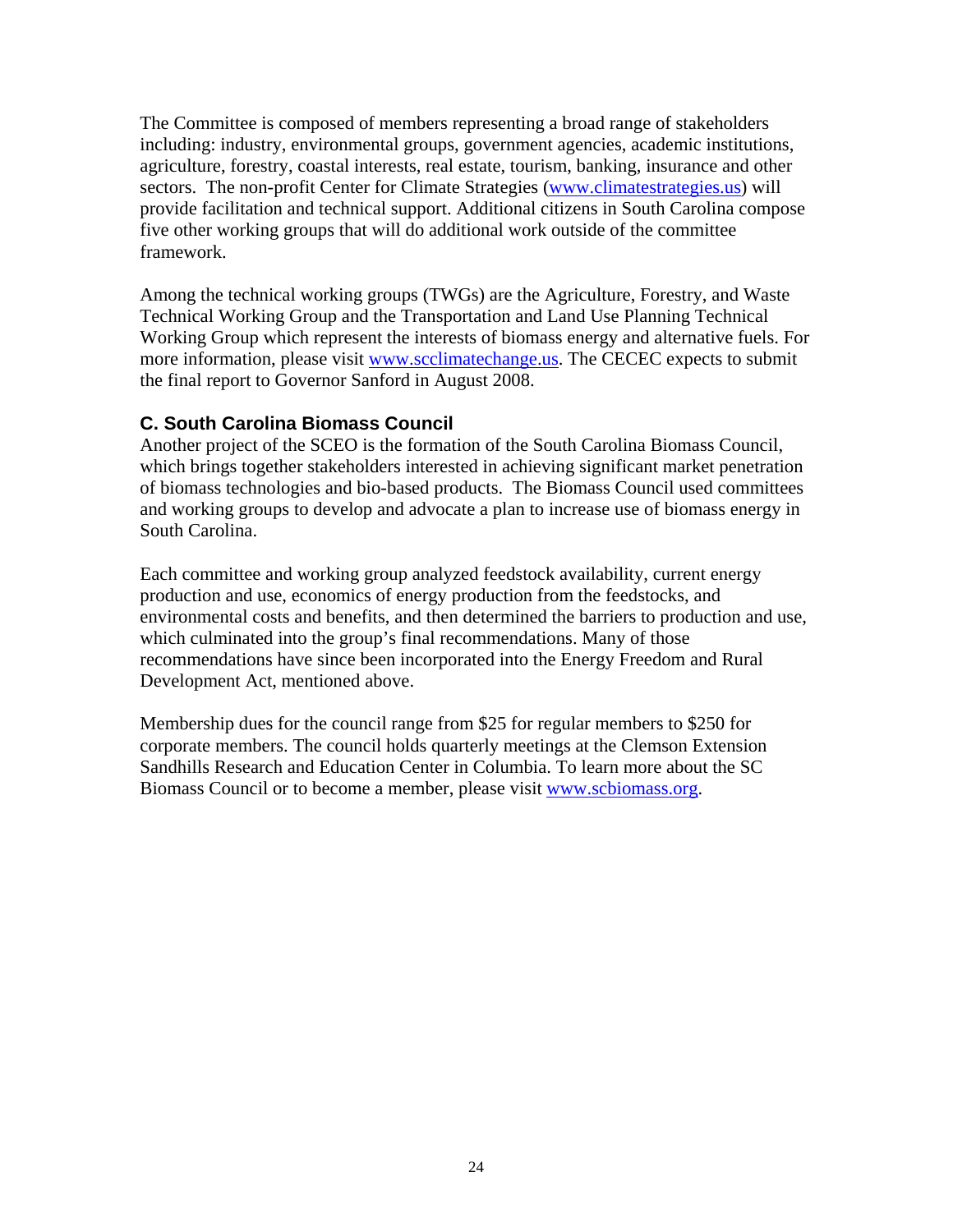# **Conclusion**

Landfill gas and combustion of waste wood by the forest products industry are the greatest biomass energy success stories thus far in South Carolina, and both products offer tremendous potential for future growth. Landfill gas opportunities have been well identified, and expansion of use of this resource is ongoing. With regard to woody biomass, the best untapped areas of potential are in use of this resource by non-forest products consumers who can switch from coal and natural gas.

Other clear opportunities are in the production of ethanol and biodiesel from corn and soybeans. Studies are now underway to determine the economic impact of biomass energy development in South Carolina and will be released in the near future.

Clearly, some additional analysis is needed to assess the environmental and economic viability of many forms of biomass energy production, and technology improvements are also needed before certain forms of biomass energy are feasible. However, many forms of biomass energy are already commercially available. The state only utilizes a small percent of its biomass energy capabilities and much more could be done right now. The major obstacles to overcome are not a lack of studies or need for the development of new technologies. The most significant present-day obstacle is a lack of understanding by policymakers, energy users and potential energy producers of the viability and magnitude of the opportunity for South Carolina if it makes a stellar effort to overcome institutional barriers and make full use of its indigenous biomass energy potential. Hopefully, this *Conspectus*, the work of the South Carolina Biomass Council and other stakeholder groups are giant steps toward optimizing the state's biomass energy future.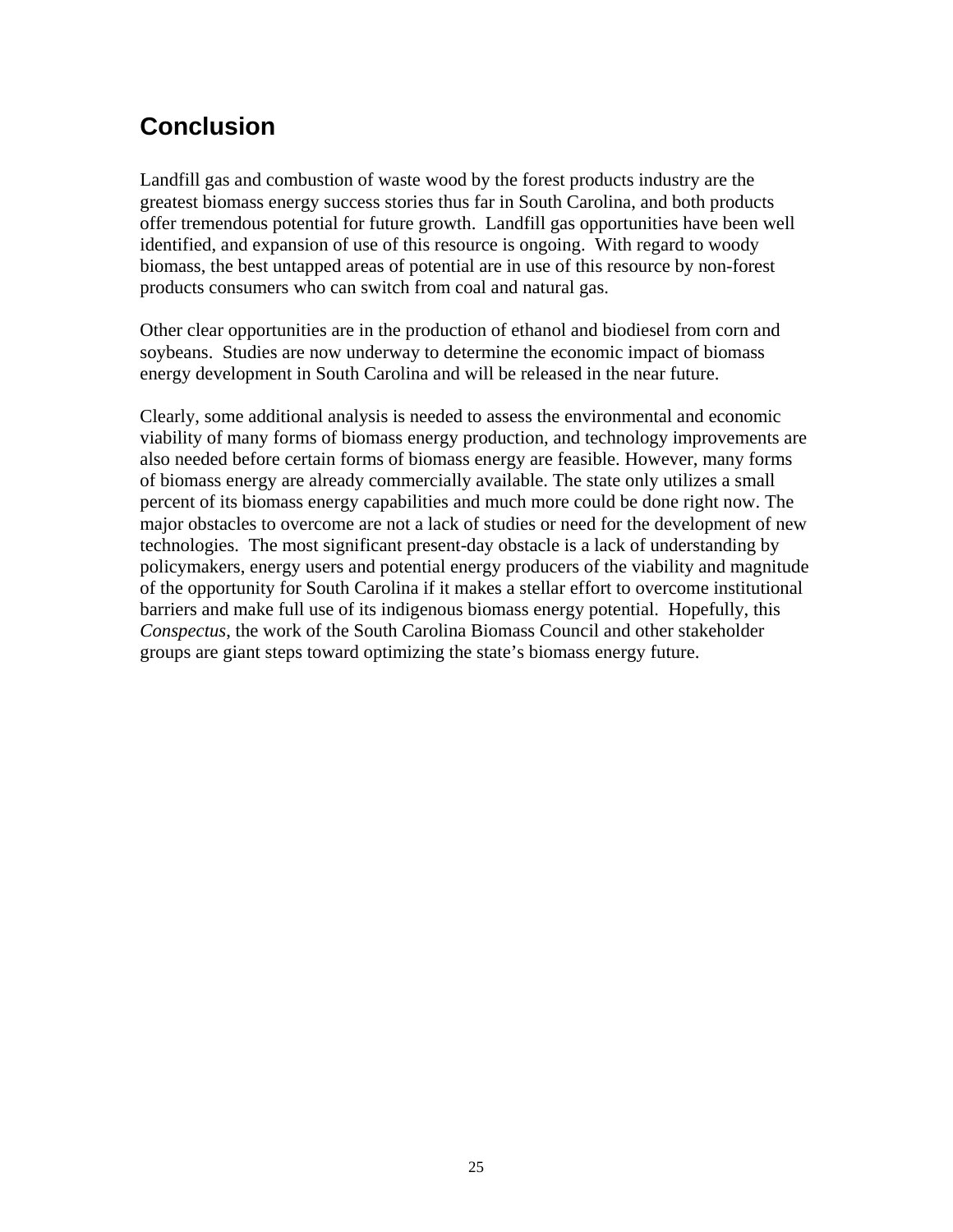# **Bibliography**

Bergman, R., Zerbe, J. (May 2004). *Primer on Wood Biomass for Energy.* Forest Products Laboratory*,*  Madison, WI.

Central Electric Power Cooperative, Inc. (September 2007). Analysis of Renewable Energy Potential in South Carolina. Retrieved on August 5, 2008 at <http://www.ecsc.org/newsroom/RenewablesStudy.ppt>

Department of Energy, Office of Energy Efficiency and Renewable Energy. Retrieved on April 27, 2006 at [http://www.eere.energy.gov/de/biomass\\_power.html. Figure's 1-4.](http://www.eere.energy.gov/de/biomass_power.html. Figure)

Flora, J.R.V., Riahi-Nezhad, P.E. (September 2006). *Availability of Poultry Manure as a Potential Bio-Fuel Feedstock for Energy Production*, University of South Carolina, Columbia, SC.

GE Power. Retrieved Figures 5 & 6 on April 27, 2006 at [http://www.gepower.com/prod\\_serv/products/recip\\_engines/en/gas\\_types/biogas\\_landfill.htm.](http://www.gepower.com/prod_serv/products/recip_engines/en/gas_types/biogas_landfill.htm)

Georgia Tech Research Institute, Georgia Institute of Technology. (January 1985). *Boiler Retrofit for Biomass Energy*, Atlanta, GA (SERBEP).

Goodrum, J.W., Sellers, J. (January 1996). *Biodiesel Fuels Demonstration during 1996 Olympics in Athens, Georgia/University of Georgia,* (Report No. TV-95834V). Athens, GA (SERBEP).

Harris, R.A., Adams, T., Hiott, V., Van Lear, D., Wang, G., Tanner, T., & Frederick, J. (September 2004) *Potential for Biomass Energy Development in South Carolina*.

Harris, R.A.., (January 1980). *South Carolina Wood Energy Handbook*. Governor's Division of Energy, Agriculture, and Natural Resources, Columbia, SC.

Hayes, Seay, Mattern & Mattern, Inc. (December 2006). *Bioenergy from Municipal Sludge Study Report*. (Report No. K530-526081-01-0223), Columbia, SC (SERBEP).

Jaasma, D.R. (December 1987). *Auger Combustor for Chicken Litter*, (Report No. TV-70735A). Blacksburg, VA (SERBEP).

Jahn, L.G., Elliott, R.N. III., (March 1985). *Wood Energy Guide for Agricultural and Small Commercial Applications*. (Report No. TV-64305A). North Carolina State University, Raleigh, NC (SERBEP).

JAYCOR. (March 1990). *Regional Assessment of Non-Forestry Related Biomass Resources*, *Summary Volume* (Report No. 684-0035a/90). Muscle Shoals, AL (SERBEP).

Laitner, S., Goldberg, M. (May 1996). *Regional Energy and Economic Self-Sufficiency Indicators in the Southeastern United States*. Muscle Shoals, AL (SERBEP).

Lightsey, G.R., George, C.E., Wehr, A.G. (December 1991). *Evaluation of Cotton Seed Processing Wastes as Feedstocks for the Tennessee Valley Authority (TVA) Concentrated Acid Hydrolysis Process*, (Report No. TV-82000V). Jackson, MS (SERBEP).

LINPAC (April 2005). *Animal Manure and Related Biomass Feedstock Market Assessment and Preliminary Feasibility Study for a Paper Mill Biomass/CoGen Facility*. (SERBEP).

Mann, M.K., Spath, P.L. (March 2001). *A Life Cycle Assessment of Biomass Co-firing in a Coal-Fired Power Plant.* Clean Prod Processes Vol.3, pgs 81-91. DOI 10.10007/s1000980100109.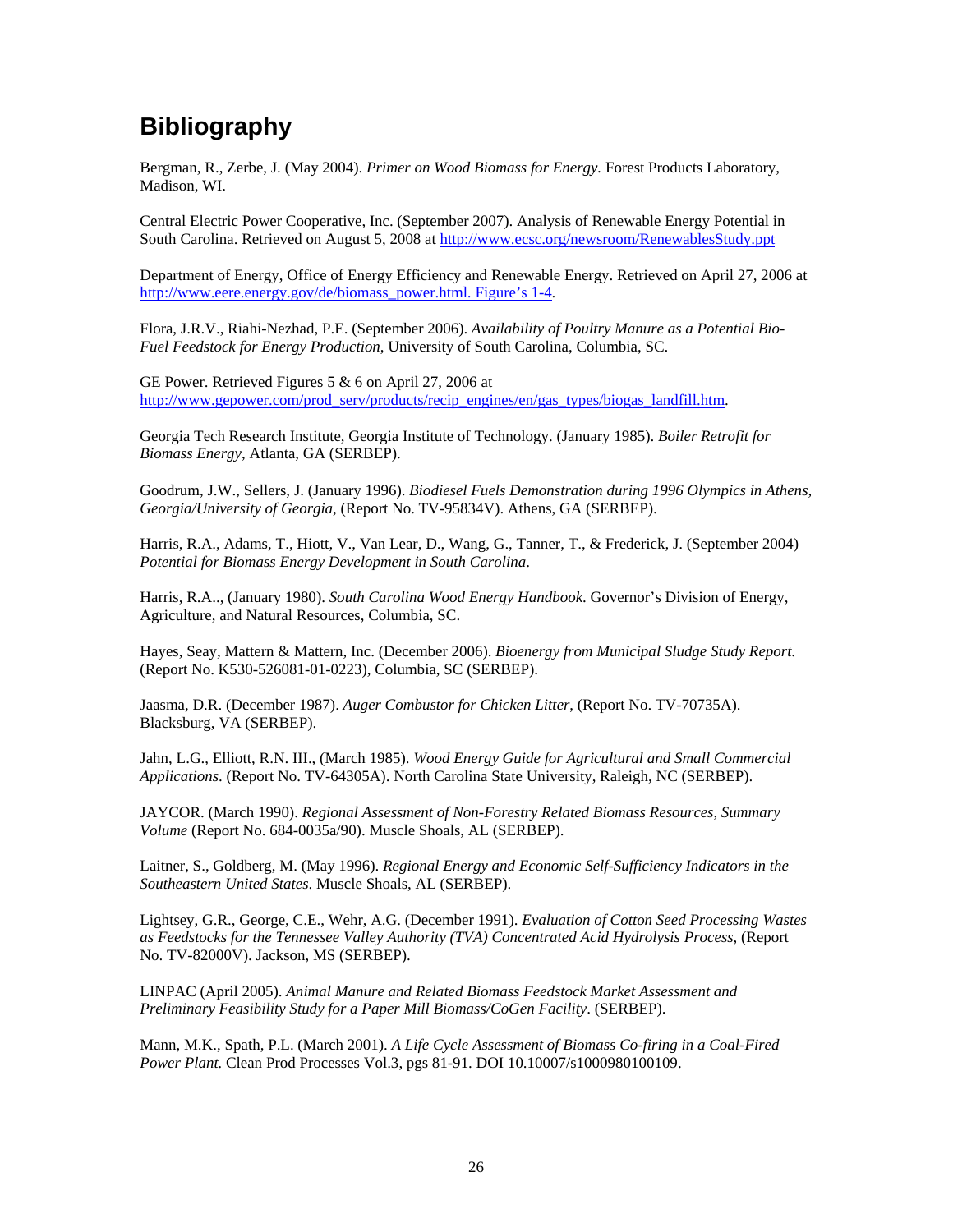Meridian Corporation. (August 1986). *Case Studies of Biomass Energy Facilities in the Southeastern U.S.*, Falls Church, VA (SERBEP).

NEOS Corporation. (January 1999). *Non-Synthetic Cellulosic Textile Feedstock Resource Assessment* (Report No. 97RKW-219274). Lakewood, CO (SERBEP).

Moser, Mark. (November 1989). *Farm Scale Bio-digester and Co-generation Plant* (Report No. TV-74826A). Kingsport, TN (SERBEP).

Overend, R.P., (April 2003). *Biomass Conversion Technologies*. National Renewable Energies Laboratory, Golden, CO.

Pirraglia, R., (July 1998). *Southeast Bio-Oil Application in Poultry Litter Co-Processing, Preservatives, and Turbine Testing*, (Report No. 97RKW-219278), Boston, MA (SERBEP).

Sanderson, G.A., Harris, R.A., Segrest, S.A., (January 1996). *Wood Energy in the United States: Applications, Technologies, Incentives, and Policies.* Anderson, SC (SERBEP).

Sanderson, G.A., (1994). *National Directory of Federal and State Biomass Tax Incentives and Subsidies*. Atlanta, GA (SERBEP).

SC Department of Health and Environmental Control, (2005). *SC Solid Waste Management Annual Report.*

SC Energy Office (August 2006). *An Assessment of the Restaurant Grease Collection and Rendering Industry in South Carolina*, Columbia, SC.

Schumacher, L.G., Borgelt, S.C., Hires, W.G., (May 1995). *Fueling Engines with Soydiesel/Diesel Fuel Blends*. University of Missouri-Columbia, (SERBEP).

Strategic and Tactical Research on Energy Independence Commission (January 2007). *South Carolina's Strategic Energy Roadmap: Breaking the Dependence on Oil and Fueling the Future through Economic Development.* South Carolina General Assembly Report.

The Southeast Bioenergy Roundtable, (August 1996). *Bioenergy in the Southeast: Status, Opportunities, and Challenges*, (SERBEP).

Tennessee Valley Authority Environmental Research Center (July 1996). *A Sourcebook on Needs Assessment and Evaluation of Mobile, Multi-Community Wood Waste Processing for the Southeastern Regional Biomass Energy Program*, (Report No. TV-94091V). Muscle Shoals, AL (SERBEP).

Young, T., Ostermeier, D., (September 1986). *Analyzing Market Constraints in Woody Biomass Energy Production* (Report No. TV-64566A). Knoxville, TN (SERBEP).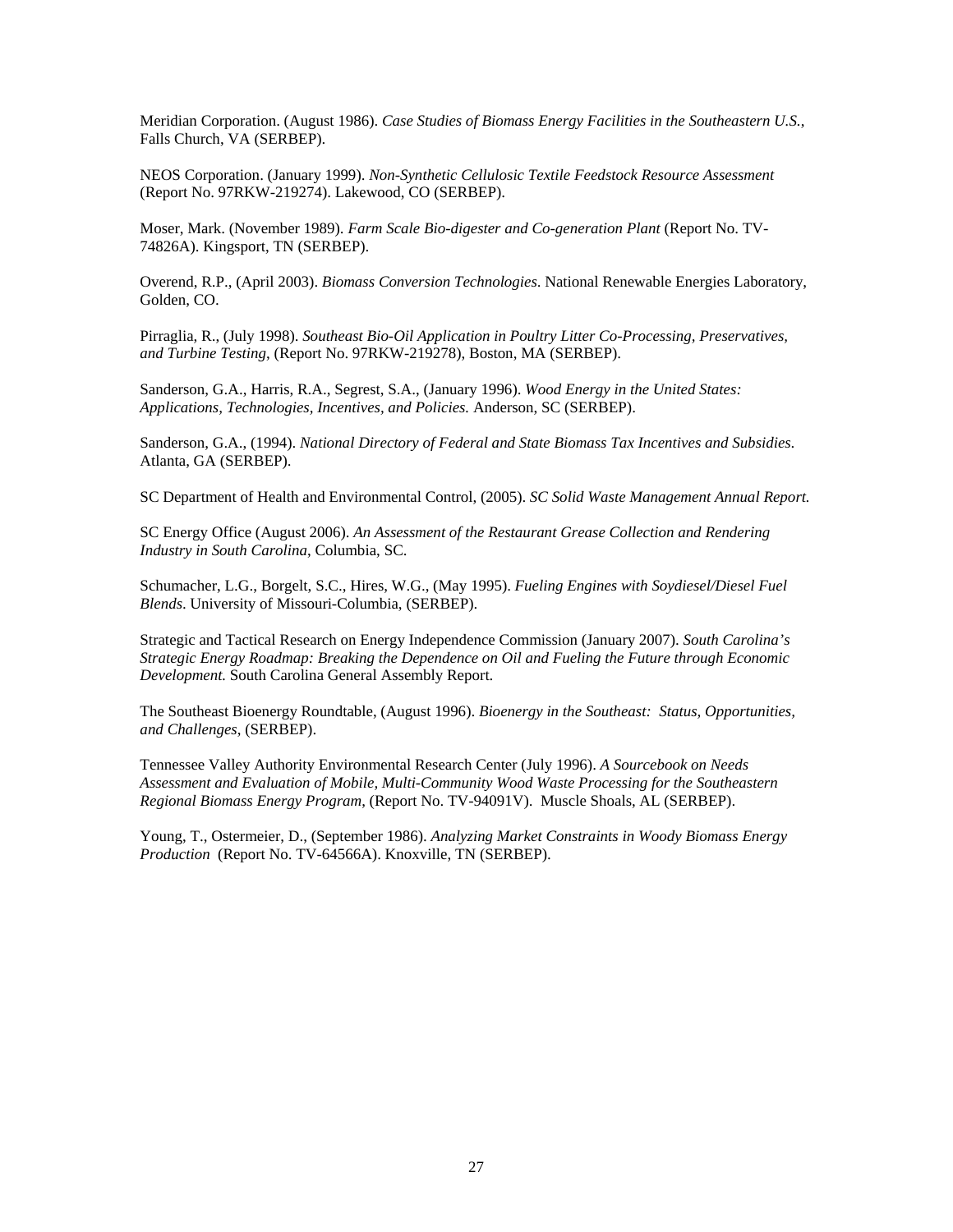# **Appendix A:**

# **Combustion Renewable Energy Users in South Carolina\***

\*Additional and current information is available at www.energy.sc.gov.

| <b>Plant Name, City, County</b>         | <b>Wood Feedstock</b>                |  |
|-----------------------------------------|--------------------------------------|--|
| 1. Black River Hardwood Co. Inc.,       |                                      |  |
| Kingstree, SC                           | Sawdust Wood Waste                   |  |
| Williamsburg Co                         |                                      |  |
| 2. Bowater Inc.,                        |                                      |  |
| Catawba, SC                             | Bark, Sawdust, Ground Pallets,       |  |
| York Co                                 | <b>Residential Wood Waste</b>        |  |
| 3. Carolina Furniture Works Inc.,       |                                      |  |
| Sumter, SC                              | Wood Waste                           |  |
| Sumter Co                               |                                      |  |
| 4. Cameron Lumber Co.,                  |                                      |  |
| Cameron, SC                             | Wood Waste                           |  |
| Calhoun Co                              |                                      |  |
| 5. Carr Storage                         |                                      |  |
|                                         | <b>Wood Waste</b>                    |  |
|                                         |                                      |  |
| 6. Carter Manufacturing Co.,            |                                      |  |
| Lake City, SC                           | Wood Waste Bark,                     |  |
| Florence Co                             | Shavings, Veneer Waste               |  |
| 7. Coastal Lumber,                      |                                      |  |
| Walterboro, SC                          | Wood Waste,                          |  |
| Colleton Co                             | Green Sawdust and Dry Shavings       |  |
| 8. Cody Mfg. Co. Inc.,                  |                                      |  |
| Orangeburg, SC                          | <b>Treated sawdust</b>               |  |
| Orangeburg Co                           | Wood chips                           |  |
| 9. Cogen South L.L.C. at Mead Westvaco, |                                      |  |
| Charleston, SC                          | <b>Bark</b>                          |  |
| Charleston Co                           | <b>WTP Sladge</b>                    |  |
| 10. Collum Lumber Products, LLC         |                                      |  |
| Allendale, SC                           | Sawdust                              |  |
| Allendale Co                            | Shavings                             |  |
| 11. Council Energy Co.,                 |                                      |  |
| Orangeburg, SC                          |                                      |  |
| Orangeburg Co                           | <b>Wood Waste</b>                    |  |
| 12. Council Lumber Co.,                 |                                      |  |
| Orangeburg, SC                          |                                      |  |
| Orangeburg Co                           | Wood Waste                           |  |
| 13. Elliott Sawmilling Co. Inc.,        |                                      |  |
| Estill, SC                              |                                      |  |
| Hampton Co                              | Sawdust                              |  |
| 14. Georgia Pacific Corp.,              | <b>Bark</b>                          |  |
| <b>Prosperity Plywood</b>               | Sanders dust                         |  |
| Prosperity, SC                          |                                      |  |
| Newberry Co                             | Ply trim<br>Woodchips                |  |
|                                         |                                      |  |
| 15. Georgia Pacific,                    | Southern Pine - Wood waste- Bark and |  |
| Holly Hill, SC                          | <b>Sander Dust</b>                   |  |
| Orangeburg Co                           |                                      |  |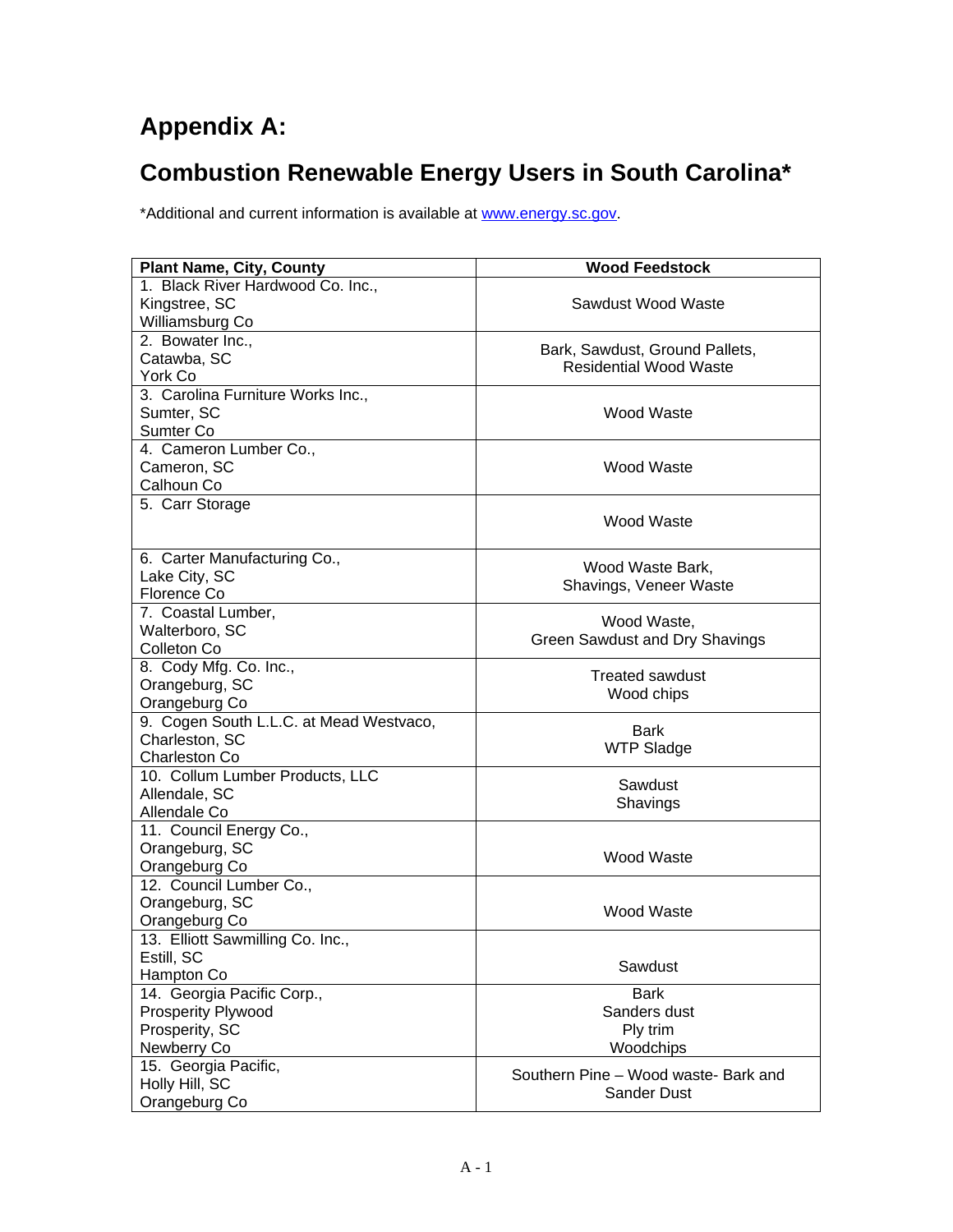| <b>Plant Name, City, County</b>                  | <b>Wood Feedstock</b>                    |  |  |
|--------------------------------------------------|------------------------------------------|--|--|
| 16. Georgia Pacific: Russellville Particleboard, |                                          |  |  |
| St. Stephens, SC                                 |                                          |  |  |
| <b>Berkeley Co</b>                               | Wood Waste                               |  |  |
| 17. Hutto Lumber,                                |                                          |  |  |
| Leesville, SC                                    | <b>Wood Waste</b>                        |  |  |
| Lexington Co                                     | Sawdust                                  |  |  |
| 18. Ingram Lumber Co.,                           |                                          |  |  |
| Leesville, SC                                    | <b>Wood Waste</b>                        |  |  |
| Lexington Co                                     | Sawdust and Shavings                     |  |  |
| 19. International Paper Eastover Mill,           |                                          |  |  |
| Eastover, SC                                     |                                          |  |  |
| <b>Richland Co</b>                               | Bark and Wood Waste                      |  |  |
| 20. IP: Johnston Lumber Mill,                    |                                          |  |  |
| Johnston, SC                                     |                                          |  |  |
| Saluda Co                                        | Dried wood shavings                      |  |  |
| 21. IP: Newberry,                                |                                          |  |  |
| Newberry, SC                                     |                                          |  |  |
| Newberry Co                                      | <b>Wood Waste</b>                        |  |  |
| 22. IP: Sampit,                                  |                                          |  |  |
| Georgetown, SC                                   |                                          |  |  |
| Georgetown Co                                    | Wood Waste Bark and Chips, in house.     |  |  |
| 23. Kearse Mfg. Company Inc.,                    |                                          |  |  |
| Olar, SC                                         | <b>Hardwood Chips</b>                    |  |  |
| <b>Bamberg Co</b>                                | Bark, Sawdust                            |  |  |
| 24. Kiser, VP Lumber,                            |                                          |  |  |
| Bowman, SC                                       |                                          |  |  |
| Orangeburg Co                                    | Wood waste, green saw dust, dry shavings |  |  |
| 25. Koppers Inc.,                                |                                          |  |  |
| Florence, SC                                     |                                          |  |  |
| Florence Co                                      | Pine, Mixed & Oak                        |  |  |
| 26. Korn Industries Sumter Cabinet,              |                                          |  |  |
| Sumter, SC                                       | Wood waste                               |  |  |
| Sumter Co                                        |                                          |  |  |
| 27. Marsh Lumber Co.,                            |                                          |  |  |
| Pamplico, SC                                     | Wood waste                               |  |  |
| Florence Co                                      |                                          |  |  |
| 28. M.L. Corley & Sons Sawmill, Inc.,            |                                          |  |  |
| Lexington, SC                                    | Southern Yellow Pine Sawdust             |  |  |
| Lexington Co                                     |                                          |  |  |
| 29. Mead Westvaco                                |                                          |  |  |
| South Carolina LLC,                              | <b>Bark</b>                              |  |  |
| Charleston, SC                                   | Sawdust                                  |  |  |
| <b>Charleston Co</b>                             |                                          |  |  |
| 30. Mead Westvaco                                |                                          |  |  |
| Summerville Lumber Mill,                         |                                          |  |  |
| Charleston, SC                                   | Dry Wood Shavings                        |  |  |
| Charleston Co                                    |                                          |  |  |
| 31. New South Camden Plant,                      |                                          |  |  |
| Camden, SC                                       | Wood waste 60% bark and wet sawdust 40%  |  |  |
| Kershaw Co                                       |                                          |  |  |
| 32. New South Conway Plant,                      |                                          |  |  |
| Conway, SC                                       | Wood waste, Bark and sawdust             |  |  |
| Horry Co                                         |                                          |  |  |
|                                                  |                                          |  |  |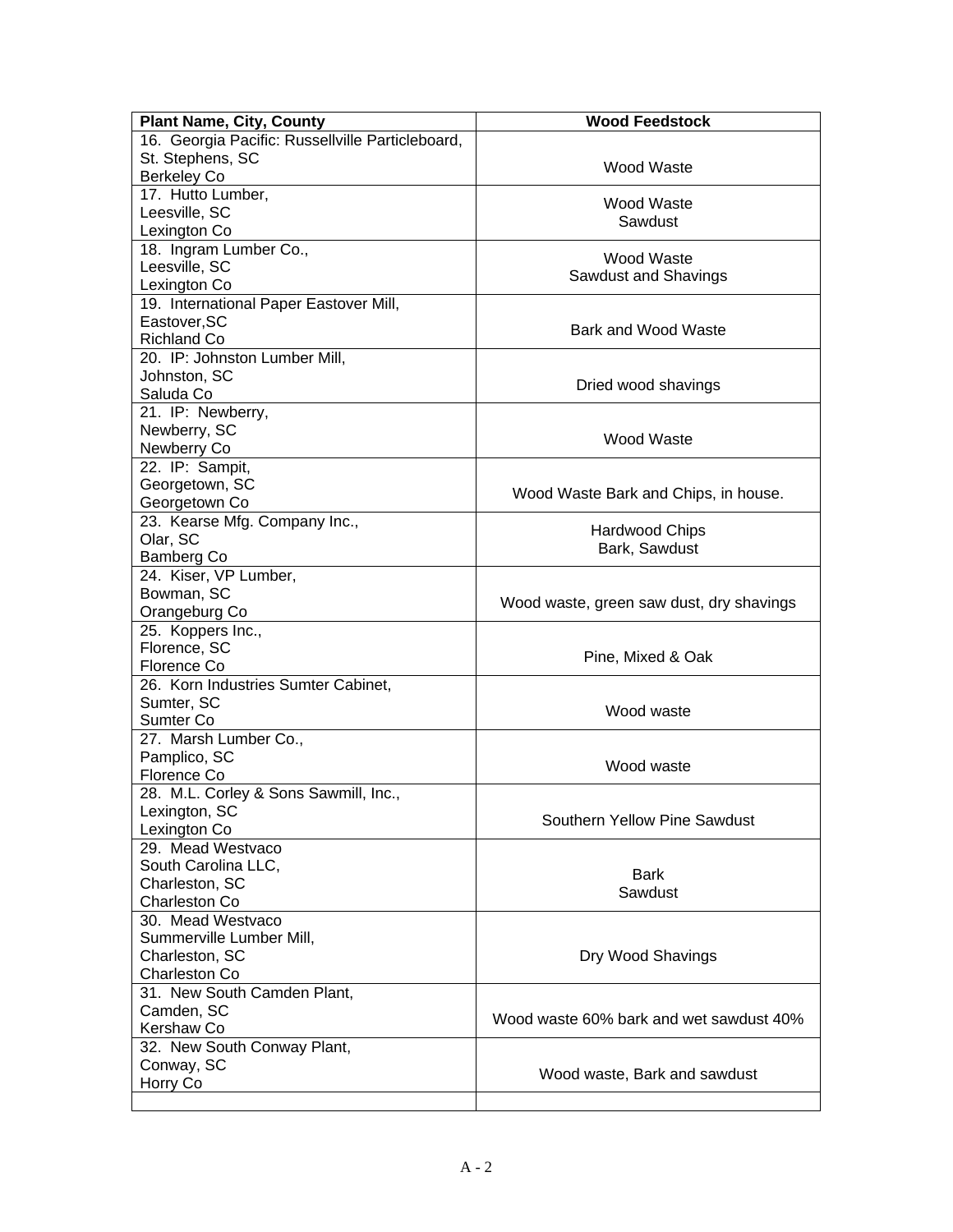| <b>Plant Name, City, County</b>        | <b>Wood Feedstock</b>                       |  |
|----------------------------------------|---------------------------------------------|--|
| 33. Norbord, South Carolina, Inc.      |                                             |  |
| Kinards, SC                            | Pine Bark                                   |  |
| Kershaw Co                             |                                             |  |
| 34. Pilliod Furniture,                 |                                             |  |
| Nichols, SC                            | Wood waste – (combination of particle board |  |
| <b>Marion Co</b>                       | and MDF - material dense fiberboard)        |  |
| 35. Smurfit Stone Container,           |                                             |  |
| Florence, SC                           | <b>Bark</b>                                 |  |
| Florence Co                            | Sawdust                                     |  |
| 36. Smurfit-Stone Container Corp.      |                                             |  |
| Latta, SC                              | Wood                                        |  |
| Dillon Co                              |                                             |  |
| 37. Sonoco-Hartsville,                 |                                             |  |
| Hartsville, SC                         | 88.5% Bark and 11.5% sawdust (6.6 BTU/ton)  |  |
| Darlington Co                          | and multiple waste products                 |  |
| 38. GTP Greenville, Inc.,              |                                             |  |
| Greenville, SC                         |                                             |  |
| Greenville, Co                         | Poplar Wood Waste, #2 Fuel Oil              |  |
| 39. Talley-Corbett Box,                |                                             |  |
| Springfield, SC                        | Wood waste                                  |  |
| Orangeburg Co                          |                                             |  |
| 40. Tucker, CM Lumber,                 |                                             |  |
| Pageland, SC                           | Wood waste                                  |  |
| Chesterfield Co                        |                                             |  |
| 41. Trigen Bio Powers,                 | Chips                                       |  |
| Greenwood, SC                          | Sawdust                                     |  |
| Greenwood Co                           |                                             |  |
| 42. United Wood Treating Co. Inc.,     |                                             |  |
| Whitmire, SC                           | Pine Bark & Dust                            |  |
| Newberry Co                            |                                             |  |
| 43. Kinard Wood Preserving             |                                             |  |
| Ernhardt, SC                           | Wood shavings from peeled posts & poles     |  |
| Bamberg Co                             |                                             |  |
| 44. Walterboro Veneer Co.,             |                                             |  |
| Walterboro, SC                         | Wood waste                                  |  |
| Colleton Co                            |                                             |  |
| 45. Warren & Griffin Co.,              |                                             |  |
| Williams, SC                           | Wood waste                                  |  |
| Colleton Co                            |                                             |  |
| 46. Weyerhaeuser: Chester Paper Mill,  |                                             |  |
| Fort Mill, SC                          | Wood waste bark and sludge                  |  |
| York Co                                |                                             |  |
| 47. Weyerhaeuser: Marlboro Paper Mill, |                                             |  |
| Tatum, SC                              | Wood waste bark and sludge                  |  |
| Marlboro Co                            |                                             |  |
| 48. Withers Industries,                |                                             |  |
| Summerville, SC                        | Wood waste and coal                         |  |
| Dorchester Co                          |                                             |  |
| 49. Bowater Incorporated,              |                                             |  |
| Catawba, SC                            | Wood products                               |  |
| York Co                                |                                             |  |
| 50. MeadWesvaco,                       |                                             |  |
| North Charleston, SC                   | Bark, waste treatment sludge                |  |
| Charleston Co                          |                                             |  |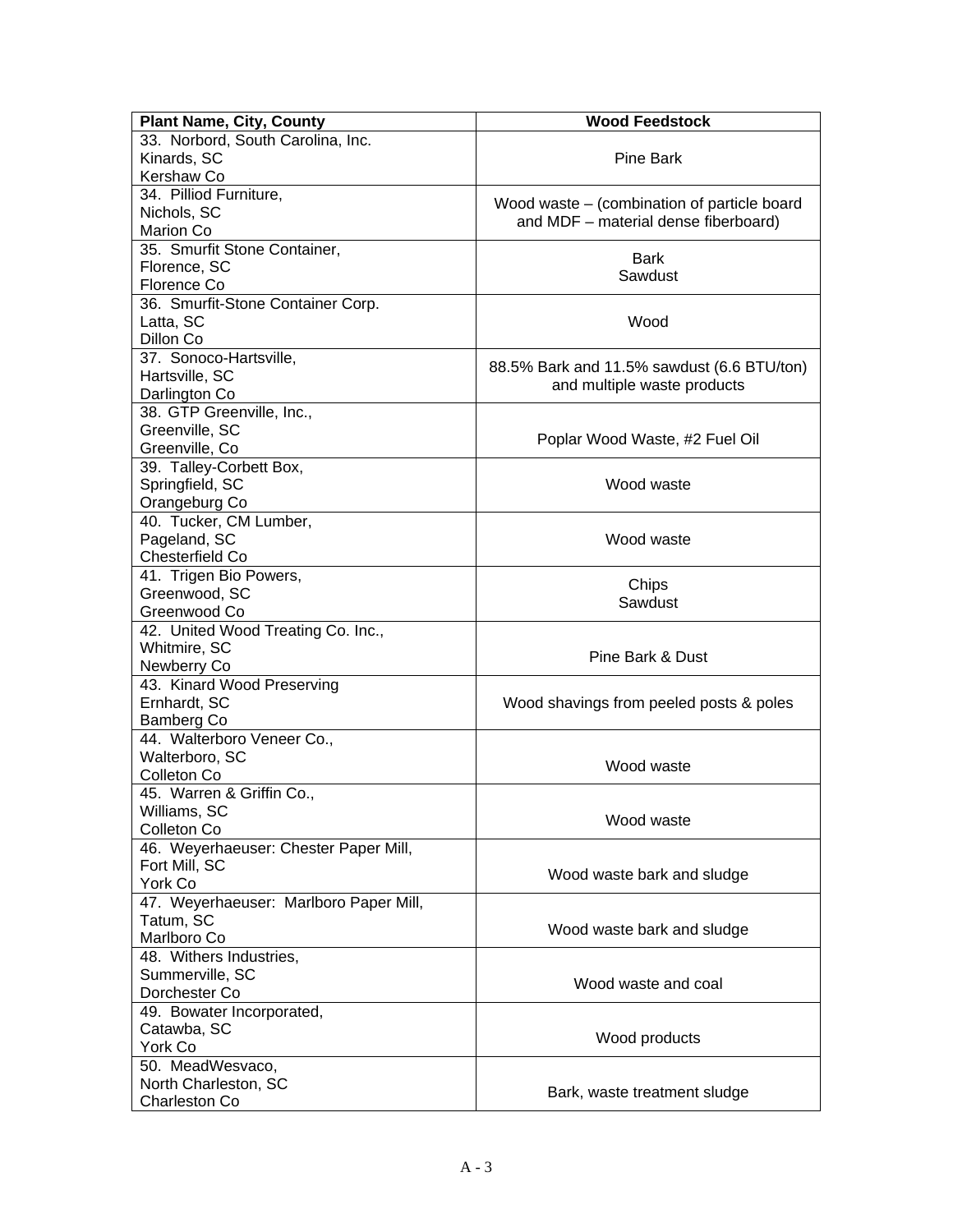| <b>Plant Name, City, County</b>           | <b>Wood Feedstock</b>              |  |  |
|-------------------------------------------|------------------------------------|--|--|
| 51. Kauffman Truss Inc.                   |                                    |  |  |
| Westminister, SC                          |                                    |  |  |
| Oconee Co                                 | Southern Yellow Pine               |  |  |
| 52. King Lumber Inc.,                     |                                    |  |  |
| Liberty, SC                               | Sawdust                            |  |  |
| Pickens Co                                | Mulch                              |  |  |
| 53. John R. Frazier, Inc.                 |                                    |  |  |
| Newberry, SC                              | <b>Wood Products</b>               |  |  |
| Newberry Co                               |                                    |  |  |
| 54. Edisto Wood Preserving Co.,           |                                    |  |  |
| Olar, SC                                  | Pine                               |  |  |
| Bamberg Co                                |                                    |  |  |
| 55. Carolina Soya LLC                     |                                    |  |  |
| Estill, SC                                | Wood Waste                         |  |  |
| Hampton Co                                |                                    |  |  |
| 56. Chester Wood Products, LLC            |                                    |  |  |
| Chester, SC                               | Wood Waste                         |  |  |
| <b>Chester Co</b>                         |                                    |  |  |
| 57. Chesterfield Lumber Company           |                                    |  |  |
| Darlington, SC                            | Wood waste                         |  |  |
| Darlington Co                             |                                    |  |  |
| 58. North American Container              |                                    |  |  |
| Rowesville, SC                            | Wood waste                         |  |  |
| Orangeburg Co                             |                                    |  |  |
| 59. Darlington Veneer                     |                                    |  |  |
| Darlington, SC                            | Wood waste                         |  |  |
| Darlington Co                             |                                    |  |  |
| 60. Devro-Teepak                          |                                    |  |  |
| Sandy Run, SC                             | <b>Bark</b>                        |  |  |
| <b>Richland Co</b>                        |                                    |  |  |
| 61. Standard Plywood                      |                                    |  |  |
| Clinton, SC                               | Wood waste                         |  |  |
| Laurens Co                                |                                    |  |  |
| 62. Sumter Casket Co.                     |                                    |  |  |
| Sumter, SC                                | Drywood waste                      |  |  |
| Sumter Co                                 | Kilned burned wood waste           |  |  |
|                                           |                                    |  |  |
| <b>Plant Name, City, County</b>           | <b>Waste Tires</b>                 |  |  |
| 1. International Paper Eastover Mill,     |                                    |  |  |
| Eastover, SC                              | <b>Tire Derived Fuel</b>           |  |  |
| <b>Richland Co</b>                        |                                    |  |  |
|                                           |                                    |  |  |
| <b>Plant Name, City, County</b>           | <b>Municipal Solid Waste (MSW)</b> |  |  |
| 1. Montenay Charleston Resource Recovery, |                                    |  |  |
| North Charleston, SC                      | Municipal solid waste (MSW)        |  |  |
| Charleston Co.                            |                                    |  |  |
| 2. Cryovac Sealed Air Corp.               |                                    |  |  |
| Simpsonville, SC                          | Solid waste                        |  |  |
| Greenville Co                             |                                    |  |  |
|                                           |                                    |  |  |

| <b>Plant Name, City, County</b> | <b>Landfill Gas</b>                  |
|---------------------------------|--------------------------------------|
| 1. Ameresco/BMW,                | Landfill Gas                         |
| Spartanburg, SC                 | Methane gas burned                   |
| Spartanburg Co                  | 4,000 standard cubic feet per minute |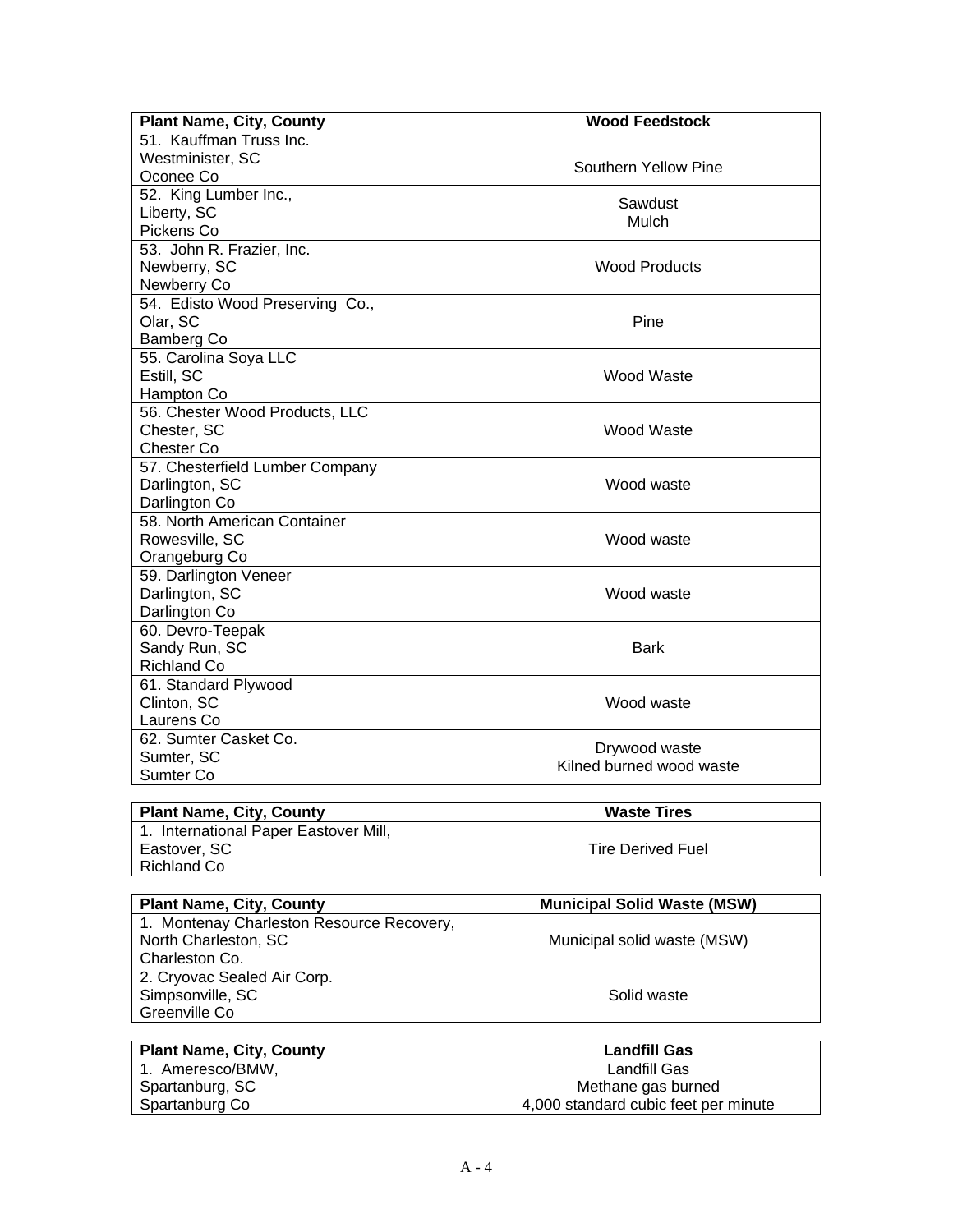| 2. Horry County Landfill Gas Generation<br>Facility, Conway, SC<br>Horry Co   | Landfill Gas<br>Methane gas burned                                               |
|-------------------------------------------------------------------------------|----------------------------------------------------------------------------------|
| 3. Lee County Landfill Gas Generation Facility,                               | Estimated.                                                                       |
| Lee Co                                                                        | Commercial operation date in 1 <sup>st</sup> qtr 2005                            |
| 4. Richland County Landfill Gas Generation<br>Facility,<br><b>Richland Co</b> | Landfill Gas Estimated.<br>Commercial operation date in 1 <sup>st</sup> qtr 2005 |
| 5. Anderson Regional Landfill Gas Generation<br>Facility,<br>Anderson Co      | Landfill Gas Estimated.<br>Commercial operation date in 1 <sup>st</sup> qtr 2005 |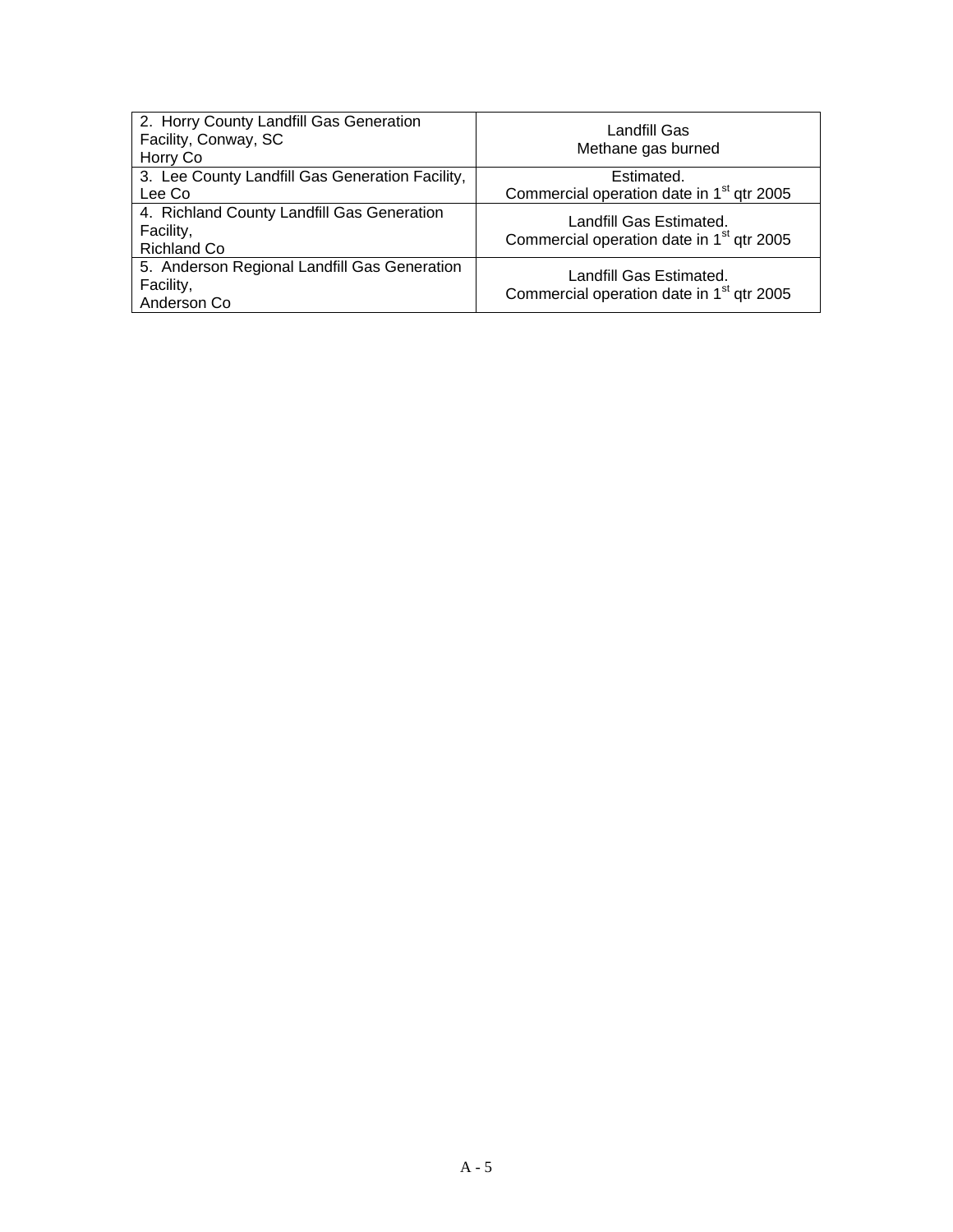# **Appendix B: Summaries of All Reports Noted in this Conspectus**

**Title:** *Primer on Wood Biomass for Energy*  **Author:** Richard Bergman, Chemical Engineer, and John Zerbe, Wood Technologist **Date Published:** May 2004 **Type (article/study):** Paper **Length:** 10 pages

**\_\_\_\_\_\_\_\_\_\_\_\_\_\_\_\_\_\_\_\_\_\_\_\_\_\_\_\_\_\_\_\_\_\_\_\_\_\_\_\_\_\_\_\_\_\_\_\_\_\_\_\_\_\_\_** 

#### **Content Summarization**

The objective of this paper is to explain and describe the different concepts of wood energy with respect to a residential, commercial, and industrial scale in the United States. In doing so, the Forest Service can assist in meeting the demands of communities involved in the forest products industry.

**Findings:** This paper discusses the advantages of wood biomass. Environmental: 1) when compared to fossil fuels, wood is a renewable, sustainable, and dependable supply of energy with proper forest management in place; 2) releases fewer carbon emissions; 3) contains minimal metals and sulfur content; and 4) minimal ash. Economic: 1) lower fuel cost; and 2) fewer initial and life-cycle costs of a biomass combustion system compared to a fossil fuel system.

The paper also discusses four scales of operation of using wood fuel in space heat, electricity, and cogeneration in terms of micro, small, medium, and large. The paper then discusses thermal and electric power in the residential, commercial, municipality, industrial, and utility areas of use.

Wood system design is one of the most important factors in biomass combustion system performance. New and existing technologies such as gasification, co-firing, cogeneration, liquefaction, pellets and briquettes, and charcoal are all discussed in terms of use and price.

**Conclusions/Recommendations:** The paper recommends potential wood biomass users briefly assess the feasibility of wood energy for applications before undertaking major economic analysis.

**Title:** *Availability of Poultry Manure as a Potential Bio-Fuel Feedstock for Energy Production*  **Author:** Joseph R.V. Flora, Ph.D., and Cyrus Riahi-Nezhad **Date Published:** September 2006 **Type (article/study):** Paper **Length:** 22 pages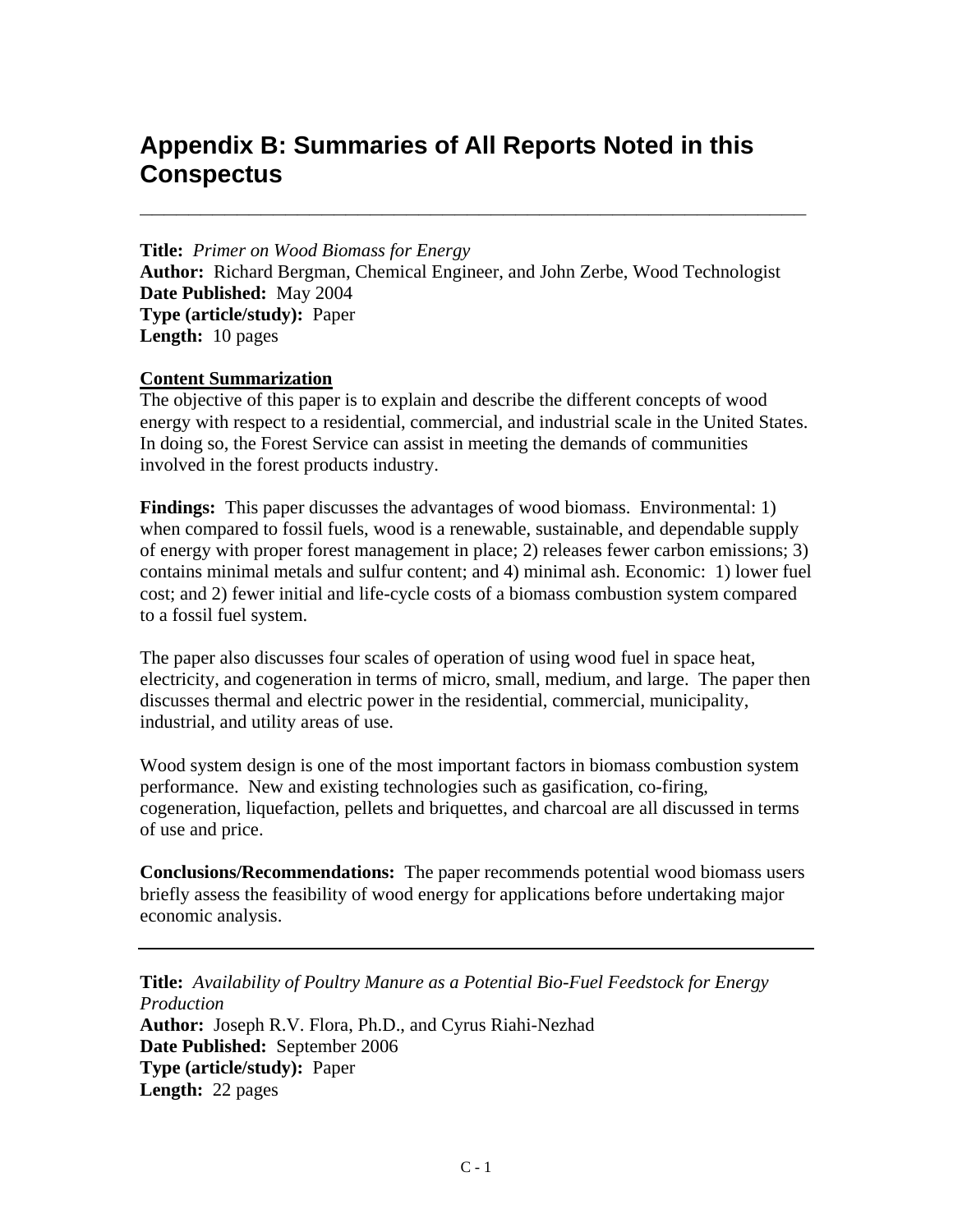#### **Content Summarization**

An SCEO commissioned report, this study identifies poultry farms with significant amounts of waste, documents current disposition of waste transported for off-site processing or disposal, value of the organic waste available for anaerobic digestion, potential for on site and off site production and use of bio-energy, quantities of poultry manure available for bio-fuel feedstock, and the total organic waste available for potential anaerobic digestion processing.

**Findings:** The study identified between 400,000 and 700,000 tons of poultry litter available for energy use and found anaerobic digestion to be a less economically-viable bio-fuel option then gasification which was actually cost-competitive with current energy production types.

**Conclusions /Recommendations:** The study recommended pursuing an initiative similar to one recently formed in George between Earth Resources Inc and Green Power EMC using gasification technology to create green power. The author also suggested forming off site cooperative and regional energy generating facilities because of the difficulty of using at a smaller level. Next steps would be to identify a poultry integrator facility willing to perform a viability assessment.

**\_\_\_\_\_\_\_\_\_\_\_\_\_\_\_\_\_\_\_\_\_\_\_\_\_\_\_\_\_\_\_\_\_\_\_\_\_\_\_\_\_\_\_\_\_\_\_\_\_\_\_\_\_\_\_**

**Title:** *A Sourcebook on Wood Waste Recovery and Recycling in the Southeast* **Author:** C.T. Donovan Associates, Inc. **Date Published:** June 1994 **Type (article /study):** Report (SERBEP) **Length:** 255 pages

#### **Content Summarization**

A SERBEP produced sourcebook; it is the first regional sourcebook that focuses on wood waste processing for fuel and other purposes. It provides up-to-date information on the existing and future opportunities for separating wood from other waste and processing it for a variety of end uses.

**Findings:** This sourcebook provides information on technical, market development, public policy and regulatory issues affecting the processing and use of wood waste for energy and other purposes. The sourcebook looks at both clean, untreated wood waste such as residue, and treated wood waste such as plywood, pressure-treated wood, painted wood, and railroad ties.

Additional information provided on: types of wood commonly generated as waste and the physical and chemical characteristics that affect their use for fuel and other purposes; Wood waste separation and processing equipment and facilities commonly used to divert wood from land disposal; Federal and state energy, solid waste management, recycling, air emissions, and ash emissions policies and regulations affecting the processing and use of wood waste for fuel.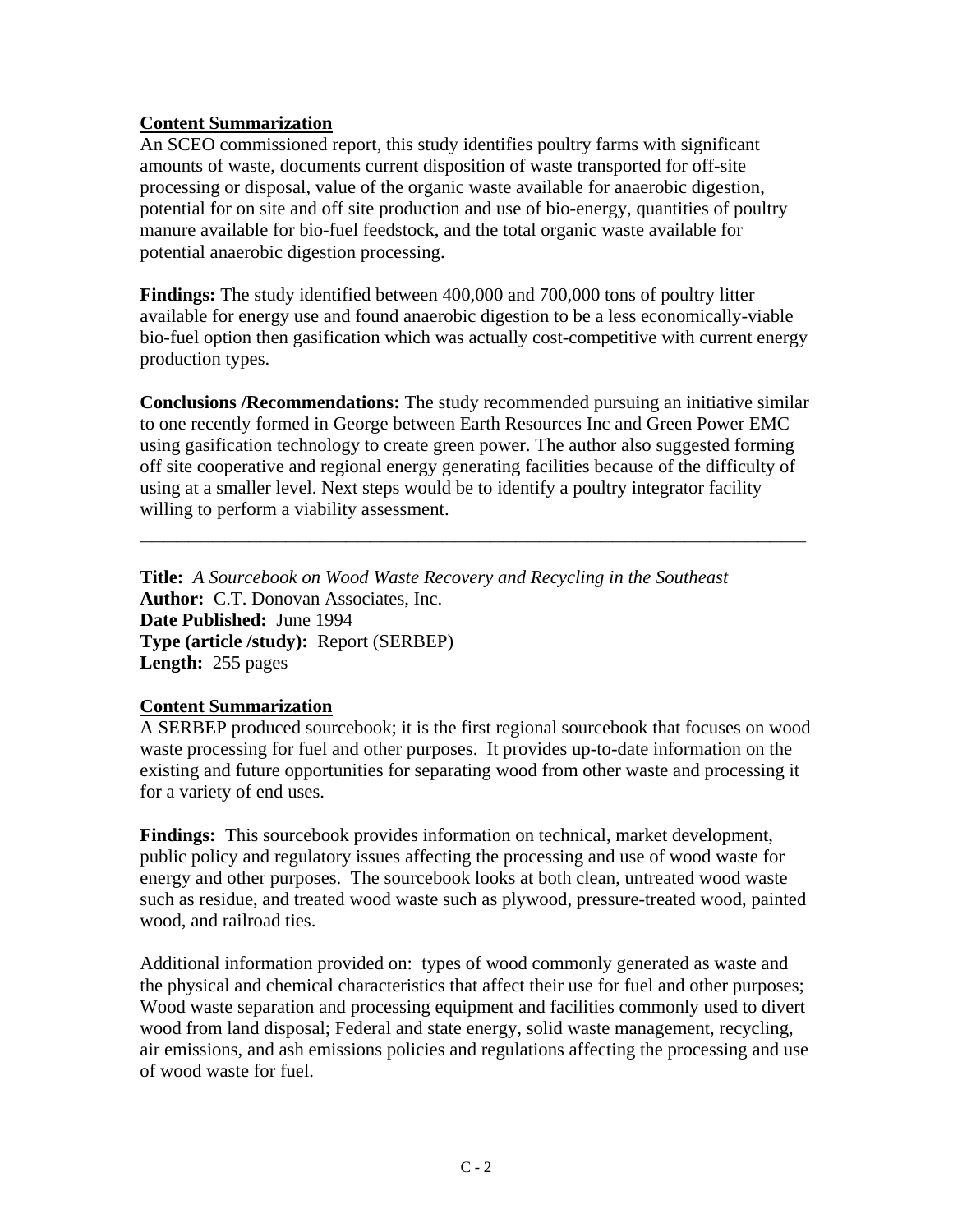The sourcebook also provides state policy, regulatory, and permitting contacts for each state in the region.

**Conclusions /Recommendations:** The primary objective of the sourcebook is to provide generators, recyclers, and end users with some basic information to evaluate the planning, policy, and regulatory approach taken to wood waste processing and combustion for fuel in each of the SERBEP states.

The sourcebook states that it is not intended to be used as a step-by-step guide to obtaining federal, state, or local regulatory approval or permits needed to recycle, sell, or use processed wood waste. It is also not to be used as a guide for developing a wood waste processing facility. Its intended use is to serve as a starting point for those interested in pursuing future wood waste projects in more detail.

**Title:** *Boiler Retrofit for Biomass Energy* **Author:** Georgia Tech Research Institute, Georgia Institute of Technology **Date Published:** 1985 **Type (article/study):** Brief (SERBEP) **Length:** 4 pages

#### **Content Summarization**

The brief reviews a conventional boiler retrofitted to burn sawdust from a lumber mill. The overview assesses equipment, operation, and economics of the retrofitted system.

**Findings:** Wood's low cost compared to fossil fuels creates potential for industry to improve productivity, be more competitive, and increase profits. The retrofitted boil used sawdust produced five miles from the system and indicated each load cost \$8.00/delivered ton, and cost only \$.94 per million Btus produced. The system was economically preferable comparable to natural gas, which at the time cost \$5.25 per million Btus.

**Conclusions/Recommendations:** A conventional boiler, retrofitted to burn sawdust from a lumber mill, reduces reliance on expensive fossil fuels by making use of a waste product. Despite concerns about the system such as reliability, and the ability of the system to withstand high temperatures, the plant management was satisfied with the system and reported reductions in natural gas fuel bills by 75 percent over the initial fourmonth period of operation.

**Title:** *Biodiesel Fuels Demonstration during 1996 Olympics in Athens, Georgia/UGA*  **Author:** J.W. Goodrum, J. Sellers, Dept. of Biological and Agricultural Engineering, University of Georgia **Date Published:** January 1996 **Type (article/study):** Report Length: 4 pages (not including appendices)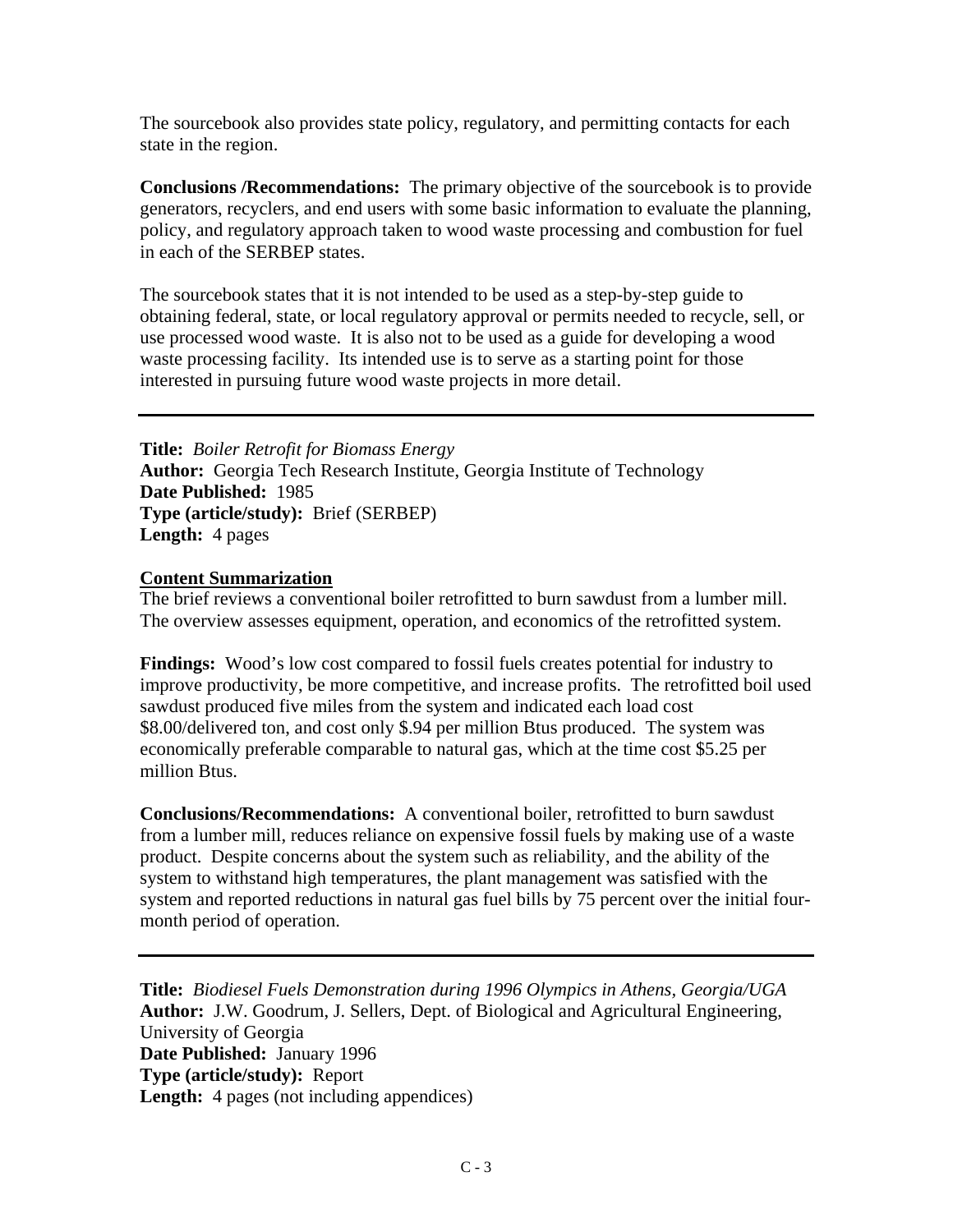#### **Content Summarization**

This report summarizes an alternative fuels biodiesel demonstration project conducted by the Athens Transit System with the University of Georgia. The project measured the fuel economy of transit authority buses powered by biodiesel. The project audience was Athens, Georgia city officials, bus management (owners, operators, drivers, etc), and Olympic attendees.

**Findings:** The fuel feedstock was animal or vegetable fat combined with alcohol. The report demonstrated: 1) biodiesel as an available clean air fuel for diesel vehicles; 2) low capital cost associated with conversion of vehicles and support facilities to biodiesel; 3) long-term reliability and practicality of biodiesel fuel by daily use in public transit; 4) provided displays inside and outside of buses describing the project to riders; and 5) distributed news releases describing the project.

**Conclusions:** The report claimed the demonstration proved biodiesel has many benefits. Biodiesel is biodegradable, has few pollution emissions, reduces dependence on foreign oil, creates additional markets for domestically grown agricultural products such as soybeans, peanuts, and rendered animal tallow, and is safe.

**Recommendations:** The report recommended certain improvements for future demonstration projects including: having better graphics on buses; increased effort to include environmental groups and public school visits in support of biodiesel; a longer demonstration testing period of exhaust emissions; toxicity or biodegradability testing; and combining the demonstration with a pilot plant for producing biodiesel.

**Title**: *Potential for Biomass Energy Development in South Carolina* **Author**: Robert A. Harris, Tim Adams, Vernon Hiott, David Van Lear, Geoff Wang, Tom Tanner, and Jim Frederick **Date Published:** September 23, 2004 **Type (article/study):** Study **Length:** 51 pages (including 22 tables)

#### **Content Summarization**

This study quantifies the availability of forest and agricultural biomass energy in South Carolina. The study determines the economic viability of biomass; the cost and benefits; the direct and indirect benefits; the amount of subsidies required to promote biomass energy; and other considerations before South Carolina commits to develop a biomass energy program.

**Findings:** The resource used in the study is forest biomass and agronomic crop residues. Categories of forest residues are logging residues, and intermediate thinning--precommercial, intermediate thinning--commercial, southern scrub oak, mill residues, and urban wood waste. Categories of agronomic crop residue are cobs, stems, leaves, straw and other plant matter.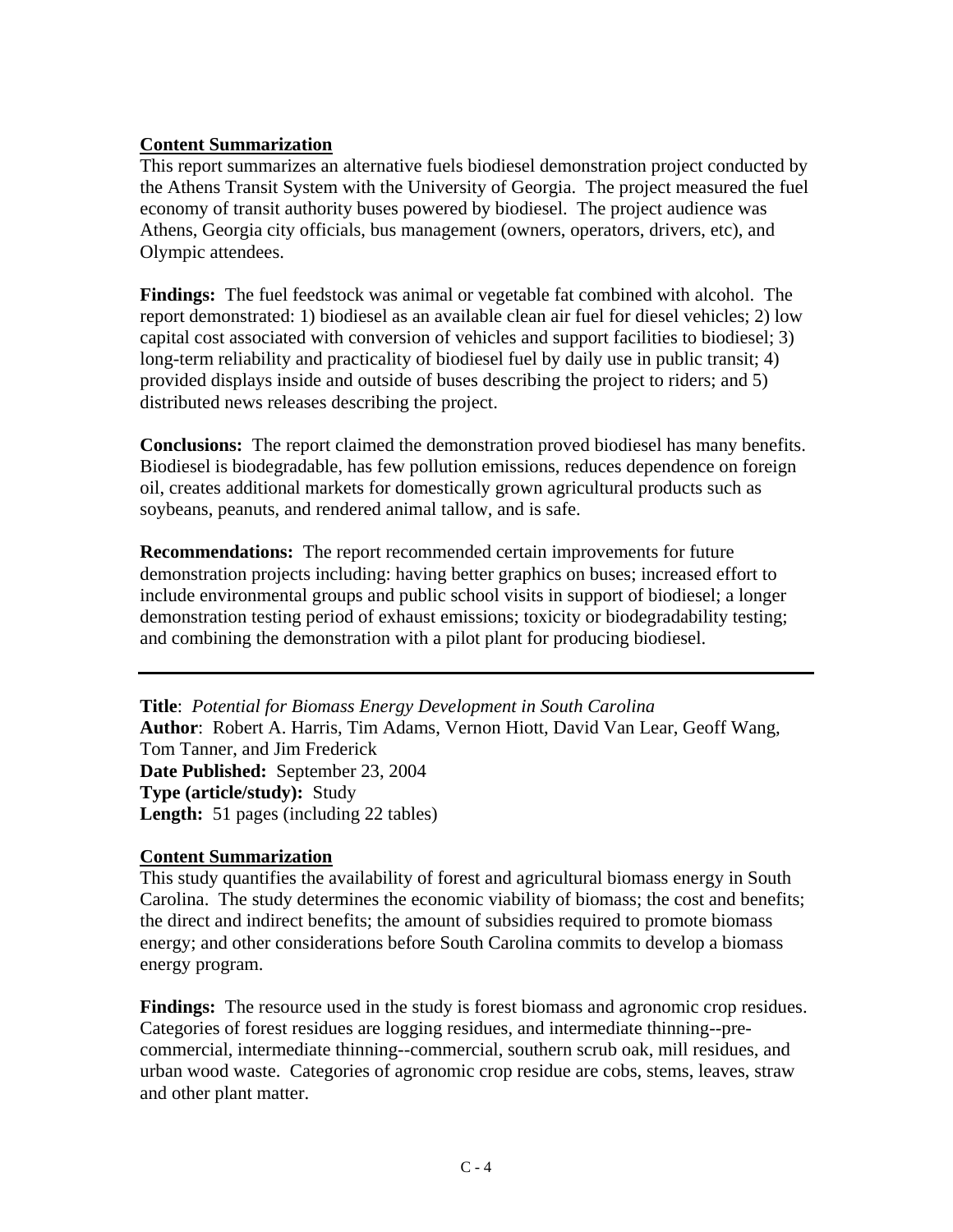**Conclusions:** A key requirement for biomass energy is a reliable supply of reasonably priced biomass with sufficient and acceptable quantities to deliver to the site. The study recommends using biomass to make heat, in a simple cycle gas turbine, followed by producing process steam for industry, but neither type of energy has developed sufficiently.

The study states that in South Carolina there is a sufficient supply of biomass available on a sustained basis to support a biomass energy industry. Also, the harvesting can be done within acceptable environmental limits while managing and improving the state's forests. The easiest and most economical biomass available in South Carolina is logging residues and merchantable thinnings. The study says that it would take only 50 percent (i.e. four million tons annually) to power ten 40 MW biomass power plants. A goal of 400 MW of power production is a reasonable near-term goal for a sustainable biomass energy industry according to the study, and estimates 5700 jobs would be created in the state during the year that ten biomass power plants are built and 1060 jobs in subsequent years.

**Recommendations:** The study recommends creating a task force composed of utility, state government, the forest industry, and other stakeholder representatives. The economic feasibility of biomass energy must be further studied and a reasonable method of implementation and timetable developed. Finally, the study recommends creating a separate study to review if existing coal plants in the state may lend themselves to cofiring with biomass. When this information is available, policy-makers can determine if the benefits are worthwhile to the residents of South Carolina.

**Title:** *South Carolina Wood Energy Handbook* **Author:** Robert A. Harris, Ph.D. **Date Published:** Early 1980s (an estimate, not stated) **Type (article/study):** Handbook **Length:** 42 pages

#### **Content Summarization**

The handbook, designed by the Forestry Department at Clemson University for the Governor's Division of Energy, Agriculture and Natural Resources, assists industrial plant managers and engineers to evaluate the potential use of wood energy in the state. The handbook gives an overview of the nature of wood fuel and its application in the industrial setting.

**Findings:** The handbook states that South Carolina has no coal, oil, or natural gas reserves, but has an abundance of wood and an aggressive wood products industry to provide raw material at competitive prices. The handbook focuses on the resource (i.e. wood), wood fuel availability in South Carolina forests, and the handling and storage of wood fuel. The handbook evaluates different wood combustion systems along with pollution control, focuses on the procurement of wood fuel, and includes a brief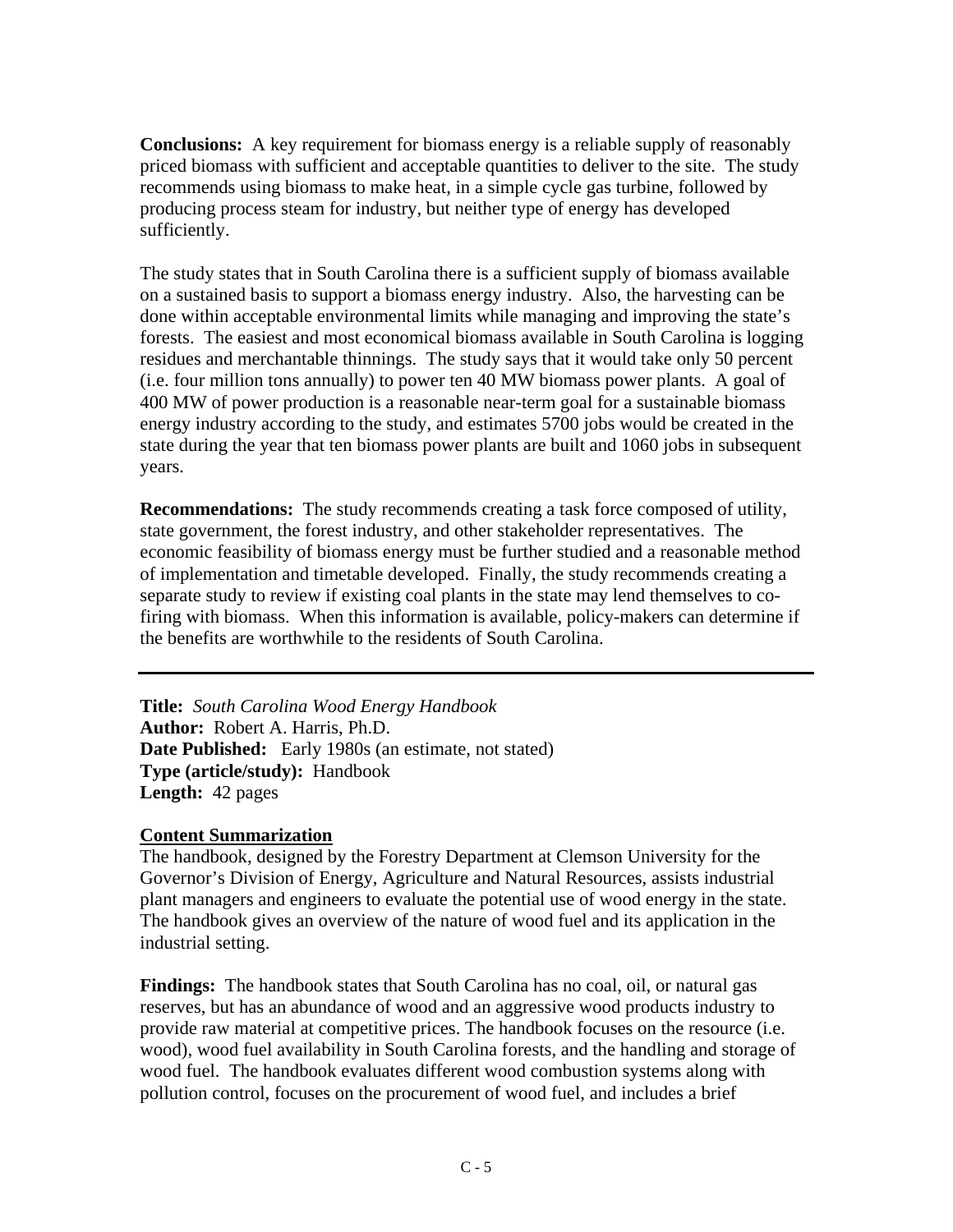economic evaluation with estimated payback periods for wood-fired boiler systems. A section listing wood-burning installations, equipment suppliers by product or service, and forestry consultants by company name, city, and product in South Carolina is also supplied.

**Conclusions:** In the South Carolina piedmont, upland hardwood stands produce the equivalent of over 25 trillion Btu of energy per year, on a sustained basis. Wood fuel in South Carolina is abundant and its long-term supply is secure.

**Recommendations:** Harvesting increases of low-grade trees for fuel will increase the productivity of South Carolina's forests and create jobs (i.e. harvesting, transportation, and power plant operation). The handbook suggests South Carolina should look at wood as an alternative source of energy.

**Title:** *Bioenergy from Municipal Sludge Study Report* **Author:** Hayes, Seay, Mattern & Mattern, Inc. **Date Published:** December 2006 **Type (article/study):** Study **Length:** 61 pages

#### **Content Summarization**

The study performed by Hayes, Seay, Mattern & Mattern, Inc. of Columbia, SC was commissioned by the South Carolina Energy Office to determine the amount and locations of potentially recoverable useful energy from sewage treatment facilities in South Carolina, along with an analysis of economics and barriers of recovering and utilizing such energy.

**Findings:** The study determined that approximately 100,000 dry tons of sludge is produced annually in South Carolina. This equates to approximately 1.5 trillion BTU's or 0.44 billion kWh of energy (or the equivalent of 44,000 homes).

**Conclusions:** The Grand Strand, the greater Charleston area, the Beaufort area, the Spartanburg area, and the greater Greenville. Spartanburg area appeared to be most promising locations for a regional facility due to the number of plants within close proximity.

**Recommendations:** South Carolina should further investigate and incentive local governments to utilize methane recovery of sewage treatment plants.

**Title:** *Auger Combustor for Chicken Litter* **Author:** D. R. Jaasma, Virginia Tech. **Date Published:** December 1987 **Type (article/study):** Report (SERBEP) **Length:** 167 pages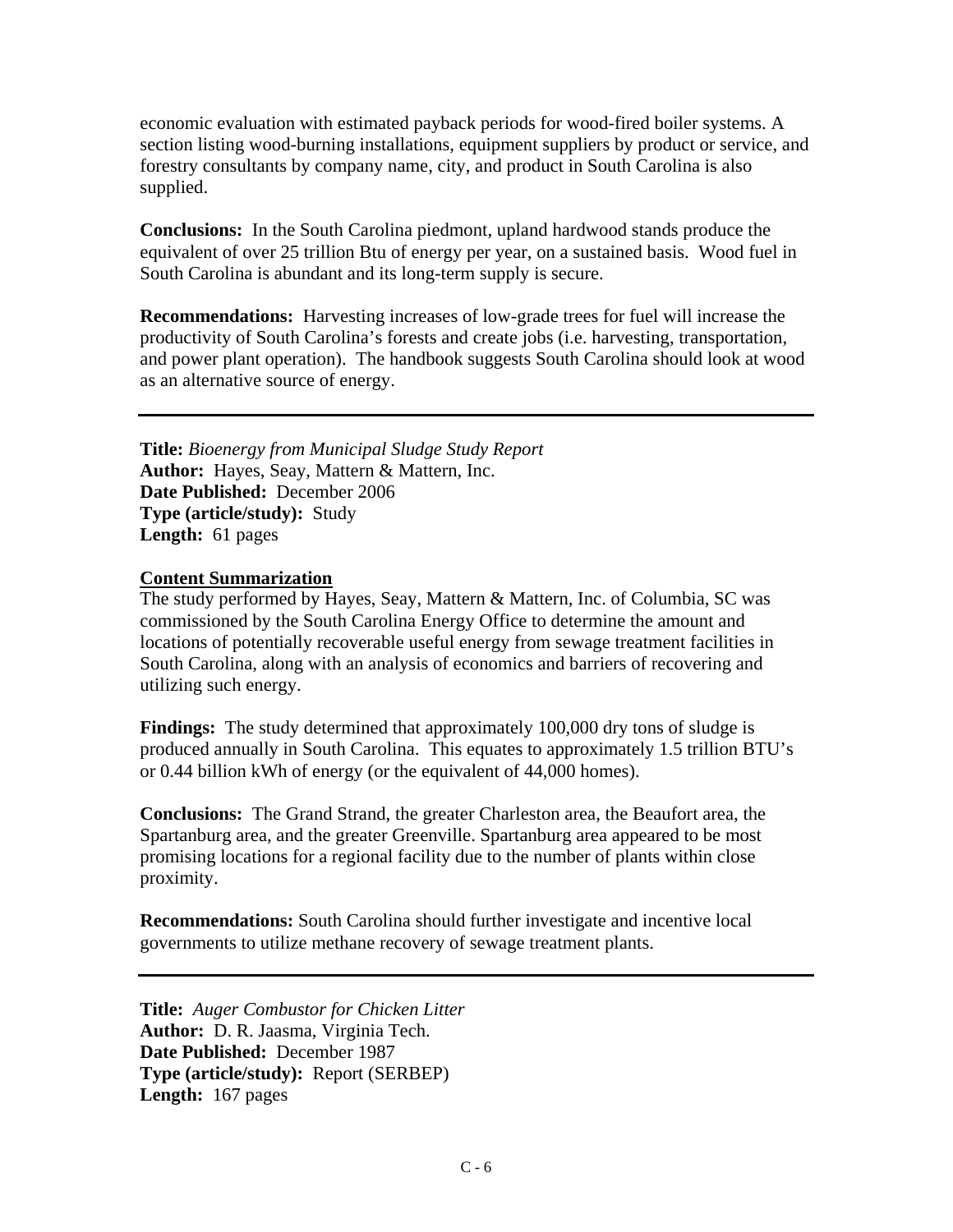#### **Content Summarization**

The main objective of this project conducted in 1987 was to develop a clean-burning combustion system using chicken litter as the only fuel during steady state operation.

**Findings:** The use of a small quantity of auxiliary fuel (cordwood) or fossil fuel was required for start-up. The project used an Eshland model E500 boiler combustion system. The system burned cordwood and chicken litter in an unmodified configuration with 100 percent efficiency according to the final report.

The system did experience an issue with burned ash building up, causing litter to become thermally insulated from the hot products of combustion which caused the system to fail. The report suggests modifications be developed to the system by the way it handles the ash to address the problem. Also, the boiler sustained extremely high combustion efficiency (only for several hours) because of the favorable control of equivalence ratio inherent in the configuration of the combustion system.

**Conclusions/Recommendations:** The report concludes: 1) the conveyor belt configuration showed little promise of meeting the project goals unless a more robust belt system is developed; 2) the raised grate configuration gave excellent combustion results, with extended periods over 99 percent combustion efficiency while retaining virtually all ash on top of the grates. Alternately, a more durable grate design would be required for commercial design and at the present state of the design; ash removal must be done manually. It is not clear how often ash would have to be removed under sustained operation; 3) the sloped floor/diverter block configuration showed promise that with modification for automatic stirring of the fuel, ash handling could be made adequate (and largely automatic) and sustained high combustion rate could be achieved. While conclusive combustion results were not obtained, there was strong indication that this configuration would run with sustained high combustion efficiency (over 99 percent) if properly-functioning secondary air control system ran during the remainder of the tests. Finally, the sloped floor configuration had the greatest potential to be durable and relatively maintenance-free of the four configurations tested. Overall, the sloped floor/diverter block configuration showed the greatest potential of being commercially viable; and 4) auger configuration handled ash automatically, with little interference with the gas flow. However, the current system discharged unburned combustible material to the cyclone and had problems with hardware durability as well. The auger configuration did the best job of automatically removing ash.

**Title:** *Wood Energy Guide for Agricultural and Small Commercial Applications*  **Author:** Larry G. Jahn, and R. Neal Elliott III, and the North Carolina Agricultural Extension Service **Date Published:** March 1985 **Type (article/study):** Guide (SERBEP) **Length:** 39 pages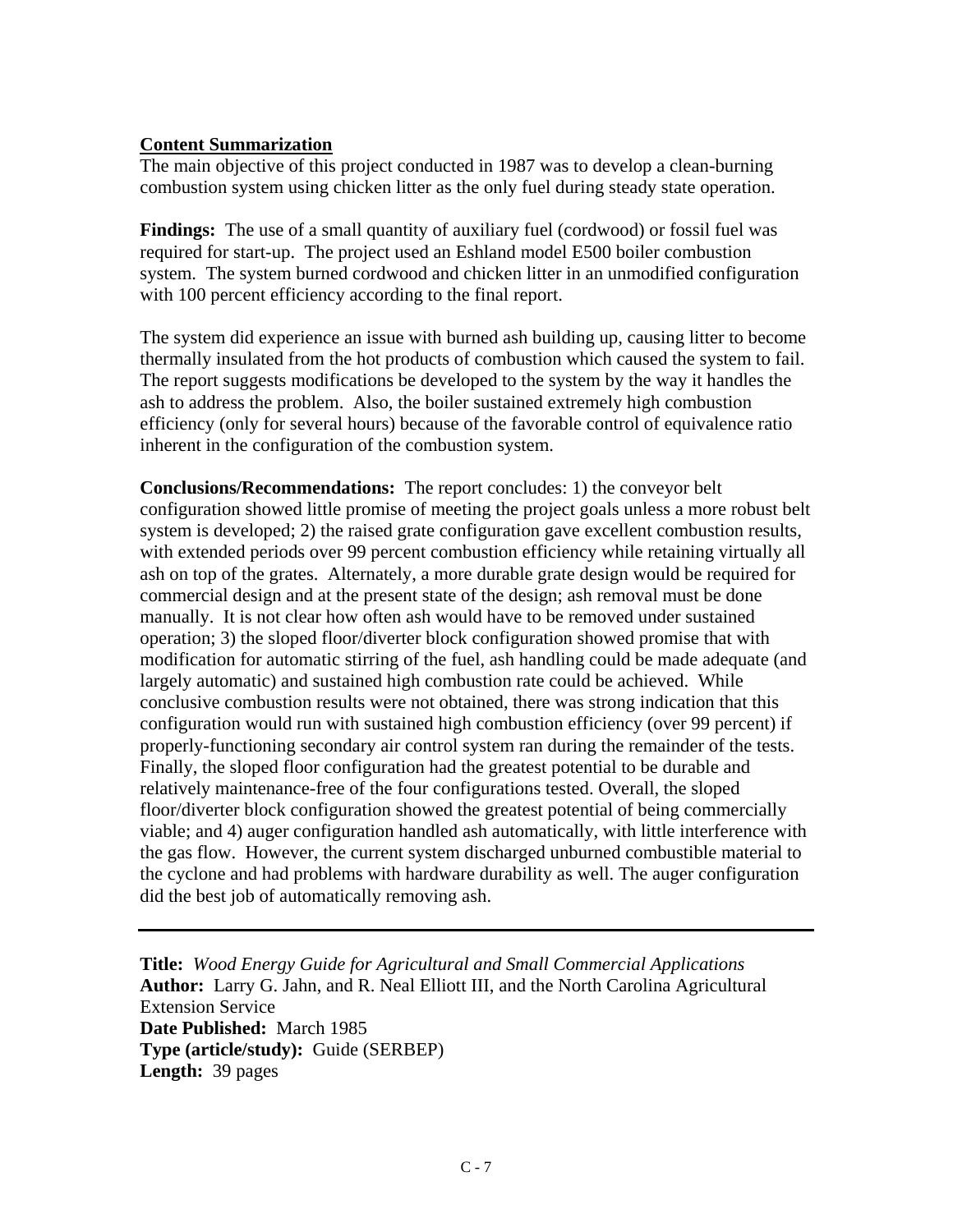#### **Content Summarization**

The purpose of this guide is to assist those interested in using wood energy for an agricultural or small commercial application. The guide's focus is on systems producing ten million Btus/hour or less. According to the guide, the information will help the reader decide if wood energy is practical and economical. The guide is broken down into: wood resource; heating systems and combustion equipment; storage; handling and feeding systems; the economics of using wood fuel; and lists equipment vendors.

**Findings:** North Carolina has five forms of wood fuel: roundwood; whole-tree chips; sawmill chips; mill residues; and densified wood. According to the guide, roundwood is the most popular because it's easy to purchase and store, and the equipment is simple to use. Roundwood is also the most efficient type of fuel in systems producing one million Btus/hour.

**Conclusions/Recommendations:** According to the guide the most common types of distribution systems are: hot-air; unpressurized hot water, and pressurized hot water and steam systems.

Wood energy systems are best at sites where there is a constant demand for steam, hot water, or hot air during most of the year. Hot air systems are more attractive than hot water systems because they are less expensive to buy and install. The payback period is longer in systems using commercial densified wood, short pulp, sawmill chips as well as whole-tree chips or roundwood produced on a farm.

**Title:** *Regional Assessment of Non-Forestry Related Biomass Resources, Summary Volume*  **Author:** JAYCOR **Date Published:** March 1990 **Type (article/study):** Report (SERBEP) **Length:** 206 pages

#### **Content Summarization**

The report collected and developed county-leve1 information assessing the availability of non-forestry related biomass wastes and residues for potential biomass users in 13 states of the Southeast Regional Biomass Energy Program (SERBEP). These states are: Alabama, Arkansas, Florida, Georgia, Kentucky, Louisiana, Mississippi, Missouri, North Carolina, South Carolina, Tennessee, Virginia, and West Virginia. The information, in conjunction with detailed collection, transportation and conversion cost data, provides users with important information to make prudent economic decisions.

**Findings:** The project detailed the following types of biomass resources at the countylevel: 1) crop acres harvested, production, and total crop residues produced; 2) crop residues potentially available for energy use; 3) set-aside cropland; 4) aggregated crop data; 5) crop processing wastes; 6) collectible animal wastes; 7) municipal wastes; 8) landfills; and 9) solid, non-hazardous, industrial organic wastes.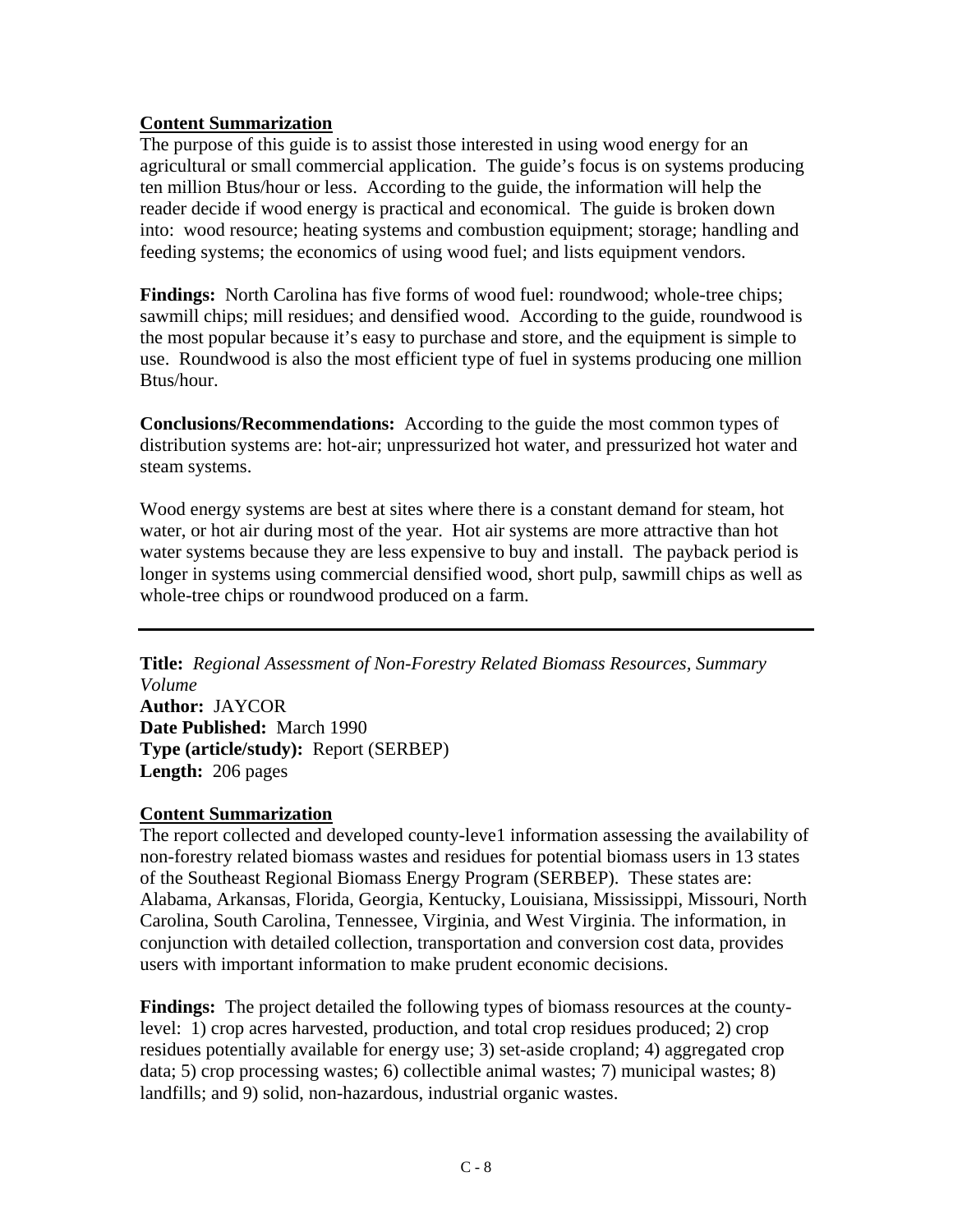**Conclusions /Recommendations:** The report concluded: available biomass waste and residues in the SERBEP region can annually provide approximately 900 trillion Btus; the five largest non-forestry biomass waste and residues total 815 trillion Btus (90.8 percent of the total available); the five largest producing states for each target area were selected; and the total available non-forestry biomass resources from each of the 25 targeted markets could produce the equivalent of 583.3 trillion Btus annually or 65 percent of total non-forestry biomass wastes and residues available annually in the SEBSRP region.

SERBEP Non-forestry Biomass Residues and Waste Target Areas Figure 1-4 from the study:

| Municipal<br>Solid Waste<br>(Total)<br>$227 \times 10^{12}$<br>Btu) | Corn Residues<br>(Total)<br>$217x10^{12}$<br>Btu) | Set-Aside Lands<br>(Total)<br>$167x10^{12}$ Btu) | Winter Wheat<br>(Total $109x10^{12}$<br>Btu) | Rice<br>Residues<br>(Total)<br>$95x10^{12}$<br>Btu) |
|---------------------------------------------------------------------|---------------------------------------------------|--------------------------------------------------|----------------------------------------------|-----------------------------------------------------|
| Florida                                                             | Missouri                                          | Missouri                                         | Arkansas                                     | Arkansas                                            |
| North Carolina                                                      | North Carolina                                    | Arkansas                                         | Missouri                                     | Louisiana                                           |
| Georgia                                                             | Kentucky                                          | Georgia                                          | Georgia                                      | Mississippi                                         |
| Virginia                                                            | Georgia                                           | Mississippi                                      | North Carolina                               | Missouri                                            |
| Missouri                                                            | Tennessee                                         | South Carolina                                   | Tennessee                                    |                                                     |
|                                                                     |                                                   | Louisiana                                        |                                              |                                                     |

**Title:** *Recycling Wood Waste for use as Biomass Fuel* **Author:** Charles D. Johnson, Jr. **Date Published:** March 1995 **Type (article /study):** Study (SEBSRP) **Length:** 18 pages

#### **Content Summarization**

This study came about as a result of increased landfill costs in Anniston, Alabama. In order to reduce the cost of disposing municipal waste for citizens, the local governments were asked to develop alternative means of disposal and reutilization to conserve valuable landfill space. By converting reusable wood waste into biomass fuel for use in an industrial boiler, Anniston, Alabama intended to reduce waste disposal cost, take advantage of a valuable biomass resource and conserve non-renewable fuels such as oils and natural gas.

**Findings:** The study's five objectives were as followings: 1) identify waste streams which generate wood waste which can be converted to biomass fuel; 2) capture these waste streams and divert them away from the landfill to a recycling facility; 3) convert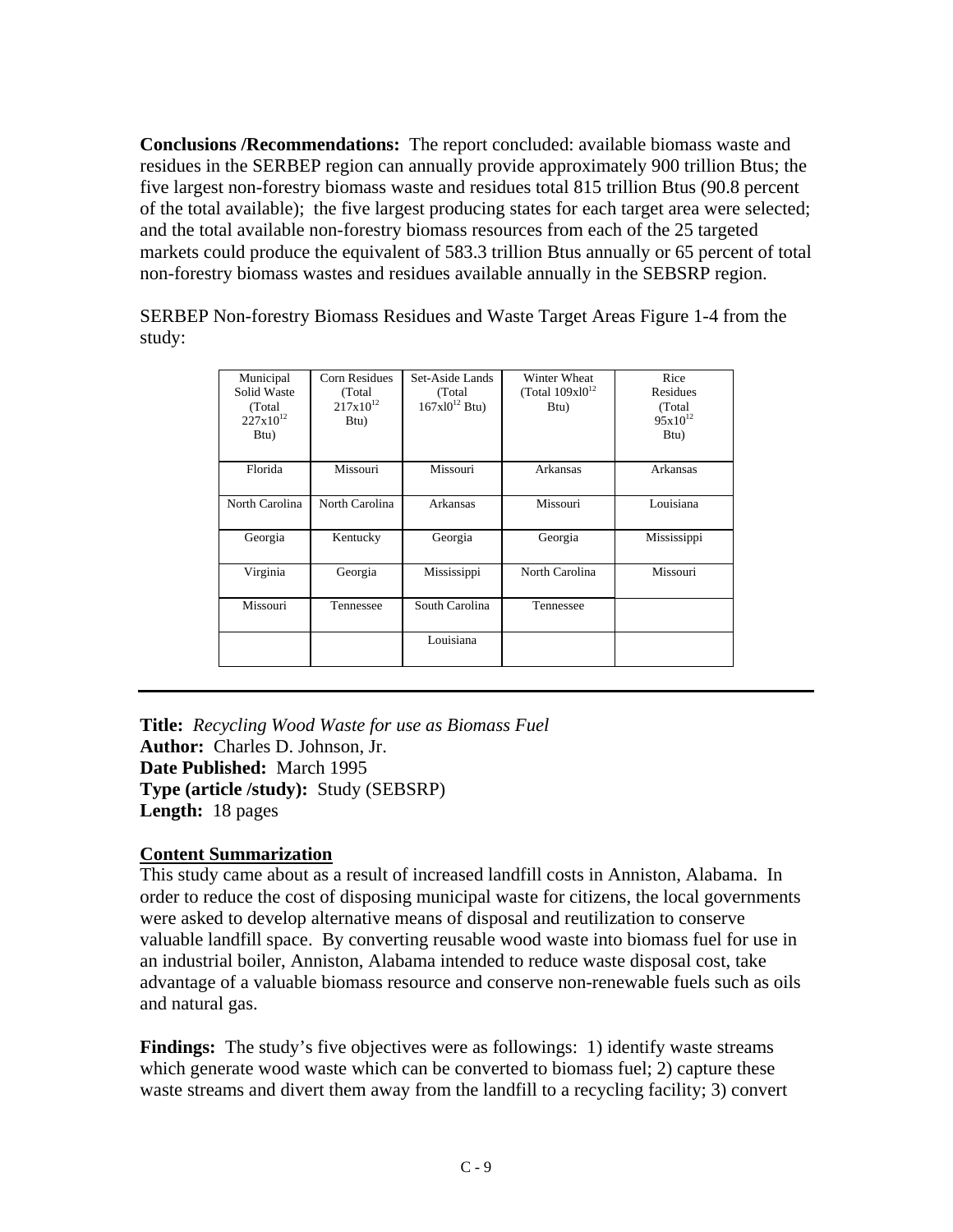these waste into usable biomass fuel; 4) market the fuel to local industries; and 5) provide documentation identifying sources and types of waste and demonstrate economic feasibility of reusing these waste streams.

**Conclusions /Recommendations:** The city implemented a curb side pickup service of residential wood waste to help achieve the first three objectives. The operational and development costs were reduced because they co-located the central processing facility with an existing sand and gravel operation.

The fourth objective of marketing the fuel to local industry and having them install a wood or co-fired boiler was postponed because to the cost effectiveness in doing so.

The fifth objective to prove the economic feasibility was achieved. As a result, the City of Anniston avoided over 180,000 in tipping fees over the two year time frame of the grant period. According to the study, the combination of this and the income generated in tipping fees and sales almost offset the cost of the program study.

The study's report also concludes that during the grant period, they remained in a transitional state which made statistical analysis inaccurate at the end of the study. Overall, the cost avoidance for the City of Anniston had proven the economic viability of a municipal wood waste program.

**Title:** *Regional Energy and Economic Self-Sufficiency Indicators in the Southeastern United States*  **Author:** Skip Laitner and Marshall Goldberg, Economic Research Associates **Date Published:** May 1996 **Type (article/study):** Report (SERBEP) **Length:** 85 pages

#### **Content Summarization**

This report is a continuation of previous SERBEP studies to better understand how energy expenditures affect the overall economic well-being of the states within the region. The study surveys energy production, energy consumption, and energy import data for the United States and the entire SERBEP region including each of the 13 states within its program region. The purpose of the study was to help policy makers and business leaders understand the context of energy use within the larger economic process according to the report.

**Findings:** The report lists the following major findings of the study:

1) In 1993, the Southeastern region as a whole had 26 percent of the nation's population but accounted for almost 29 percent of the nation's total energy fuel consumption.

2) From 1960 to 1993, total energy consumption in the SERBEP region grew by 145 percent. During the same time, electricity use in the region increased steadily and faster compared to total energy consumption.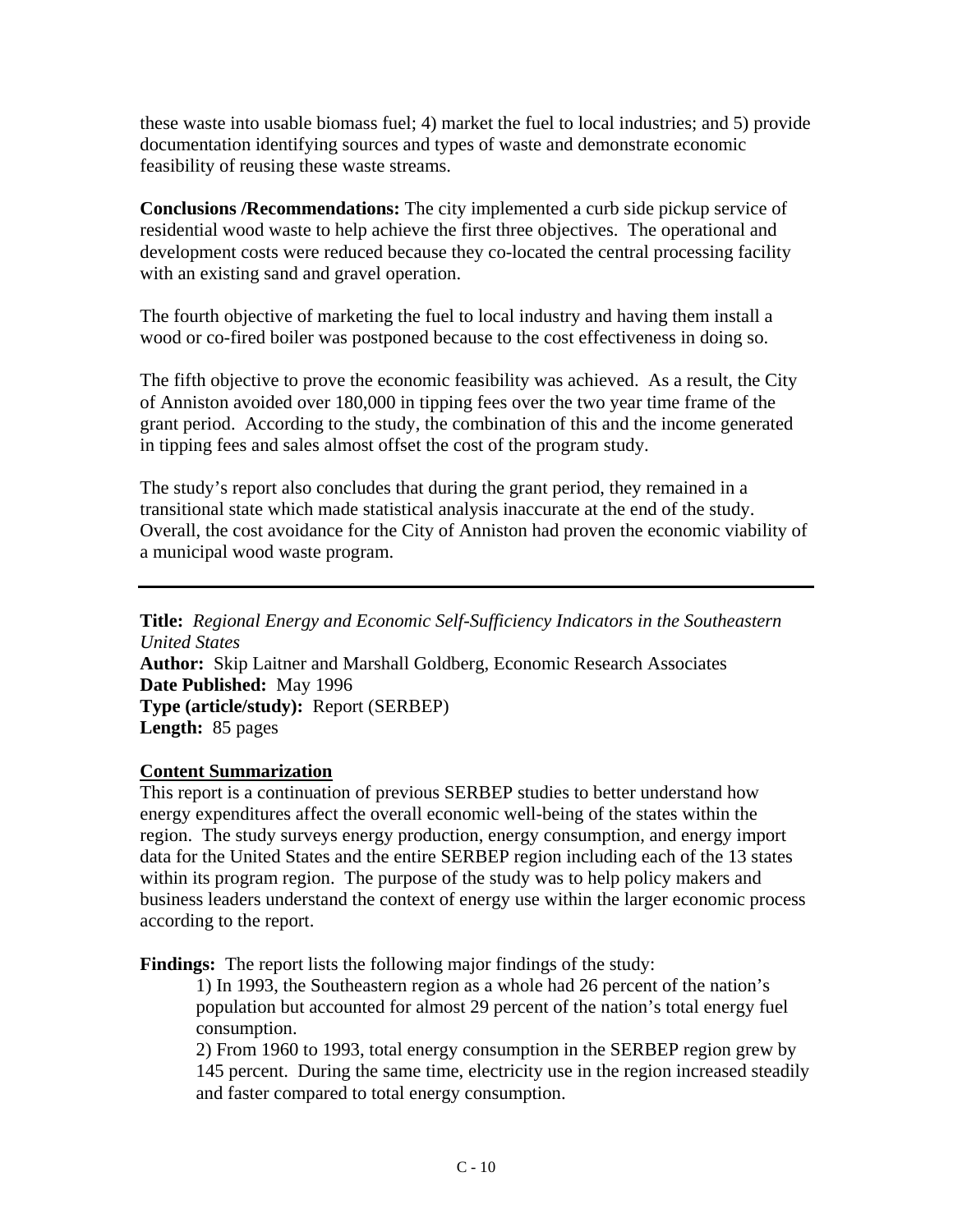3) Between 1970 and 1993, energy expenditures in the SERBEP region increased from \$55 billion to \$131 billion (both in constant 1987 dollars) and continue to rise more rapidly in the region than in the nation as a whole.

4) Nuclear resources provided no electricity for the SERBEP region in 1960. By 1993 nuclear power plants provided 23 percent of electricity consumption.

5) Coal was the second largest supplier of the region's energy needs, supplying 24.1 percent in 1993. Since 1960, coal consumption in the SERBEP region increased 192 percent, while it rose only 98 percent for the nation.

6) The SEBSRP region consumed more petroleum than any other energy resource. Since 1960, the use of petroleum resources rose by 138 percent in the region.

7) The SEBSRP region as a whole produced enough natural gas to meet all of its natural gas needs and export some to other areas. Nevertheless, in 1993 natural gas provided only 20 percent of the total energy needs for the region. 8) Renewable resources continue to play a small but ongoing role in meeting regional energy needs.

**Conclusions/Recommendations:** The report concludes that the energy patterns and trends in the Southeastern region of the United States are much like those of the rest of the nation. The consumption of fossil fuels has increased gradually to meet rising energy consumption and energy expenditures have risen significantly.

**Title:** *Evaluation of Cottonseed Processing Wastes as Feedstocks for the Tennessee Valley Authority (TVA) Concentrated Acid Hydrolysis Process*  **Author:** George R. Lightsey, Clifford E. George, and Allan G. Wehr, and the Department of Chemical Engineering, Mississippi State University **Date Published:** December 1991 **Type (article/study):** Study (SERBEP) **Length:** 27 pages

#### **Content Summarization**

This study was developed by The Delta and Pine Land Company's processing operations in the state of Mississippi for cottonseed. The company used sulfuric acid to remove cotton fibers in their process making the fibers hazardous waste. In order to meet pollution emission and landfill regulations in the state, the company had to use an expensive ammonia treatment. Since the seeds were treated with sulfuric acid, the fibers would hydrolyze to a sugar- the first step in ethanol production. The project determined the potential of using cottonseed waste fibers as a feedstock in a concentrated acid technology process.

**Findings:** The study findings included: 1) conducting analyses of feedstocks of hydrolyzed and non-hydrolyzed waste; 2) addressing economic development of ethanol blended gasoline; 3) reducing landfill and environmental related disposal costs; and 4) providing the basic technique and equipment for production of an environmentally safe alternative fuel.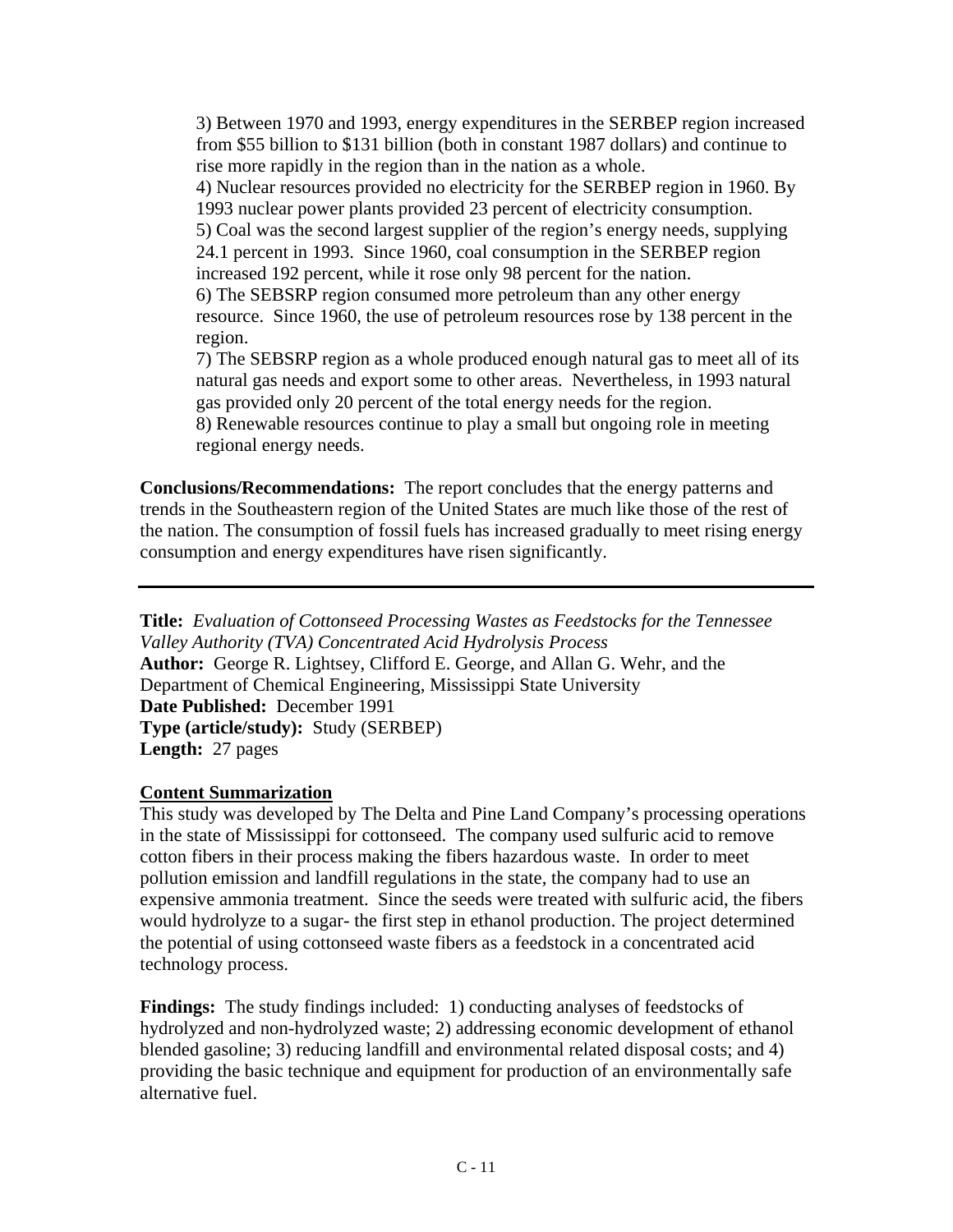**Conclusions/Recommendations:** The study concluded: 1) cotton linters and gin waste do not need to be reduced in size or cleaned; 2) wet cotton gin waste can be dewatered by pressing and drying to about eight percent moisture; 3) mixing of cotton linters, or gin wastes, and acid is relatively simple with the exception of heat removal; 4) hydrolysis reaction requires 3-4 hours at 210-212°F and results in approximately 90 percent xylose from hemicelluloses and 85 percent glucose from cellulose; 5) separation of the residual solids can be accomplished in a plate-and-frame filter; 6) designed data from the miniplant is not optimized, but the types of equipment recommended and flows shown on the process flow sheet should be similar to those that would be obtained in a commercial plant; 7) mass and energy balances show a favorable output-to-input ratio; and 8) estimated cost of a 50-ton-per-day plant is \$15,000,000 with an estimated return on investment of 15 percent.

**Title:** *Animal Manure and Related Biomass Feedstock market Assessment and Preliminary Feasibility Study for a Paper Mill Biomass/CoGen Facility*  **Author:** LINPAC Paper **Date Published:** April 25, 2001 **Type (article/study):** Study (SERBEP) **Length:** 90 pages (including 46 tables)

#### **Content Summarization**

**Findings:** This study assessed: the marketability of animal manure and related biomass feedstock suitable for a Biomass/CoGen facility tentatively planned for LINPAC; a raw material evaluation of rudimentary animal manure of neighboring SERBEP states for a Biomass/CoGen facility for LINPAC; a detail of waste management practices of animal manure and related feedstock; the feasibility of the proposed Biomass/CoGen facility; a regional market assessment of energy use; capital cost estimates, return on investment estimates and business plan to define the opportunity; and a review of literature on the BTA anaerobic digester and site review of the Canada Compost Inc. Newmarket facility that includes process flow diagrams for CoGen and BTA anaerobic facilities.

The study reviews permitting requirements for facilities, and investigates four different options for CoGen facility holistic designs: option 1 is retrofitting an existing boiler; option 2 is the steam turbine cogeneration system; option 3 is a gas reciprocating engine for cogeneration; and option 4 is a gas combustion turbine cogeneration system.

**Conclusions:** The study found enough available feedstock and technology for anaerobic digestion to be feasible and beneficial. The study details sector by sector waste estimates and analysis to determine quantities of waste available. It determined animal manure is the most available feedstock in South Carolina. Though transfer costs of animal manure may be a problem, changing regulations may help. South Carolina generates over 342,000 tons per year from all sectors.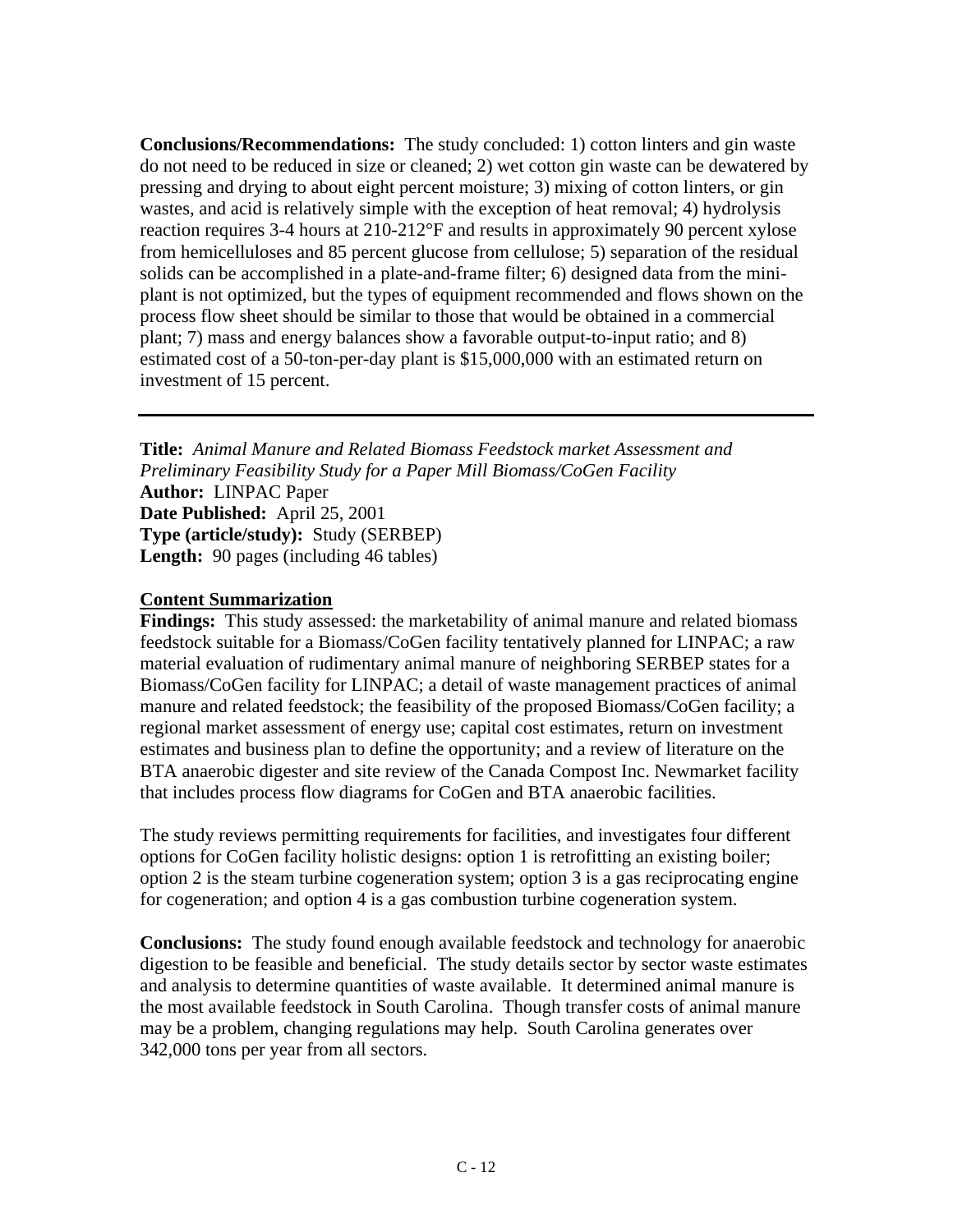**Recommendations:** The study recommended option 4, a gas combustion turbine cogeneration system. Even though project capital costs are higher, option 4 has a more positive return on investment. Fuel use would increase by 10 percent, but the system would produce all the electrical power needed by the LINPAC plant. The study analyzes in great detail the milestones typical of a project of this magnitude and gives an example of an Engineering Execution Plan specific to Biomass CoGen's project requirements.

**Title:** *A Life Cycle Assessment of Biomass Co-Firing in a Coal-Fired Power Plant* Author: M.K. Mann, P.L. Spath **Date Published:** March 2001 **Type (article/study):** White paper **Length:** 10 pages

#### **Content Summarization**

The purpose of this report was to explore the effects of co-firing biomass in currently operating coal plants and examine the benefits and costs. The study examined the effects of no co-firing, a 5 percent biomass co-firing, and 15 percent biomass co-firing scenario.

**Findings:** The report focused on the environmental benefits of reduced air pollution, system energy balance, and resource consumption.

- 1) Air pollution reduction in both the 5 percent and 15 percent co-firing scenarios, reductions in all types of air pollution including methane, carbon dioxide, and sulfur oxides were reported.
- 2) System energy balance while power plant efficiency decreased with increased co-firing levels, the total system energy efficiency increased because less coal is burned and less energy consumed by the system overall. Additionally, less upstream energy is required to produce and deliver biomass fuel as opposed to coal.
- 3) Resource consumption biomass co-firing reduces the amount of non-renewable resources needed to produce electricity, reduces flue gas cleanup waste and boiler ash with less waste landfilled by as much as 86 percent. Also, there was a reduction in hazardous trace metals, net water usage, and global warming emissions.

#### **Conclusions/Recommendations:**

Co-firing will significantly mitigate the environmental impacts of coal-based electricity production by:

1) reducing air emissions;

2) avoiding emissions like methane from biomass decomposition by burning the feedstock;

3) generating a net energy balance improvement by reducing coal consumption; and

4) reducing non-renewable resources and solid waste production.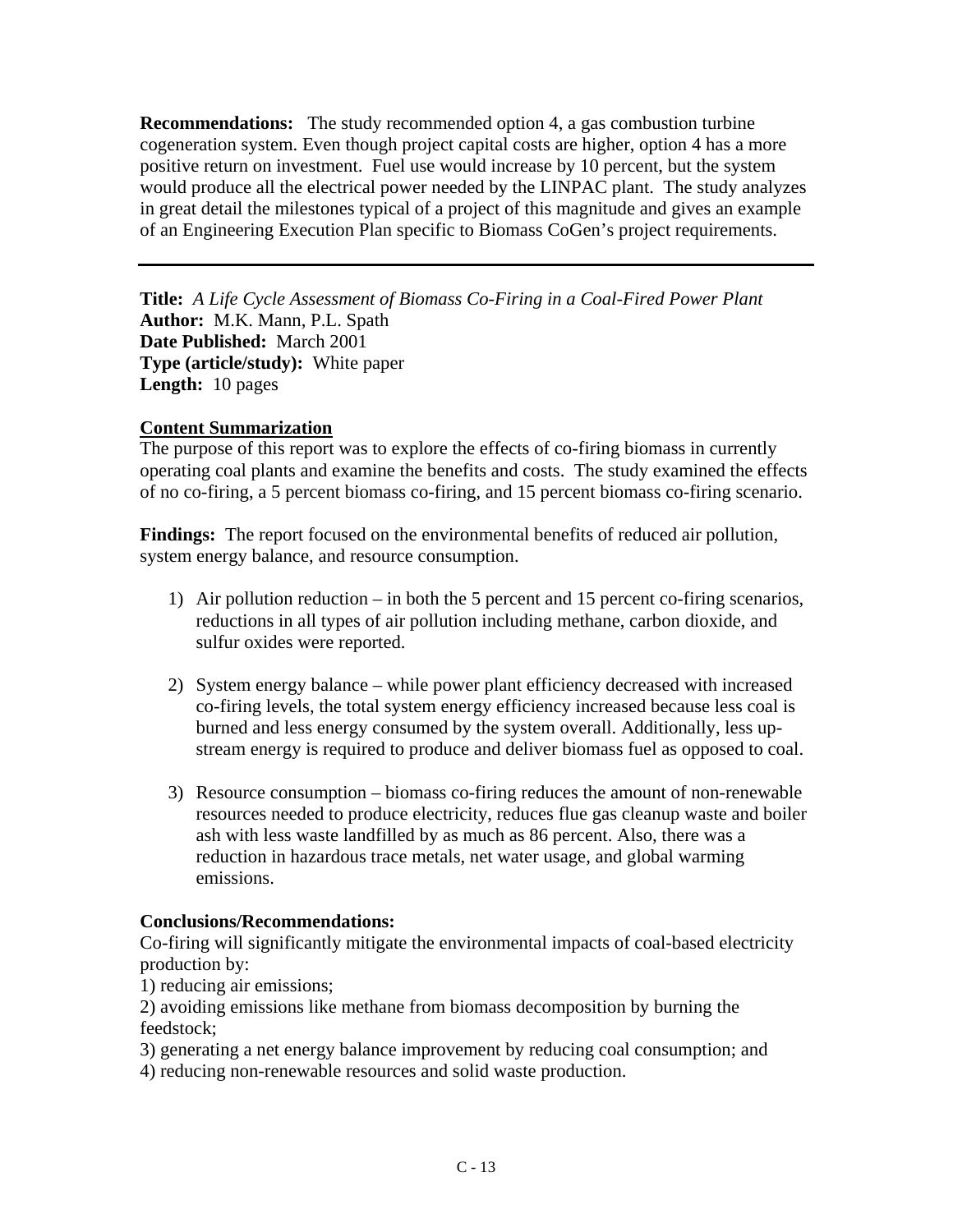Though existing coal-fired power plants will incur capital costs to begin co-firing biomass, environmental benefits are significant and the costs would be justified by emissions restrictions and consumer demand for cleaner power.

**Title:** *Case Studies of Biomass Energy Facilities in the Southeastern U.S*. **Author:** Meridian Corporation **Date Published:** August 1986 **Type (article/study):** Study **Length:** 196 pages

#### **Content Summarization**

The Meridian Corporation performed a case study of several biomass energy facilities throughout the southeastern United States to provide reliable, up-to-date technical and economic data on successful biomass energy facilities. The report believes a reason biomass energy is not more popular is due to a lack of understanding of biomass alternatives and unfounded negative perceptions of the technology, factors preventing the acceptance of biomass energy systems.

**Findings:** The main criteria for selection included the following: individual facilities must be operating in a commercial or industrial setting primarily for the purpose of energy production, not research; individual facilities must be successful in terms of technical and economic acceptance to the facility's operators; and the final collection of case studies must show wide diversity of facility types, biomass energy technologies and end-use applications.

**Conclusions/Recommendations:** A principal goal of the case study compilation was to demonstrate biomass energy systems are a "here and now" technical and economic reality throughout the region. A total of five facilities in South Carolina were part of the study including three wood and solid fuel fired facilities, one fuel supplier facility, and one municipal solid waste fired facility. Basic information, a narrative description, technical data (including fuels, system types, and energy use), and economic data (including fuel costs, system costs, and savings) were all provided on each facility in the case study.

**Title:** *Non-synthetic Cellulosic Textile Feedstock Resource Assessment*  **Author:** NEOS Corporation **Date Published:** January 1999 **Type (article/study):** Study (SERBEP) **Length:** 119 pages

#### **Content Summarization**

This study assessed the potential to convert cotton gin trash and non-synthetic textile mill residues into ethanol in the Southeastern region. By summarizing available and emerging technology for the production of ethanol from lignocellulosic materials, the study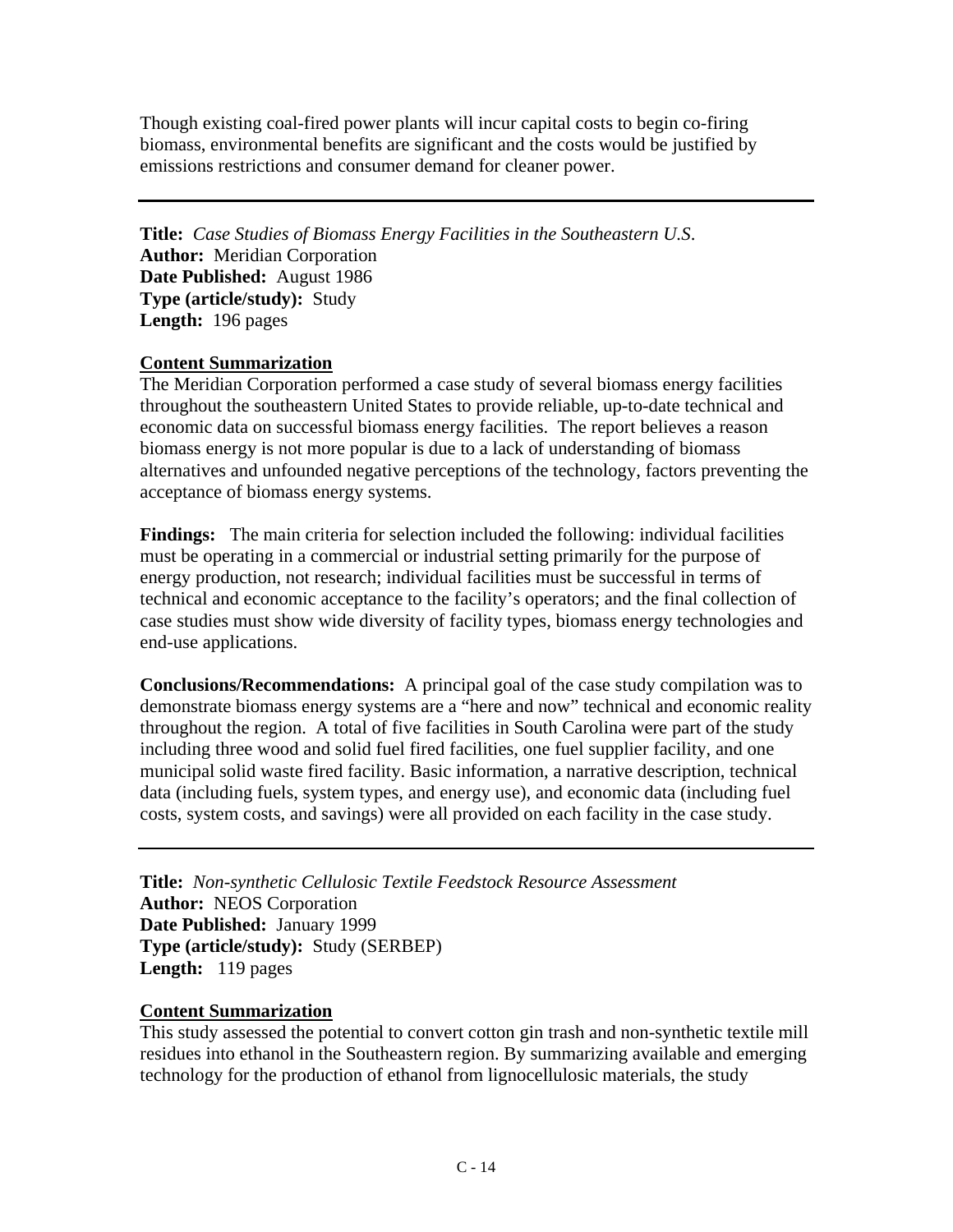characterized the chemical properties of cotton gin trash and textile mill residue most useful to the ethanol production.

**Findings:** The report supplies a table listing the average annual cotton and cotton gin trash (CGT) production in the Southeastern United States for 5-, 10-, and 25-year periods. South Carolina produced: 25-year: 195,360 cotton (bales), and 10,647 CGT (dry tons); 10-year: 254,300 cotton (bales), and 13,859 CGT (dry tons); and 5-year: 295,357 cotton (bales), and 16,097 CGT (dry tons).

Ethanol yields from CGT ranging from 44-55 gallons of ethanol per dry ton of CGT will not justify an ethanol facility, but the total quantity of CGT is large at 500,000 dry tons annually in the southeastern region alone. The overall quantity of textile mill residue generated, approximately 170,000 dry tons, is smaller than the quantity of CGT produced.

According to the study, the combined ethanol potential from CGT and textile mill residue for any given state is not sufficient to justify installation of an ethanol production facility. Transportation plays a factor.

**Conclusions/Recommendations:** Report recommendations included: 1) the data developed should be merged with existing databases on the production, user and cost of lignocellulosic biomass for the United States as a whole, with the possible addition and update of other cotton-producing states; 2) further disaggregating all potential lipocellulosic resource data to a county level would allow a location analysis to further identify counties that have a lignocellulosic resource base compatible with the installation of an ethanol plan; 3) performing test runs in ethanol production pilot plants will determine actual ethanol potential from these lignocellulosic materials and improve understanding of the processing and fermentation characteristics on a step-by-step level; 4) further lab testing should evaluate the survival and growth of fermentation organisms using textile residue as media; 5) the compatibility of textile mill waste with feeder mechanisms of current ethanol technology should be evaluated to determine any modifications may require handling and processing equipment; and 6) this report should be disseminated to cotton producing and processing organizations as a potential first step to developing alternative uses such as ethanol for their agricultural and manufacturing coproducts.

**Title:** *Farm Scale Biodigester and Cogeneration Plant* **Author:** Mark Moser, RCM Inc. **Date Published:** November 22, 1989 **Type (article/study):** Study (SERBEP) **Length:** 24 pages

#### **Content Summarization**

This study demonstrated the repair, completion and rendering operation of a biodigester cogeneration plant on a dairy farm located in Kingsport, Tennessee. The Cleek Dairy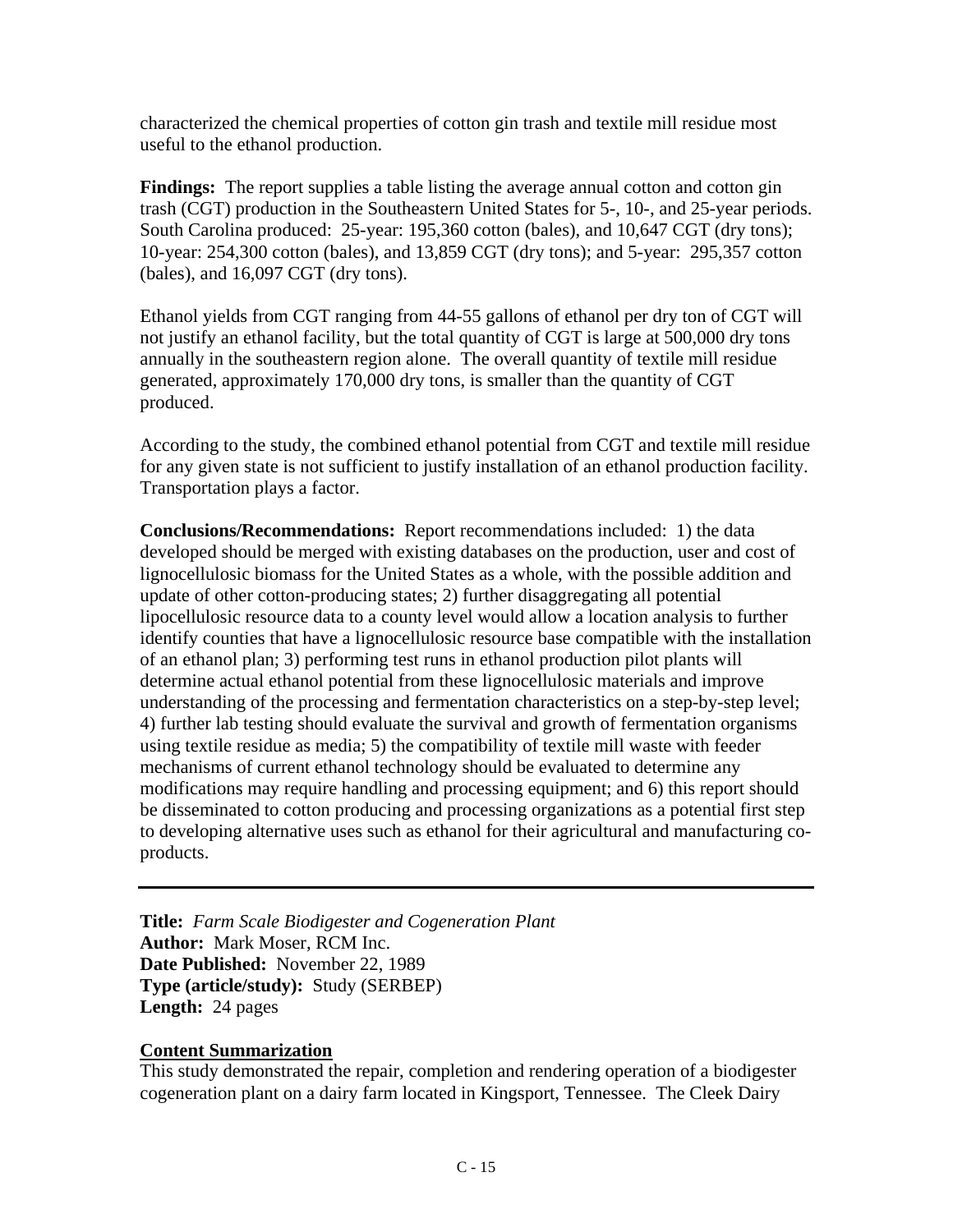Farm in conjunction with SERBEP funding, and an outside contractor, Resource Conservation Management (RCM), made corrections to the original design and construction of a biodigester/cogeneration plant that rendered the plant operational.

**Findings:** The project had the following eight specific tasks to meet its objective:

- 1. Modify the raw manure collection pit with a Flygt Chopper Pump, add a dilution water tank, and modify the hopper as required.
- 2. Repair the biodigester tank roof, inlet and outlet piping systems, remove the interior wall heating panel and replace with an RCM designed unit, pump out old manure, reroute inlet pipe, install new and larger outlet from the top of the biodigester to the lagoon.
- 3. Purchase and install a Winco Engine/Generator Cogeneration Module.
- 4. Replace original gas draw-off piping with a larger line to reduce pressure drop, eliminate obsolete gas mixing system, re-plumb gas pressure switches and scrubbers to reduce pressure loss, replace burner unit on boiler, design and install gas flare, and test gas handling system.
- 5. Finalize relationships with the local utility and test internal equipment and make adjustments as necessary.
- 6. Complete system monitoring equipment installation, startup demonstration plant, and move to continuous operation.
- 7. Produce an Operations and Maintenance Manual and train plant operation personnel. Produce as-built and single-line drawings of the plant.
- 8. Operate the biodigester for a period of 3 months during the 12 month proposal/grant period, and conduct final tour of completed project at the end of funding period.

**Conclusions/Recommendations:** All tasks were completed according to the project final report. The largest problem encountered was emptying the old manure out of the digester. That task took the longest and cost far more than what had been budgeted. Overall, the project was a success with the plant functioning normally at an output of 10- 12 kWh per hour, 24 hours a day.

**Title:** *Biomass Conversion Technologies*  **Author:** Ralph P. Overand, National Renewable Energy Laboratory (NREL) **Date Published:** April 2003 **Type (article/study):** Report **Length:** 14 pages

#### **Content Summarization**

This report focuses on current biomass conversion technology used today. It discusses conversion systems, including heat, power, combined heat and power, and biofuels. It also discusses gaseous biofuels options.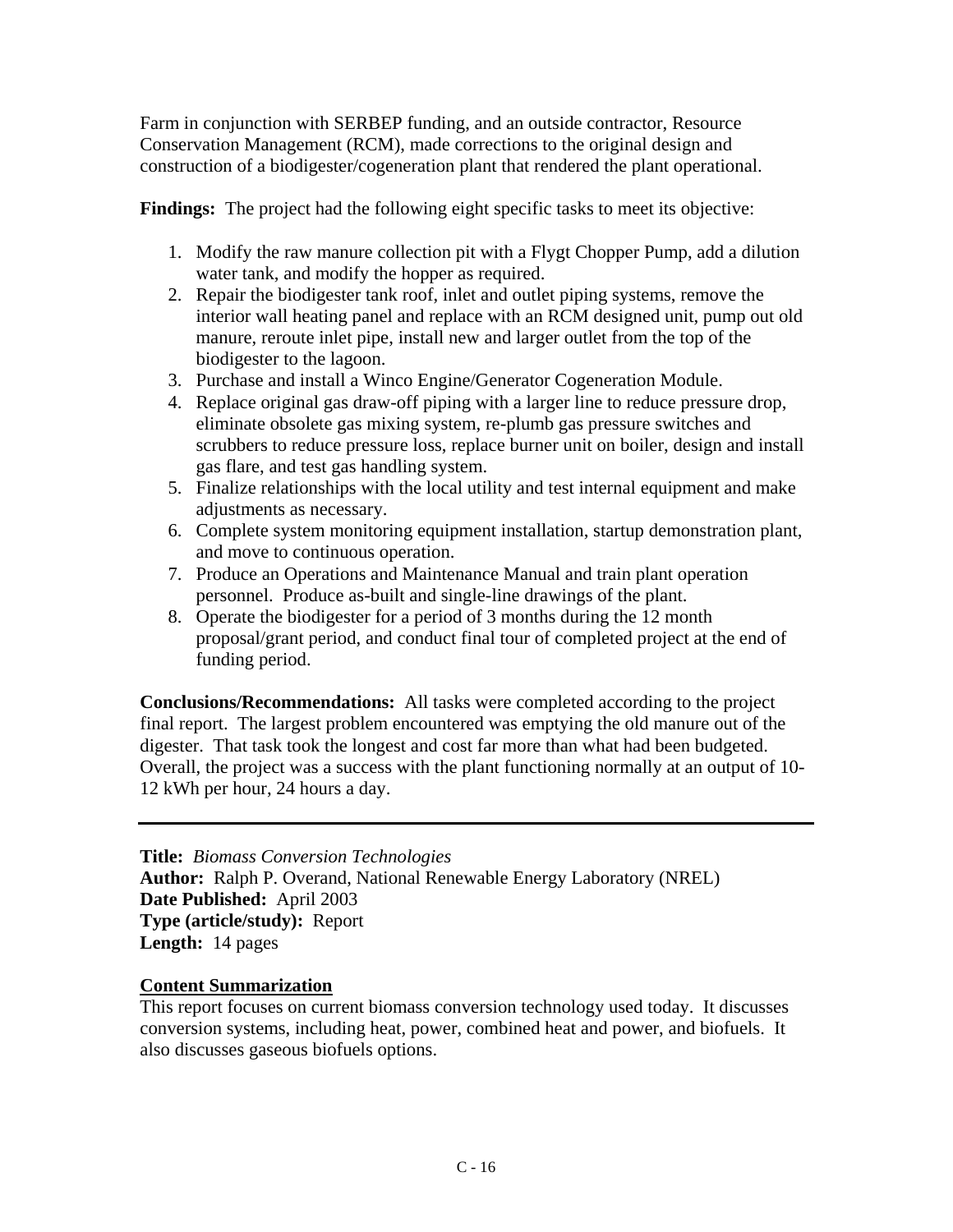**Findings:** The prevalent technology of conversion today consists of the combustion of biomass as fuel-wood, as field and forest residues, or as process residues, such as bagasse and black liquor. Combustion technologies now available are based on a closed-loop carbon cycle with low greenhouse impacts. The anaerobic-based technology is now commercialized. Charcoal and ethanol are at the top of the list for biofuels used in America, and in other countries such as Brazil extensively produce ethanol from sugarcane.

**Conclusions:** Many combustion processes used today are not efficient or environmentally responsible. Cook-stoves in developing countries add to greenhouse gases and cause respiratory diseases, thus challenging sustainable use in the future. The report looks at boilers such as pile burners, grate boilers, suspension fired boilers, fluidized beds, and circulating beds and states that pile burners are 50-60 percent efficient because of the grates.

**Recommendations:** Charcoal is the most significant biofuel and can be easily transported, but is polluting. Small scale combustion systems are expensive, due to pollution controls. Fluidized bed combustion is preferred because the use of a silica sand, alumina, or olivine beds keep heat uniformly distributed, resulting in better emissions.

**Title:** *SE Bio-Oil Application in Poultry Litter Co-Processing, Preservatives, and Turbine Testing* **Author:** Robert Pirraglia **Date Published:** July 1998 **Type (article/study):** Report (SERBEP) **Length:** 9 pages

#### **Content Summarization**

This report summarized research by Ensyn Technologies, Inc. funded under Bioenergy Development Program (BDP) and the Department of Energy Southeastern Regional Biomass Energy Program (SERBEP). The study was divided into three categories: 1) the determination of operating procedures and bio-oil quality from co-processing of poultry litter with wood or Bermuda grass; 2) a feasibility study on the use of bio-oil as a wood preservative; and 3) a feasibility study on the operation of an industrial stationary gas turbine using Ensyn's bio-oil. The three categories are described in separate individual reports. This report focuses on the co-processing of poultry litter.

**Findings:** Combining poultry litter with Bermuda grass stems was not possible due to the lack of supply. Instead the study was modified and used mixed hardwood waste (MHW) as a feedstock. Once grinding was completed a feedstock analysis was conducted on percentages of poultry litter and the moisture content, ash content, and MF ash content. According to the report, ash contents varied from 15.1-21.2 percent, but the average was 18.1 percent.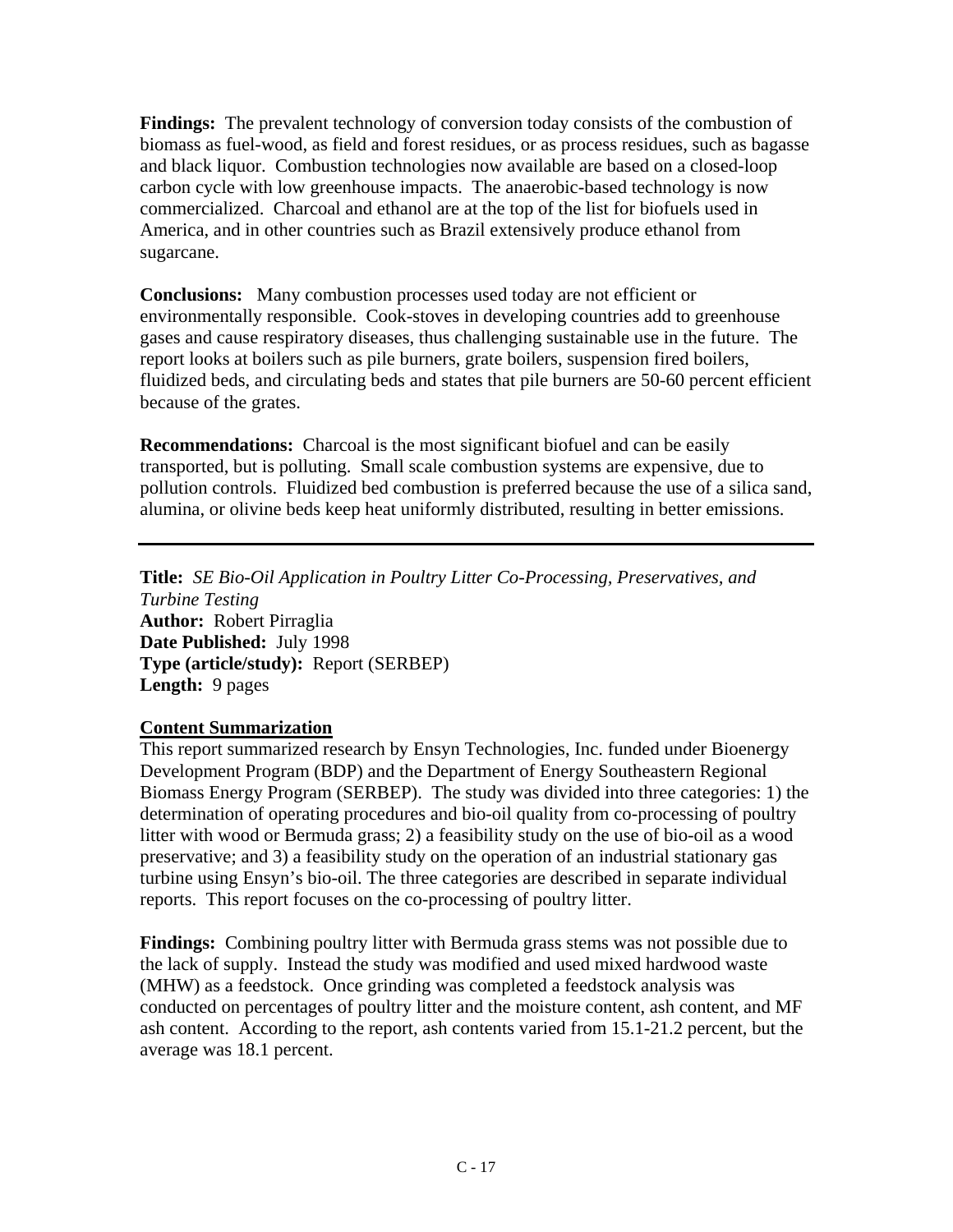**Conclusions/Recommendations:** The report concluded: poultry litter in concentrations greater than a 20 percent blend with hardwood did not yield high enough value byproducts to warrant further investigation at that time. Liquid yields decreased with increasing moisture content and a single phase liquid was possible only when moisture was eliminated from the liquid. Gas quality decreased with increasing poultry litter with an increase in carbon dioxide. A relationship between carbon dioxide production and liquid yield water content, suggested a component in the poultry litter may have supported combustion in the reactor. Elevated inorganic components in the poultry litter contaminated the char and further limited its value as a carbon source or energy substitute.

**Title:** *Wood Energy in the United States, Applications, Technologies, Incentives, and Policies*  **Author:** Gregory A. Sanderson, Robert A. Harris, and Stephen A. Segrest **Date Published:** January 1996 **Type (article/study):** Book (SERBEP) **Length:** 124 pages

#### **Content Summarization**

The purpose of this book was to serve as a reference guide and educational tool for industry and government to attain relevant information about biomass energy development, promote biomass energy projects, and assist energy policies.

**Findings:** The book addresses the practical elements of project development in relation to biomass energy, including appropriate applications, potential economic barriers, available technologies, and government incentives and policies. The book is organized into three sections: 1) defining the role of wood energy; 2) application of incentives to wood energy; and 3) policy implications of wood and biomass energy. The book closes with an appendix containing a directory of wood energy system manufacturers in the United States.

**Conclusions/Recommendations:** Despite, many possible uses for the wood in the waste stream, the area with the greatest potential is wood energy. Though economic barriers to wood energy exist, such as funding initial capital costs and obtaining secured wood energy suppliers and users, many applications are appropriate for wood energy, and commercially proven technologies are available.

**Title:** *National Directory of Federal and State Biomass Tax Incentives and Subsidies*  **Author:** Gregory A. Sanderson P.C. **Date Published:** 1994 **Type (article/study):** Directory (SERBEP) **Length:** 301 pages

**Content Summarization**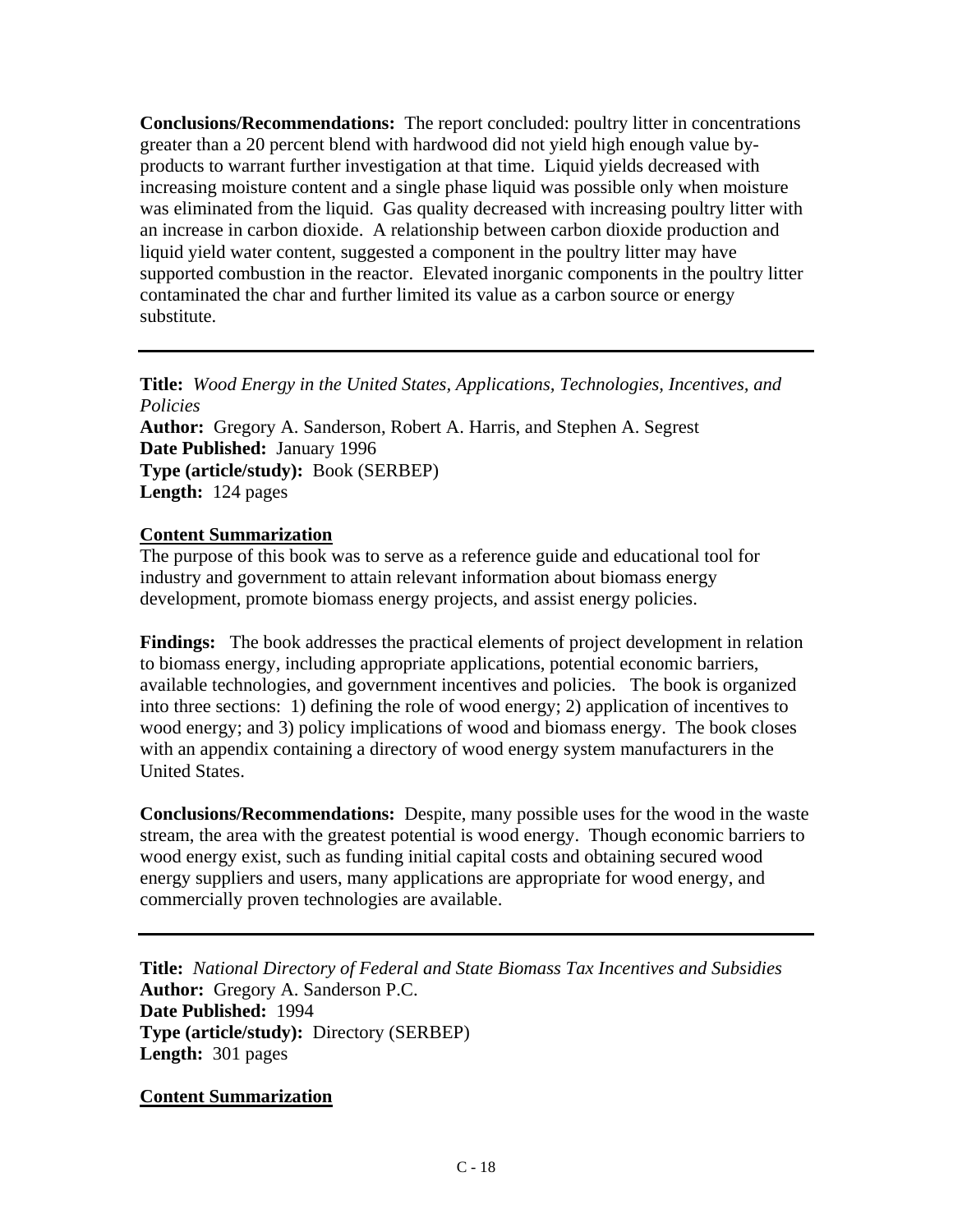This directory lists various tax incentives and subsidies available throughout the United States. It is the product of extensive research of various federal and state statues, tax forms, regulations, rulings, and industry publications.

**Findings:** Section 1 gives a summary of the project and how the directory evolved. Section 2 describes the Regional Biomass Energy Program and lists program management offices. Section 3 outlines federal tax incentives and subsidies, and offers commentary, planning techniques, example computations, discussions of rulings and regulations. Section 4 gives a listing of names, addresses, and the telephone numbers of state biomass contacts.

**Conclusions/Recommendations:** The directory is not intended to be an all-inclusive formal publication of tax laws for the alternative energy industry, nor is it to be used as legal advice. According to the directory, its use should be a starting point for researchers and project developers who are investigating the potential benefits available for biomass energy projects.

**Title:** *South Carolina Solid Waste Management Annual Report*  **Author:** SC Department of Health and Environmental Controls' Division of Mining and Solid Waste Management **Date Published:** Fiscal Year 2005 **Type (article/study):** Annual Report **Length:** 72 pages

#### **Content Summarization**

The purpose of the annual report is to compile the amount and composition of waste that is recycled, disposed of and incinerated; the progress of the state and county-level recycling and disposal goals; report on the revision to the state solid waste management plan; and give recommendations to the Governor and General Assembly about improving solid waste management.

**Findings:** The entire report is available online as of May 2006 at <http://www.scdhec.net/recycle/forms/intro.pdf>. Pertinent information related to the Biomass Inventory includes:

- 1) State and County Municipal Solid Waste Recycling and Disposal Costs are available on page 24 of the report. The MSW produced in 2005 totaled 3,446,675 tons which could be used in MSW incinerators to generate power.
- 2) Chart 6.6: Construction and Demolition Debris and Land-Clearing Debris in Landfills on page 61 was used to determine how much wood waste was generated that could be used for electricity production operations. 1,915,777 tons was generated by the state in 2005.
- 3) Chart 6.2: Disposal in Tons Chart, page 58, reports that 261 tons of processed waste tires were disposed of in SC landfills in 2005.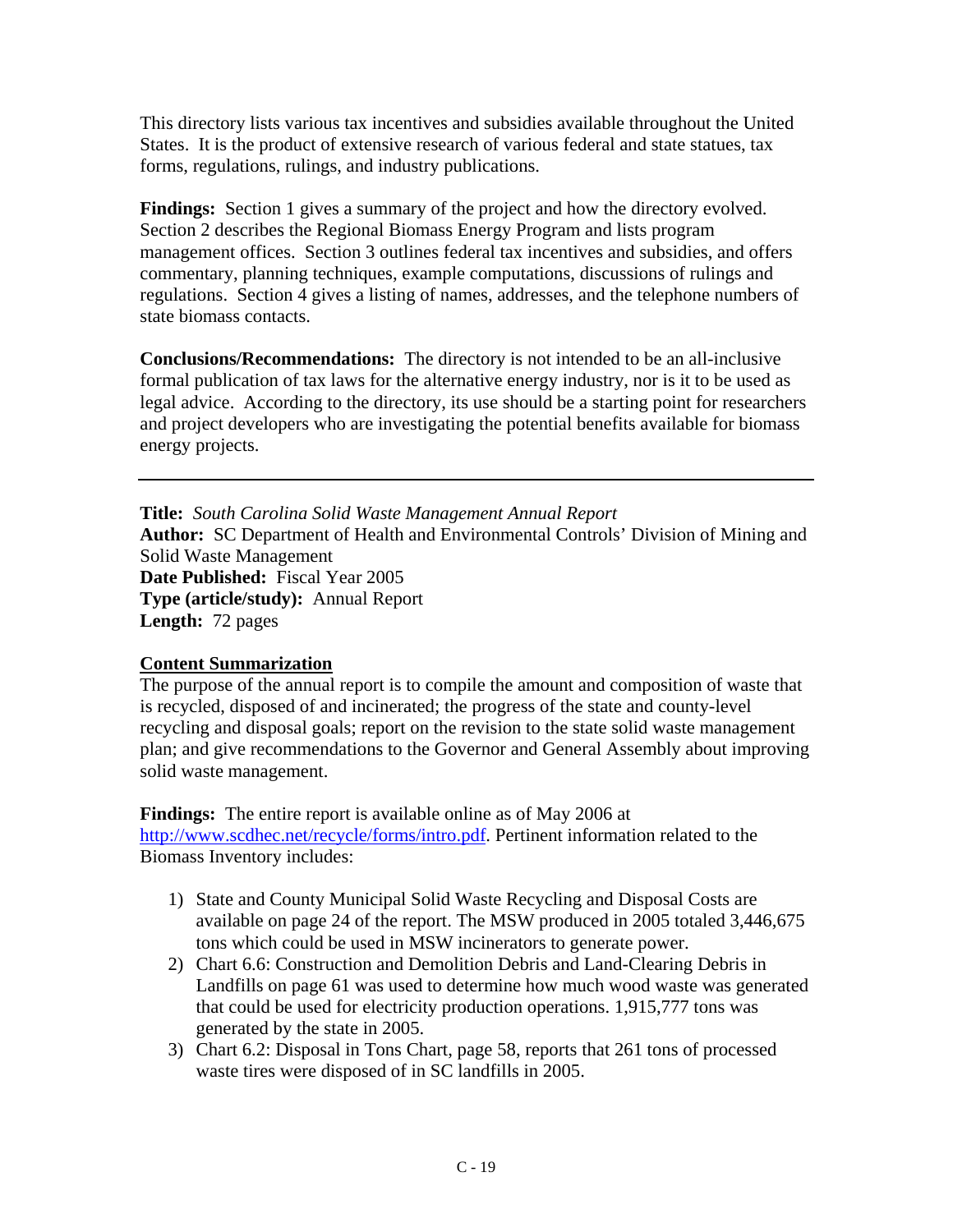#### **Conclusions/Recommendations:**

Other information about waste, recycling, and incineration can be found in this report.

**Title:** *An Assessment of the Restaurant Grease Collection and Rendering Industry in South Carolina*  **Author:** SC Energy Office (Erika Hartwig and Travis Moore) **Date Published:** August 2006 **Type (article/study):** Paper

**Length:** 31 pages

#### **Content Summarization**

The SCEO surveyed waste grease collectors in South Carolina and estimated between eight and twenty-seven million gallons of waste grease are produced in South Carolina each year. The report also discussed how the waste grease collection industry was regulated and identified current barriers to utilizing waste grease for biodiesel production.

**Findings:** The survey found that the majority of waste grease is currently being sold to feed mills in South Carolina while a small portion is being sold to SouthEast Biodiesel. At this time there are issues with waste grease in that it is an unpure feedstock and needs to go through extensive purification processes.

**Conclusions /Recommendations:** The report concluded that though there are large quantities of yellow grease available in the state and it needs to be better utilized.

**\_\_\_\_\_\_\_\_\_\_\_\_\_\_\_\_\_\_\_\_\_\_\_\_\_\_\_\_\_\_\_\_\_\_\_\_\_\_\_\_\_\_\_\_\_\_\_\_\_\_\_\_\_\_\_**

**Title:** *Fueling Engines with Soydiesel/Diesel Fuel Blends* **Author:** Leon G. Schumacher, Steven C. Borgelt, and William G. Hires, University of Missouri – Columbia **Date Published:** May 1995 **Type (article/study):** Study (SERBEP) **Length:** 82 pages

#### **Content Summarization**

The purpose of this study investigated the effect of fueling diesel engines with blends of soydiesel and petroleum diesel fuel ranging from 0-100 percent soydiesel. The study also supported earlier findings concerning the replacement of nitrile rubber fuel lines when fueling with soydiesel and soydiesel blends and establishing engine exhaust emissions trends when fueling with blends of soydiesel and petroleum diesel fuel.

**Findings:** The following are the more specific objectives of the study: 1) to disseminate state-of-the-art information about soydiesel technology; 2) exhibit soydiesel fueled vehicles at fairs, shows, and conventions across the state of Missouri; and 3) the comparison of engine exhaust emissions of diesel engines that have been fueled with blends of soydiesel and diesel fuel.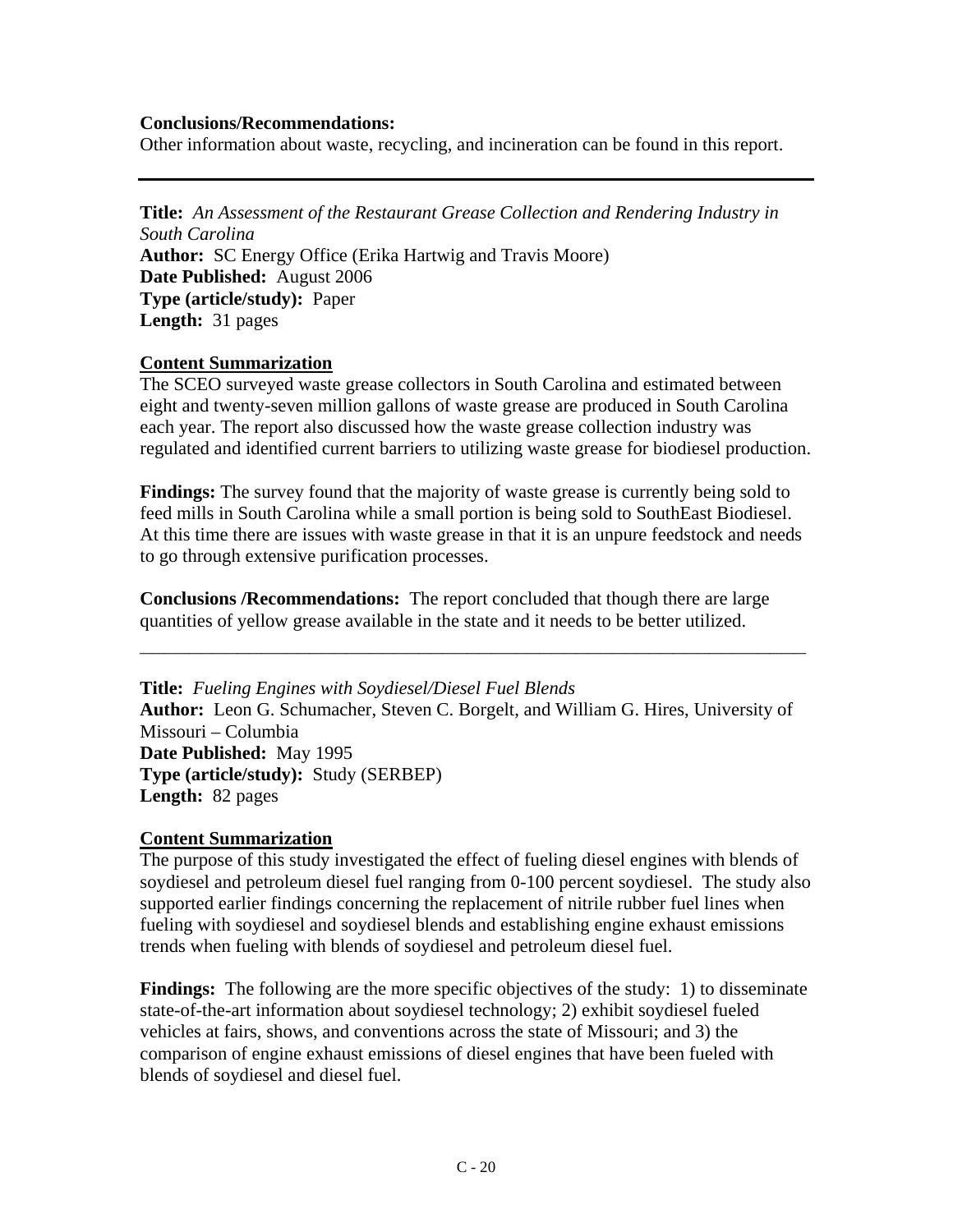**Conclusions:** The study concluded: 1) little differences in power among the blends when the tractor engines were fueled with blends of soydiesel and petroleum diesel fuel; 2) the greatest reduction of power occurred when fueling engines with 100 percent soydiesel; 3) smoke reductions improved as the concentration of soydiesel increased; 4) carbon monoxide emissions were reduced linearly for all blends; 5) a positive linear relationship existed between the concentration of soydiesel in the fuel and the amount of oxides of nitrogen exhaust emissions; and 6) hydrocarbon emissions were reduced linearly for nearly all engines tested.

**Recommendations:** Additional engine exhaust emission testing is needed in an Environmental Protection Agency certified laboratory using ISO 8178 C1 to attain a more precise measure of the emissions reductions.

**Title:** *South Carolina's Strategic Energy Roadmap: Breaking the Dependence on Oil and Fueling the Future through Economic Development* **Author:** Strategic and Tactical Research on Energy Independence Commission (STREIC) **Date Published:** January 2007 **Type (article/study):** Report **Length:** 22 pages

#### **Content Summarization**

The Strategic and Tactical Research on Energy Independence Commission (STREIC), a panel created by state energy legislation in 2006, released its final report to the South Carolina General Assembly. The commission developed recommendations to foster alternative fuel development in South Carolina to help the state become less dependent on imported oil.

**Recommendations:** The STREIC recommendations include: Revisions and clarifications to the aforementioned alternative fuel and alternative vehicle laws; Creation of an energy task force; Appropriations for Alternative Fuel Promotion including a biodiesel testing program, marketing program, and funding for state Clean Cities program; Job creation and R&D tax credits for alt. fuel industry; State motor pool requirement for biodiesel use; and the endorsement of hydrogen legislation and 25 X '25 biomass campaign.

**\_\_\_\_\_\_\_\_\_\_\_\_\_\_\_\_\_\_\_\_\_\_\_\_\_\_\_\_\_\_\_\_\_\_\_\_\_\_\_\_\_\_\_\_\_\_\_\_\_\_\_\_**

**Title:** *Bioenergy in the Southeast: Status, Opportunities and Challenges* **Author:** The Southeast Bioenergy Roundtable **Date Published:** August 1996 **Type (article/study):** Report (SERBEP) **Length:** 91 pages

#### **Content Summarization**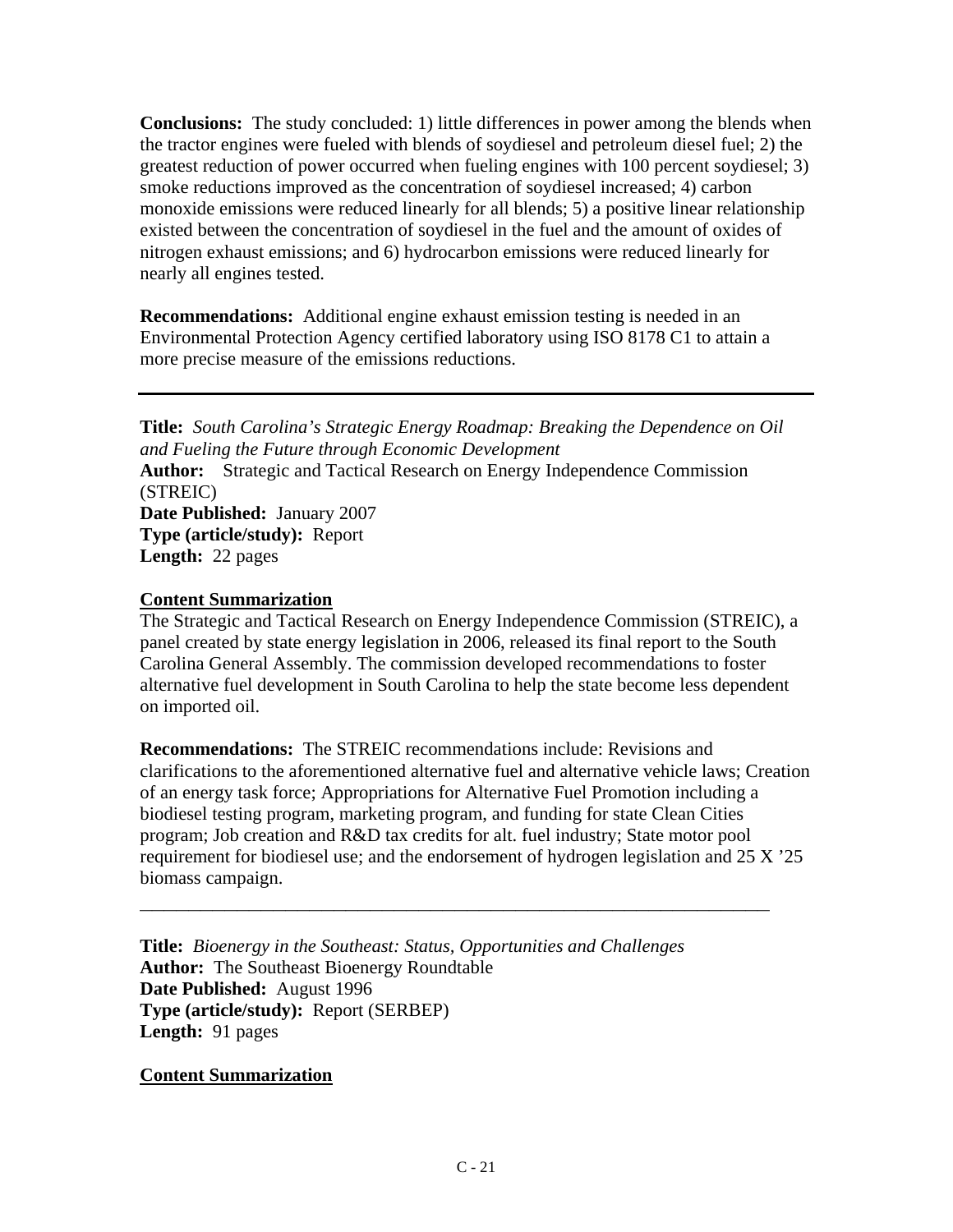This report is a product of a meeting held in 1995 by the Southeast Bioenergy Roundtable. The group that convened was made up of representatives from various bioenergy groups- including privates industry, education, environmental groups, paper and lumber companies, farmers, utilities, government, trade associations, equipment manufacturers, and others.

**Findings:** The report, organized as a strategy document, also summarizes the potential for bioenergy in the Southeast. It lists issues and concerns of the Roundtable while presenting evidence in support of the strategies developed to address the identified challenges. It provides a common base of understanding including: the context for bioenergy development; the Southeast's biomass resources and its bioenergy potential; and the environmental and market development issues, challenges, and opportunities associated with the development of this publication.

**Conclusions/Recommendations:** The following topics were covered during the Roundtable, and discussed in the report: the context for bioenergy development to include energy, agriculture, forestry, and polices affecting bioenergy development in the southeast; the resource potential, conversion and use to include secondary, or residual, materials, forestry, agriculture, and production costs.

The report of the Roundtable presents strategies to two major categories of challenges that were identified as currently limiting bioenergy development. These strategies are:

- Minimize the adverse environmental impacts and maximize the environmental benefits of bioenergy production and conversion:
	- encourage use of residues in the short term;
	- develop the region's biomass crop potential over the longer term;
	- certain bioenergy resources should not be developed at this time;
	- encourage sustainable biomass production; and
	- monitor and reduce emissions from bioenergy conversion.
- Promote bioenergy market development:
	- increase biomass availability;
	- improve production and conversion technologies
	- increase demand; and
	- address institutional resistance to bioenergy embedded in the existing energy infrastructure.

**Title:** *A Sourcebook on Needs Assessment and Evaluation of Mobile, Multi-Community Wood Waste Processing for the Southeastern Regional Biomass Energy Program* **Author:** TVA Environmental Research Center **Date Published:** July 1996 **Type (article/study):** Study (SERBEP) **Length:** 82 pages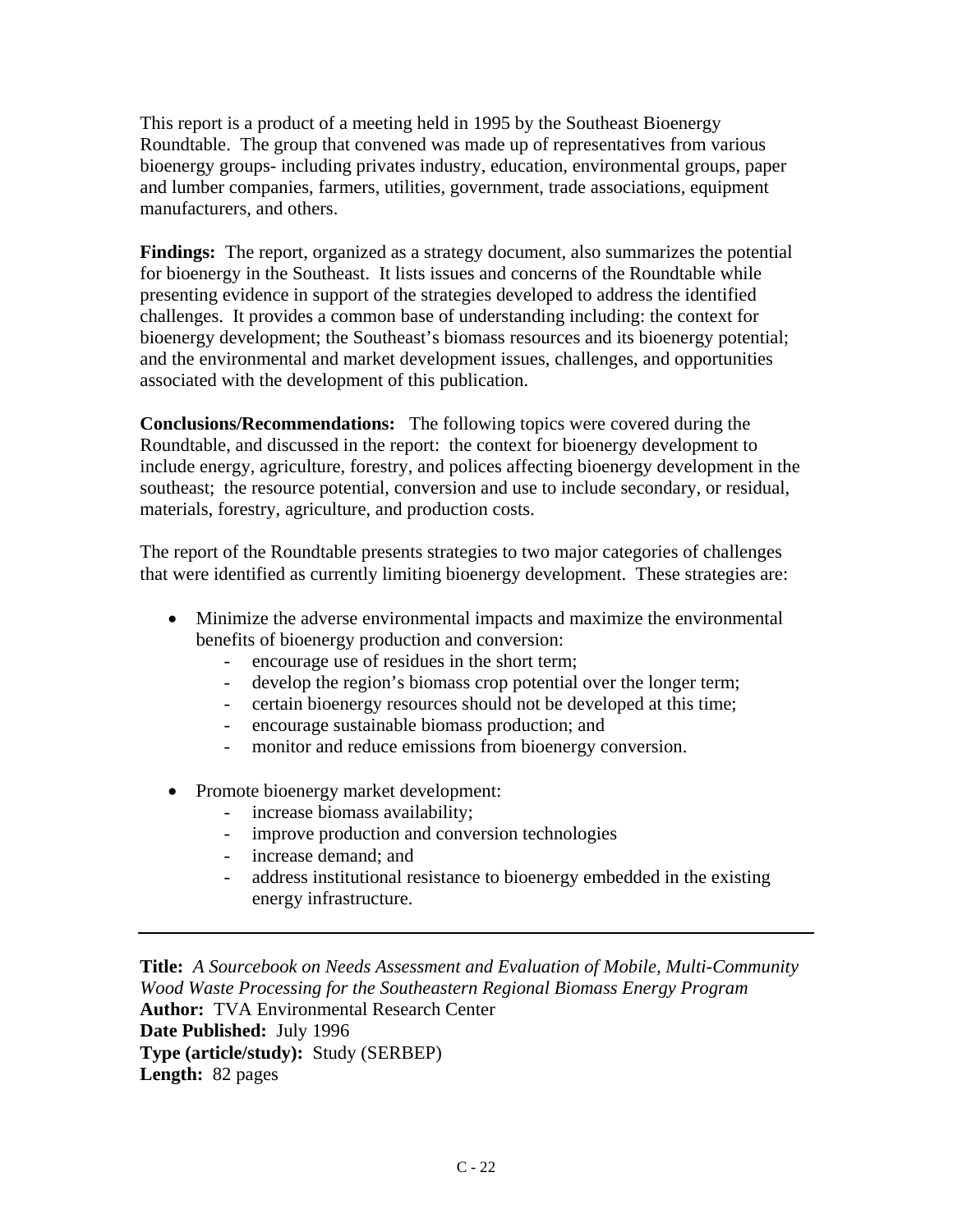#### **Content Summarization**

This study focused on wood waste that is generated and handled as part of the municipal solid waste (MSW) stream. The study is composed of two phases: phase I is information collected on needs assessment, concerning existing wood waste recycling activities and the feasibility of mobile, multi-community wood waste processing facilities; and phase II entails the development of an implementation manual that will serve as a how-to-guide for public agencies in the region to evaluate mobile wood waste processing options in their area and to plan and initiate programs.

**Findings:** The manual includes: assessment of feedstocks; potential markets for wood waste products; site selection; wood waste processing equipment; ownership and operation alternatives; program economics; implementation planning; site design and equipment specifications; and administrative and site management.

Specific to South Carolina: solid waste officials do not track inert landfill tipping fees, but the fees ranged from \$10-\$30 per ton; sanitary landfill tipping fees raged from \$20- \$30 per ton and averaged \$27.79 per ton in April 1995; wood waste recycling facilities handling clean wood waste do not require a permit, but facilities need to register with the South Carolina Department of Health and Environmental Control (DHEC); DHEC maintains a partial list of wood waste recycling programs and a list of composting facilities; South Carolina has a landfill waste diversion goal of 25 percent and would determine on a case-by-case basis whether or not wood waste for fuel qualifies as diversion; and South Carolina has a landfill ban on yard waste, which includes brush and tree trimmings.

**Conclusions/Recommendations:** The study concluded: solid waste transportation and disposal fees throughout the SERBEP region are high enough to provide an economic incentive for wood waste recovery. In specific limited areas of the region, disposal fees and capacity are such that there is little economic incentive to recover wood waste; for communities that cannot recover large amounts of wood waste (e.g. over 30,000 tons per year), a mobile, multi-community or privately contracted mobile wood waste processing service may be the most viable option; existing and historical political barriers to intermunicipal cooperation in general; solid waste management can be very difficult to overcome; mobile, multi-community, publicly owned and/or operated facilities for wood waste recovery have limited viability in areas without an existing governmental entity, regional agencies, or lead community capable or implementing and managing the program; and in small-medium sized urban communities, contracting with a private mobile wood waste recovery service is the most viable in the near term, while a true multi-community program may be developed over time.

**Title:** *Analyzing Market Constraints in Woody Biomass Energy Production* **Author:** Timothy M. Young and David M. Ostermeier **Date Published:** September 1986 **Type (article/study):** Study (SERBEP) **Length:** 188 pages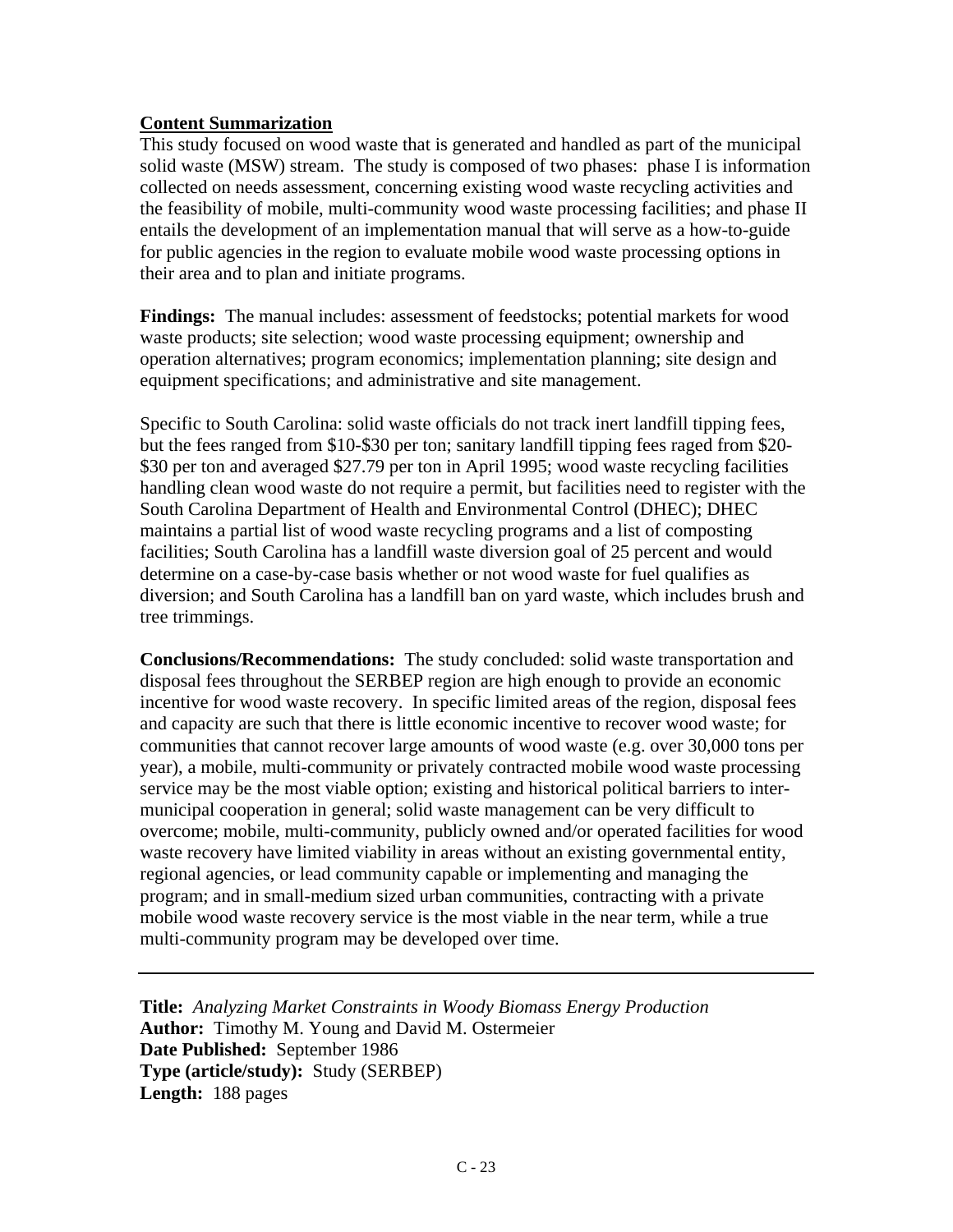#### **Content Summarization**

This study identifies and analyzes constraints to industrial wood energy use by the nonforest products sector. The study theorizes market and institutional constraints exist which prevent non-forest products industries and institutions from using wood energy.

**Findings:** The three objectives of the study are as follows: 1) to identify the competitive segment of the industrial wood energy market for non-forest products industries; 2) to identify the actual and perceived barriers to industrial wood energy use; and 3) to identify and analyze alternative methods of removing, or at least partially modifying these constraints.

**Conclusions/Recommendations:** To address the first objective, two surveys, the National Wood Energy Survey, and the Southeastern Regional Energy Survey, asked biomass users to assess certain segments of wood energy and found successful facilities had: 1) use of a boiler for energy production; 2) boilers with turndown ratios of 3:1 or less; 3) a minimum to maximum response time of at least 20 minutes; 4) a process heat temperature not exceeding 800°F; 5) a boiler capacity greater than one million and less than 280 million British Thermal Units per hour; 6) operations of the energy system for at least 6,000 hours per year; 7) boilers that were at least 20 years old. The study concluded a company meeting all seven requirements was considered a "most likely" candidate for wood energy conversion.

Objective two identified five barriers to industrial wood energy including: 1) lack of knowledge and poor perception; 2) high capital cost of conversion; 3) problems with wood fuel handling; 4) concerns of availability of long-term supply; and 5) lack of knowledge about the proper operation of wood energy system.

Objective three identified alternative methods of removing or partially modifying the constraints by directly supporting efforts in the form of grants and low interest loans to potential candidates. Other methods were indirect, such as the creation of tax incentives and information dissemination. The study recommended five alternative policies including: 1) benign neglect; 2) status quo; 3) reform option; 4) market improvement; and 5) increased government involvement.

**Title:** *Analysis of Renewable Energy Potential in South Carolina* **Author:** Central Electric Power Cooperative, Inc. and La Capra Associates, Inc. **Date Published:** September 2007 **Type (article/study):** Study/PowerPoint **Length:** 59 slides

#### **Content Summarization**

This analysis sought to quantify the renewable energy resource potential that could be used for electric generation within the state of South Carolina and to calculate the associated costs.